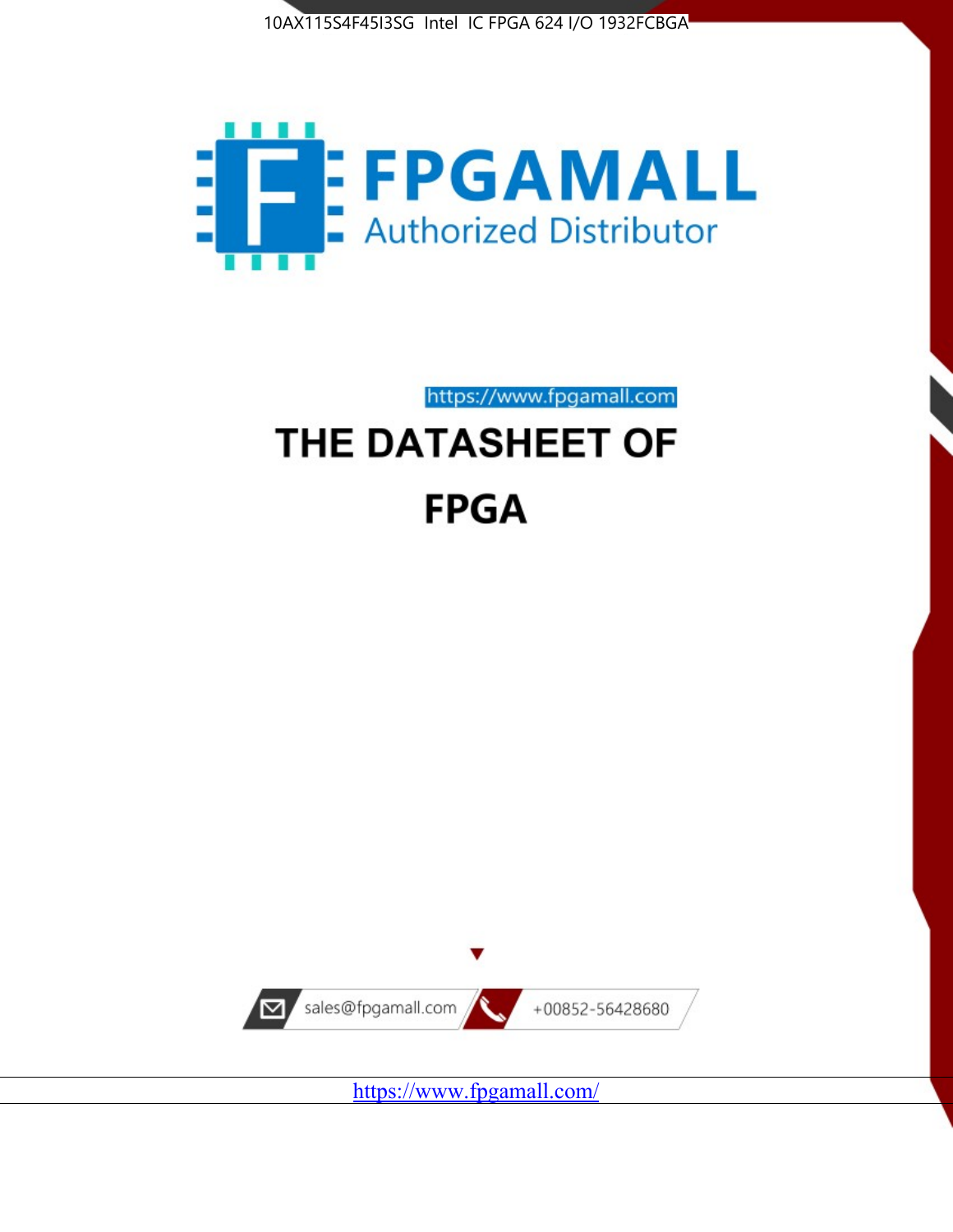10AX115S4F45I3SG Intel IC FPGA 624 I/O 1932FCBGA



# **Intel® Arria® 10 Device Overview**



**A10-OVERVIEW | 2018.12.06** Latest document on the web: **[PDF](https://www.intel.com/content/dam/www/programmable/us/en/pdfs/literature/hb/arria-10/a10_overview.pdf)** | **[HTML](https://www.intel.com/content/www/us/en/programmable/documentation/sam1403480274650.html)**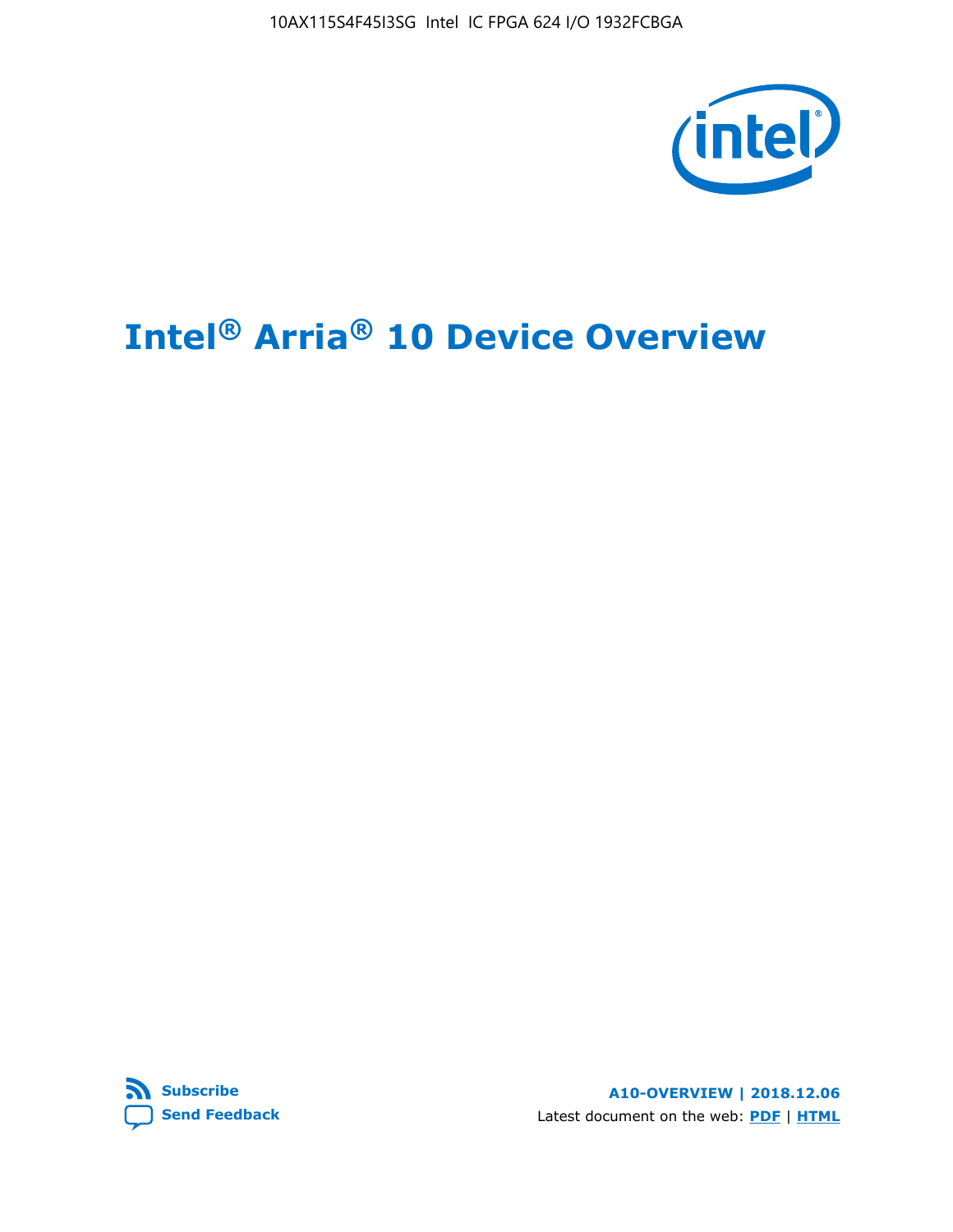

**Contents** 

## **Contents**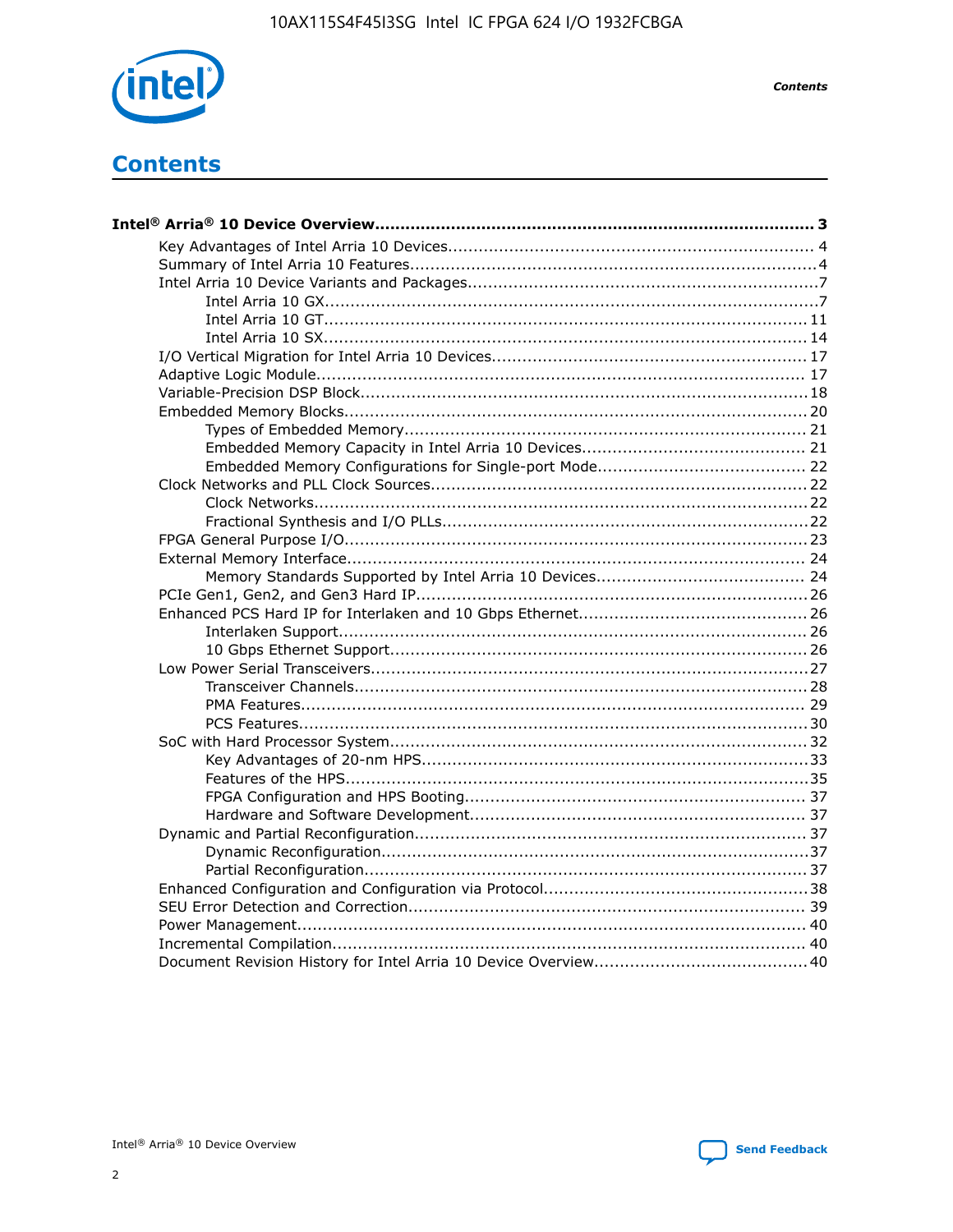**A10-OVERVIEW | 2018.12.06**

**[Send Feedback](mailto:FPGAtechdocfeedback@intel.com?subject=Feedback%20on%20Intel%20Arria%2010%20Device%20Overview%20(A10-OVERVIEW%202018.12.06)&body=We%20appreciate%20your%20feedback.%20In%20your%20comments,%20also%20specify%20the%20page%20number%20or%20paragraph.%20Thank%20you.)**



## **Intel® Arria® 10 Device Overview**

The Intel<sup>®</sup> Arria<sup>®</sup> 10 device family consists of high-performance and power-efficient 20 nm mid-range FPGAs and SoCs.

Intel Arria 10 device family delivers:

- Higher performance than the previous generation of mid-range and high-end FPGAs.
- Power efficiency attained through a comprehensive set of power-saving technologies.

The Intel Arria 10 devices are ideal for high performance, power-sensitive, midrange applications in diverse markets.

| <b>Market</b>         | <b>Applications</b>                                                                                               |
|-----------------------|-------------------------------------------------------------------------------------------------------------------|
| Wireless              | Channel and switch cards in remote radio heads<br>٠<br>Mobile backhaul<br>٠                                       |
| Wireline              | 40G/100G muxponders and transponders<br>٠<br>100G line cards<br>٠<br><b>Bridging</b><br>٠<br>Aggregation<br>٠     |
| <b>Broadcast</b>      | Studio switches<br>٠<br>Servers and transport<br>٠<br>Videoconferencing<br>٠<br>Professional audio and video<br>٠ |
| Computing and Storage | Flash cache<br>٠<br>Cloud computing servers<br>٠<br>Server acceleration<br>٠                                      |
| Medical               | Diagnostic scanners<br>٠<br>Diagnostic imaging<br>٠                                                               |
| Military              | Missile guidance and control<br>٠<br>Radar<br>٠<br>Electronic warfare<br>٠<br>Secure communications<br>٠          |

#### **Table 1. Sample Markets and Ideal Applications for Intel Arria 10 Devices**

#### **Related Information**

- [Intel Arria 10 Device Handbook: Known Issues](http://www.altera.com/support/kdb/solutions/rd07302013_646.html) Lists the planned updates to the *Intel Arria 10 Device Handbook* chapters.
- [Intel Arria 10 GX/GT Device Errata and Design Recommendations](https://www.intel.com/content/www/us/en/programmable/documentation/agz1493851706374.html#yqz1494433888646)
- [Intel Arria 10 SX Device Errata and Design Recommendations](https://www.intel.com/content/www/us/en/programmable/documentation/cru1462832385668.html#cru1462832558642)

Intel Corporation. All rights reserved. Intel, the Intel logo, Altera, Arria, Cyclone, Enpirion, MAX, Nios, Quartus and Stratix words and logos are trademarks of Intel Corporation or its subsidiaries in the U.S. and/or other countries. Intel warrants performance of its FPGA and semiconductor products to current specifications in accordance with Intel's standard warranty, but reserves the right to make changes to any products and services at any time without notice. Intel assumes no responsibility or liability arising out of the application or use of any information, product, or service described herein except as expressly agreed to in writing by Intel. Intel customers are advised to obtain the latest version of device specifications before relying on any published information and before placing orders for products or services. \*Other names and brands may be claimed as the property of others.

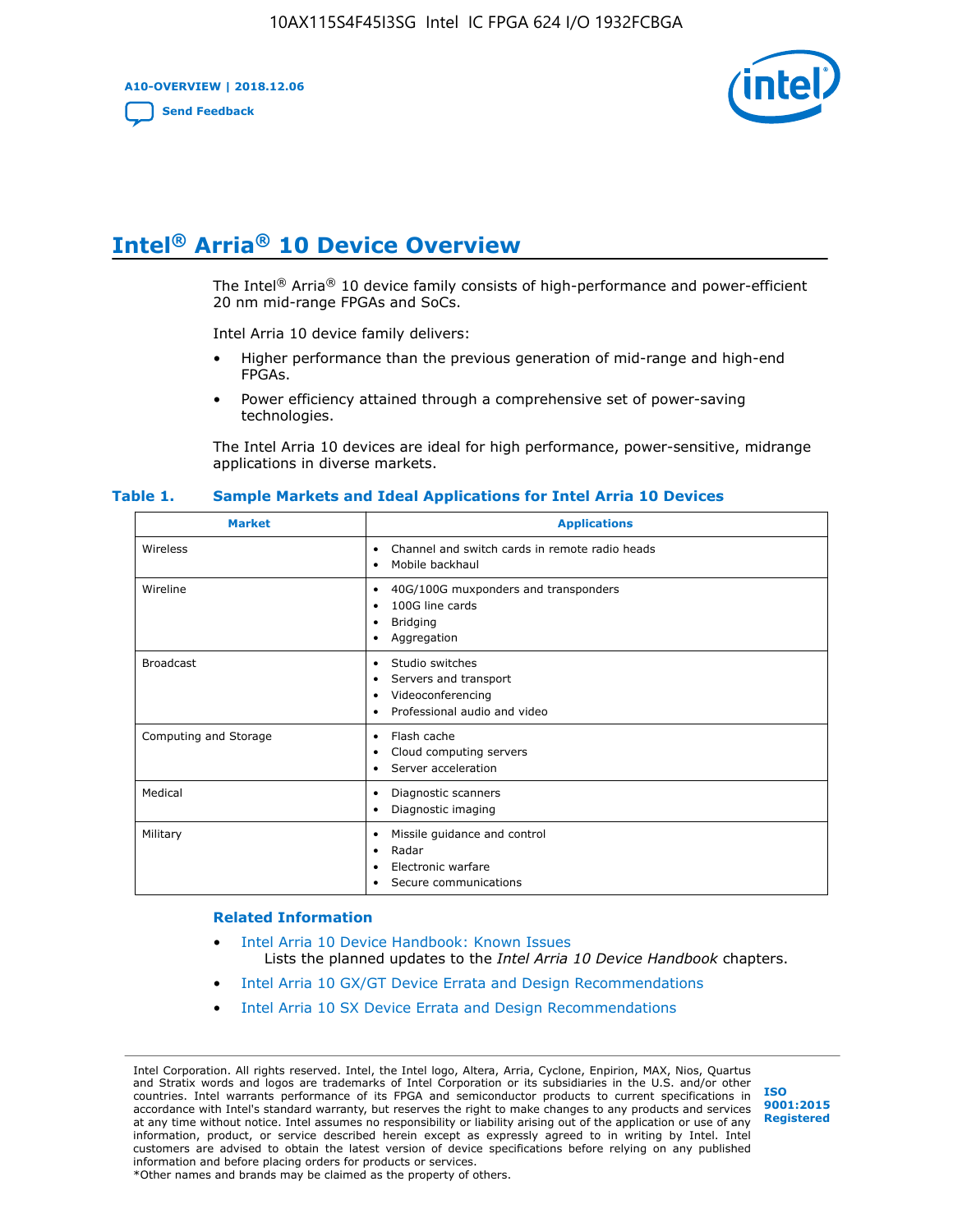

### **Key Advantages of Intel Arria 10 Devices**

### **Table 2. Key Advantages of the Intel Arria 10 Device Family**

| <b>Advantage</b>                                                                                          | <b>Supporting Feature</b>                                                                                                                                                                                                                                                                                                |  |  |  |  |  |
|-----------------------------------------------------------------------------------------------------------|--------------------------------------------------------------------------------------------------------------------------------------------------------------------------------------------------------------------------------------------------------------------------------------------------------------------------|--|--|--|--|--|
| Enhanced core architecture                                                                                | Built on TSMC's 20 nm process technology<br>٠<br>60% higher performance than the previous generation of mid-range FPGAs<br>٠<br>15% higher performance than the fastest previous-generation FPGA<br>٠                                                                                                                    |  |  |  |  |  |
| High-bandwidth integrated<br>transceivers                                                                 | Short-reach rates up to 25.8 Gigabits per second (Gbps)<br>٠<br>Backplane capability up to 12.5 Gbps<br>٠<br>Integrated 10GBASE-KR and 40GBASE-KR4 Forward Error Correction (FEC)<br>٠                                                                                                                                   |  |  |  |  |  |
| Improved logic integration and<br>hard IP blocks                                                          | 8-input adaptive logic module (ALM)<br>٠<br>Up to 65.6 megabits (Mb) of embedded memory<br>٠<br>Variable-precision digital signal processing (DSP) blocks<br>Fractional synthesis phase-locked loops (PLLs)<br>Hard PCI Express Gen3 IP blocks<br>Hard memory controllers and PHY up to 2,400 Megabits per second (Mbps) |  |  |  |  |  |
| Second generation hard<br>processor system (HPS) with<br>integrated ARM* Cortex*-A9*<br>MPCore* processor | Tight integration of a dual-core ARM Cortex-A9 MPCore processor, hard IP, and an<br>٠<br>FPGA in a single Intel Arria 10 system-on-a-chip (SoC)<br>Supports over 128 Gbps peak bandwidth with integrated data coherency between<br>$\bullet$<br>the processor and the FPGA fabric                                        |  |  |  |  |  |
| Advanced power savings                                                                                    | Comprehensive set of advanced power saving features<br>٠<br>Power-optimized MultiTrack routing and core architecture<br>٠<br>Up to 40% lower power compared to previous generation of mid-range FPGAs<br>Up to 60% lower power compared to previous generation of high-end FPGAs                                         |  |  |  |  |  |

### **Summary of Intel Arria 10 Features**

### **Table 3. Summary of Features for Intel Arria 10 Devices**

| <b>Feature</b>                  | <b>Description</b>                                                                                                                                                                                                                                                                                                                                                                                           |
|---------------------------------|--------------------------------------------------------------------------------------------------------------------------------------------------------------------------------------------------------------------------------------------------------------------------------------------------------------------------------------------------------------------------------------------------------------|
| Technology                      | TSMC's 20-nm SoC process technology<br>Allows operation at a lower $V_{\text{CC}}$ level of 0.82 V instead of the 0.9 V standard $V_{\text{CC}}$ core voltage                                                                                                                                                                                                                                                |
| Packaging                       | 1.0 mm ball-pitch Fineline BGA packaging<br>٠<br>0.8 mm ball-pitch Ultra Fineline BGA packaging<br>Multiple devices with identical package footprints for seamless migration between different<br><b>FPGA</b> densities<br>Devices with compatible package footprints allow migration to next generation high-end<br>Stratix <sup>®</sup> 10 devices<br>RoHS, leaded $(1)$ , and lead-free (Pb-free) options |
| High-performance<br>FPGA fabric | Enhanced 8-input ALM with four registers<br>Improved multi-track routing architecture to reduce congestion and improve compilation time<br>Hierarchical core clocking architecture<br>Fine-grained partial reconfiguration                                                                                                                                                                                   |
| Internal memory<br>blocks       | M20K-20-Kb memory blocks with hard error correction code (ECC)<br>Memory logic array block (MLAB)-640-bit memory                                                                                                                                                                                                                                                                                             |
|                                 | continued                                                                                                                                                                                                                                                                                                                                                                                                    |



<sup>(1)</sup> Contact Intel for availability.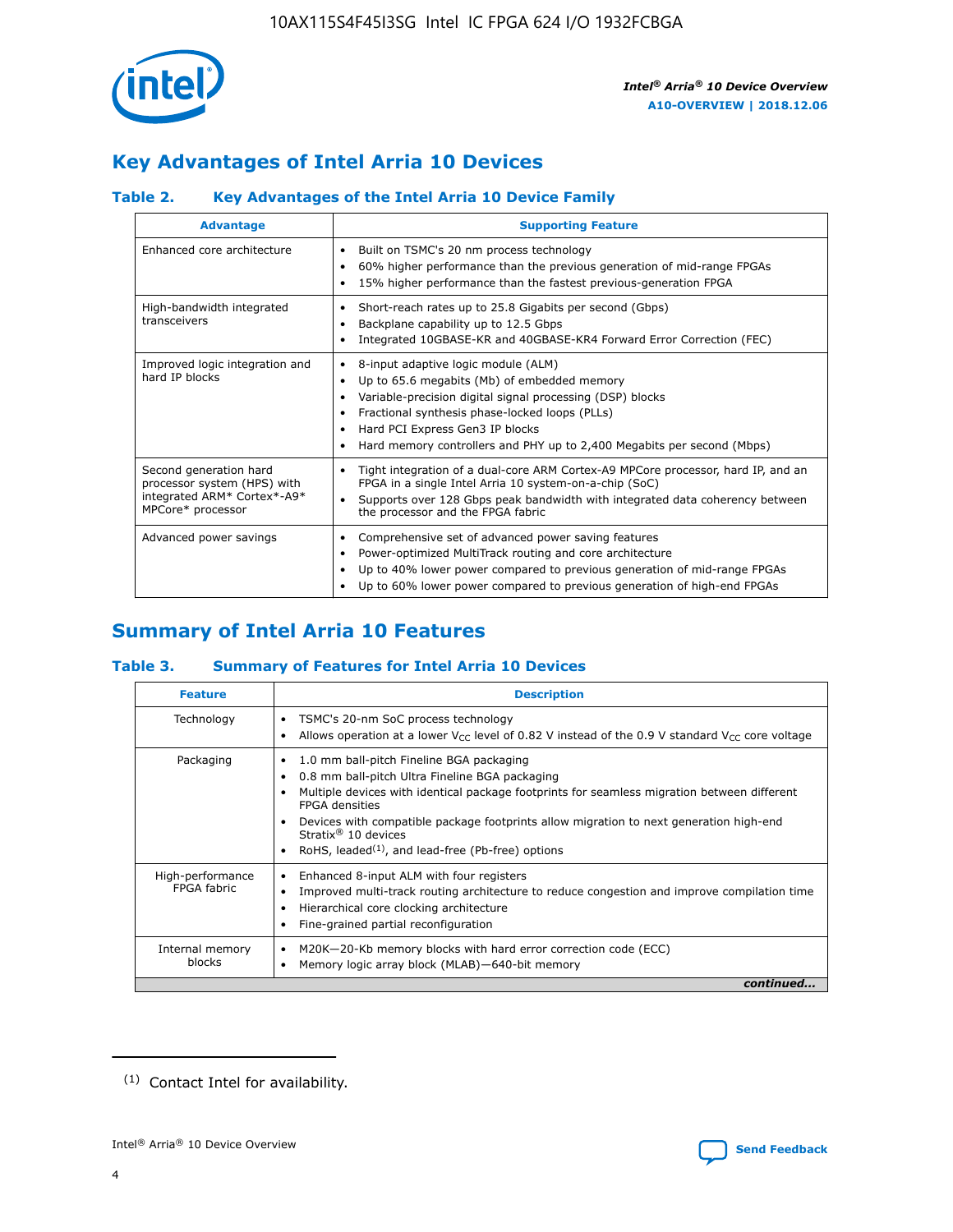r



| <b>Feature</b>                         |                                                                                                                                                                                                                                                                                                                                   | <b>Description</b>                                                                                                                                                                                                                                                                                                                                                                                                                                                                                                                                                                                                                                                                                                                                                                                                                                               |  |  |  |  |  |
|----------------------------------------|-----------------------------------------------------------------------------------------------------------------------------------------------------------------------------------------------------------------------------------------------------------------------------------------------------------------------------------|------------------------------------------------------------------------------------------------------------------------------------------------------------------------------------------------------------------------------------------------------------------------------------------------------------------------------------------------------------------------------------------------------------------------------------------------------------------------------------------------------------------------------------------------------------------------------------------------------------------------------------------------------------------------------------------------------------------------------------------------------------------------------------------------------------------------------------------------------------------|--|--|--|--|--|
| Embedded Hard IP<br>blocks             | Variable-precision DSP                                                                                                                                                                                                                                                                                                            | Native support for signal processing precision levels from $18 \times 19$ to<br>$\bullet$<br>54 x 54<br>Native support for 27 x 27 multiplier mode<br>$\bullet$<br>64-bit accumulator and cascade for systolic finite impulse responses<br>(FIRs)<br>Internal coefficient memory banks<br>$\bullet$<br>Preadder/subtractor for improved efficiency<br>Additional pipeline register to increase performance and reduce<br>power<br>Supports floating point arithmetic:<br>- Perform multiplication, addition, subtraction, multiply-add,<br>multiply-subtract, and complex multiplication.<br>- Supports multiplication with accumulation capability, cascade<br>summation, and cascade subtraction capability.<br>- Dynamic accumulator reset control.<br>- Support direct vector dot and complex multiplication chaining<br>multiply floating point DSP blocks. |  |  |  |  |  |
|                                        | Memory controller                                                                                                                                                                                                                                                                                                                 | DDR4, DDR3, and DDR3L                                                                                                                                                                                                                                                                                                                                                                                                                                                                                                                                                                                                                                                                                                                                                                                                                                            |  |  |  |  |  |
|                                        | PCI Express*                                                                                                                                                                                                                                                                                                                      | PCI Express (PCIe*) Gen3 (x1, x2, x4, or x8), Gen2 (x1, x2, x4, or x8)<br>and Gen1 (x1, x2, x4, or x8) hard IP with complete protocol stack,<br>endpoint, and root port                                                                                                                                                                                                                                                                                                                                                                                                                                                                                                                                                                                                                                                                                          |  |  |  |  |  |
|                                        | Transceiver I/O                                                                                                                                                                                                                                                                                                                   | 10GBASE-KR/40GBASE-KR4 Forward Error Correction (FEC)<br>PCS hard IPs that support:<br>- 10-Gbps Ethernet (10GbE)<br>- PCIe PIPE interface<br>- Interlaken<br>- Gbps Ethernet (GbE)<br>- Common Public Radio Interface (CPRI) with deterministic latency<br>support<br>- Gigabit-capable passive optical network (GPON) with fast lock-<br>time support<br>13.5G JESD204b<br>$\bullet$<br>8B/10B, 64B/66B, 64B/67B encoders and decoders<br>Custom mode support for proprietary protocols                                                                                                                                                                                                                                                                                                                                                                        |  |  |  |  |  |
| Core clock networks                    | $\bullet$                                                                                                                                                                                                                                                                                                                         | Up to 800 MHz fabric clocking, depending on the application:<br>- 667 MHz external memory interface clocking with 2,400 Mbps DDR4 interface<br>- 800 MHz LVDS interface clocking with 1,600 Mbps LVDS interface<br>Global, regional, and peripheral clock networks<br>Clock networks that are not used can be gated to reduce dynamic power                                                                                                                                                                                                                                                                                                                                                                                                                                                                                                                      |  |  |  |  |  |
| Phase-locked loops<br>(PLLs)           | High-resolution fractional synthesis PLLs:<br>$\bullet$<br>Integer PLLs:<br>- Adjacent to general purpose I/Os                                                                                                                                                                                                                    | - Precision clock synthesis, clock delay compensation, and zero delay buffering (ZDB)<br>- Support integer mode and fractional mode<br>- Fractional mode support with third-order delta-sigma modulation<br>- Support external memory and LVDS interfaces                                                                                                                                                                                                                                                                                                                                                                                                                                                                                                                                                                                                        |  |  |  |  |  |
| FPGA General-purpose<br>$I/Os$ (GPIOs) | On-chip termination (OCT)<br>٠<br>$\bullet$                                                                                                                                                                                                                                                                                       | 1.6 Gbps LVDS-every pair can be configured as receiver or transmitter                                                                                                                                                                                                                                                                                                                                                                                                                                                                                                                                                                                                                                                                                                                                                                                            |  |  |  |  |  |
| <b>External Memory</b><br>Interface    | 1.2 V to 3.0 V single-ended LVTTL/LVCMOS interfacing<br>Hard memory controller- DDR4, DDR3, and DDR3L support<br>$\bullet$<br>$-$ DDR4-speeds up to 1,200 MHz/2,400 Mbps<br>- DDR3-speeds up to 1,067 MHz/2,133 Mbps<br>Soft memory controller—provides support for RLDRAM $3^{(2)}$ , QDR IV $^{(2)}$ , and QDR II+<br>continued |                                                                                                                                                                                                                                                                                                                                                                                                                                                                                                                                                                                                                                                                                                                                                                                                                                                                  |  |  |  |  |  |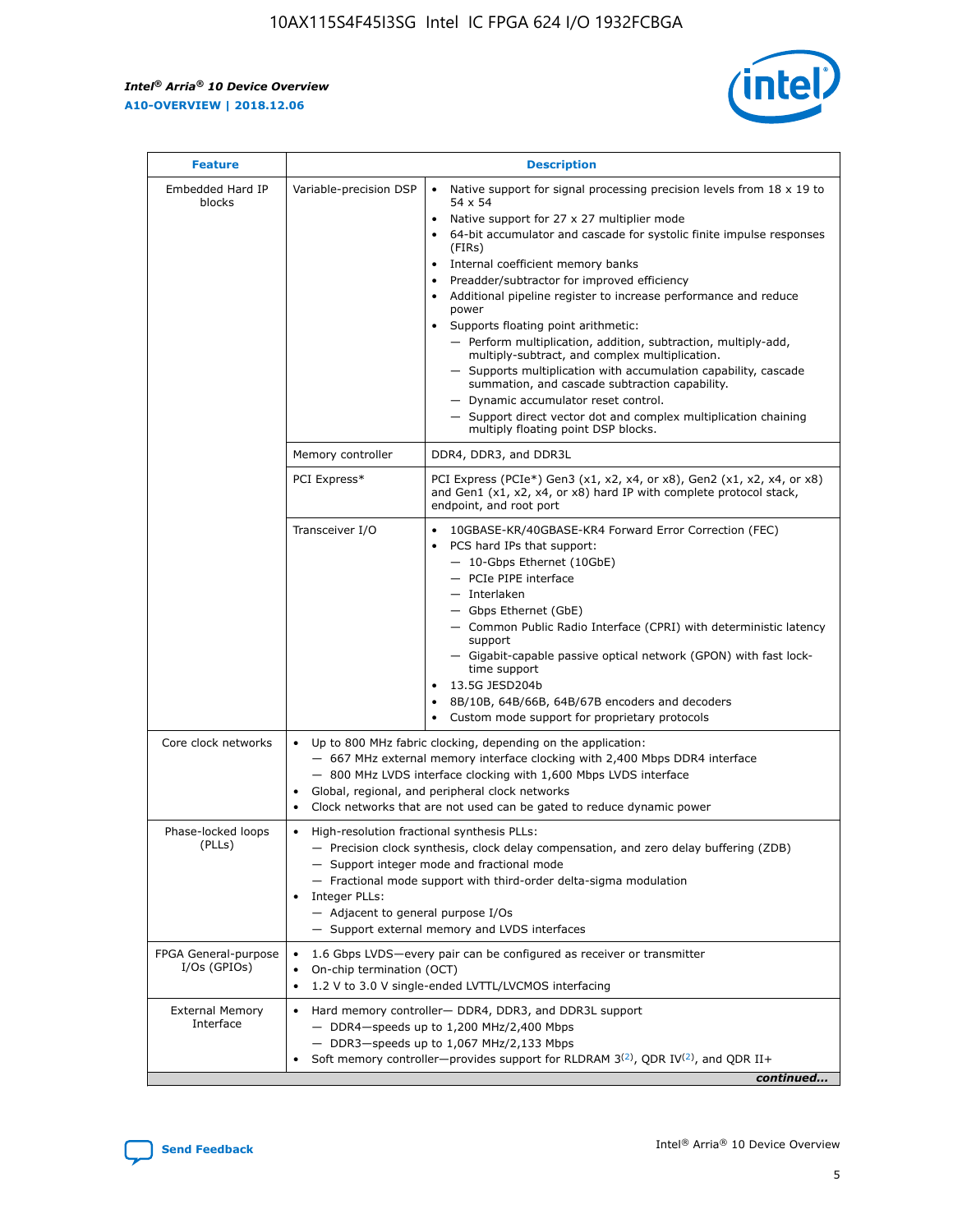

| <b>Feature</b>                                    | <b>Description</b>                                                                                                                                                                                                                                                                                                                                                                                                                                                                                                                                                                                                                                    |
|---------------------------------------------------|-------------------------------------------------------------------------------------------------------------------------------------------------------------------------------------------------------------------------------------------------------------------------------------------------------------------------------------------------------------------------------------------------------------------------------------------------------------------------------------------------------------------------------------------------------------------------------------------------------------------------------------------------------|
| Low-power serial<br>transceivers                  | • Continuous operating range:<br>- Intel Arria 10 GX-1 Gbps to 17.4 Gbps<br>- Intel Arria 10 GT-1 Gbps to 25.8 Gbps<br>Backplane support:<br>$-$ Intel Arria 10 GX-up to 12.5<br>- Intel Arria 10 GT-up to 12.5<br>Extended range down to 125 Mbps with oversampling<br>ATX transmit PLLs with user-configurable fractional synthesis capability<br>Electronic Dispersion Compensation (EDC) support for XFP, SFP+, QSFP, and CFP optical<br>module<br>Adaptive linear and decision feedback equalization<br>$\bullet$<br>Transmitter pre-emphasis and de-emphasis<br>$\bullet$<br>Dynamic partial reconfiguration of individual transceiver channels |
| <b>HPS</b><br>(Intel Arria 10 SX<br>devices only) | • Dual-core ARM Cortex-A9 MPCore processor-1.2 GHz CPU with<br>Processor and system<br>1.5 GHz overdrive capability<br>256 KB on-chip RAM and 64 KB on-chip ROM<br>$\bullet$<br>System peripherals—general-purpose timers, watchdog timers, direct<br>memory access (DMA) controller, FPGA configuration manager, and<br>clock and reset managers<br>Security features—anti-tamper, secure boot, Advanced Encryption<br>$\bullet$<br>Standard (AES) and authentication (SHA)<br>ARM CoreSight* JTAG debug access port, trace port, and on-chip<br>$\bullet$<br>trace storage                                                                          |
|                                                   | <b>External interfaces</b><br>Hard memory interface-Hard memory controller (2,400 Mbps DDR4,<br>$\bullet$<br>and 2,133 Mbps DDR3), Quad serial peripheral interface (QSPI) flash<br>controller, NAND flash controller, direct memory access (DMA)<br>controller, Secure Digital/MultiMediaCard (SD/MMC) controller<br>Communication interface-10/100/1000 Ethernet media access<br>$\bullet$<br>control (MAC), USB On-The-GO (OTG) controllers, I <sup>2</sup> C controllers,<br>UART 16550, serial peripheral interface (SPI), and up to 62<br>HPS GPIO interfaces (48 direct-share I/Os)                                                            |
|                                                   | High-performance ARM AMBA* AXI bus bridges that support<br>Interconnects to core<br>$\bullet$<br>simultaneous read and write<br>HPS-FPGA bridges-include the FPGA-to-HPS, HPS-to-FPGA, and<br>$\bullet$<br>lightweight HPS-to-FPGA bridges that allow the FPGA fabric to issue<br>transactions to slaves in the HPS, and vice versa<br>Configuration bridge that allows HPS configuration manager to<br>configure the core logic via dedicated 32-bit configuration port<br>FPGA-to-HPS SDRAM controller bridge-provides configuration<br>interfaces for the multiport front end (MPFE) of the HPS SDRAM<br>controller                                |
| Configuration                                     | Tamper protection—comprehensive design protection to protect your valuable IP investments<br>Enhanced 256-bit advanced encryption standard (AES) design security with authentication<br>٠<br>Configuration via protocol (CvP) using PCIe Gen1, Gen2, or Gen3<br>continued                                                                                                                                                                                                                                                                                                                                                                             |

<sup>(2)</sup> Intel Arria 10 devices support this external memory interface using hard PHY with soft memory controller.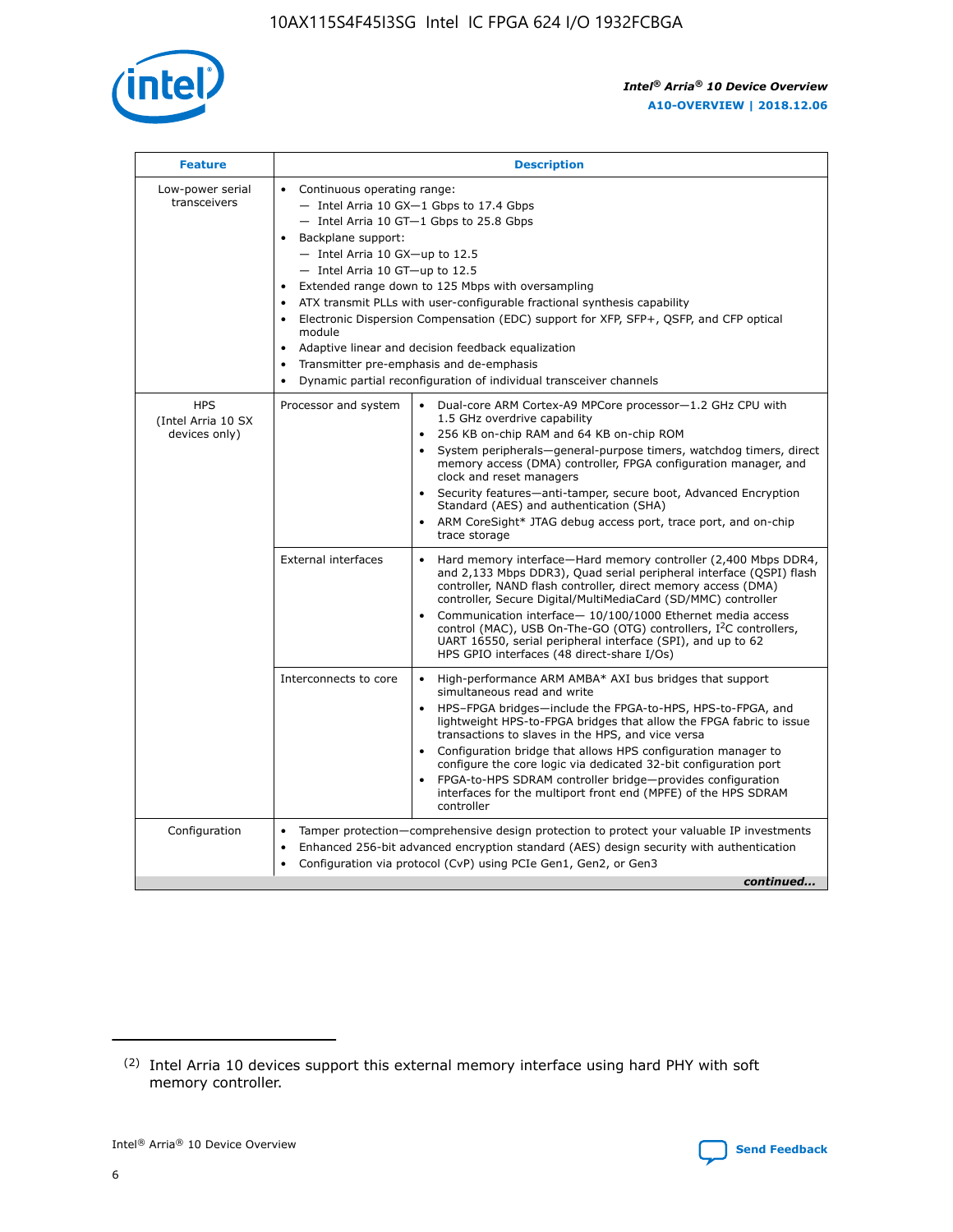

| <b>Feature</b>     | <b>Description</b>                                                                                                                                                                                               |
|--------------------|------------------------------------------------------------------------------------------------------------------------------------------------------------------------------------------------------------------|
|                    | Dynamic reconfiguration of the transceivers and PLLs<br>Fine-grained partial reconfiguration of the core fabric<br>Active Serial x4 Interface<br>$\bullet$                                                       |
| Power management   | SmartVID<br>Low static power device options<br>Programmable Power Technology<br>Intel Quartus <sup>®</sup> Prime integrated power analysis                                                                       |
| Software and tools | Intel Quartus Prime design suite<br>Transceiver toolkit<br>Platform Designer system integration tool<br>DSP Builder for Intel FPGAs<br>OpenCL <sup>™</sup> support<br>Intel SoC FPGA Embedded Design Suite (EDS) |

### **Related Information**

[Intel Arria 10 Transceiver PHY Overview](https://www.intel.com/content/www/us/en/programmable/documentation/nik1398707230472.html#nik1398706768037) Provides details on Intel Arria 10 transceivers.

### **Intel Arria 10 Device Variants and Packages**

#### **Table 4. Device Variants for the Intel Arria 10 Device Family**

| <b>Variant</b>    | <b>Description</b>                                                                                                                                                                                                     |
|-------------------|------------------------------------------------------------------------------------------------------------------------------------------------------------------------------------------------------------------------|
| Intel Arria 10 GX | FPGA featuring 17.4 Gbps transceivers for short reach applications with 12.5 backplane driving<br>capability.                                                                                                          |
| Intel Arria 10 GT | FPGA featuring:<br>17.4 Gbps transceivers for short reach applications with 12.5 backplane driving capability.<br>25.8 Gbps transceivers for supporting CAUI-4 and CEI-25G applications with CFP2 and CFP4<br>modules. |
| Intel Arria 10 SX | SoC integrating ARM-based HPS and FPGA featuring 17.4 Gbps transceivers for short reach<br>applications with 12.5 backplane driving capability.                                                                        |

### **Intel Arria 10 GX**

This section provides the available options, maximum resource counts, and package plan for the Intel Arria 10 GX devices.

The information in this section is correct at the time of publication. For the latest information and to get more details, refer to the Intel FPGA Product Selector.

#### **Related Information**

#### [Intel FPGA Product Selector](http://www.altera.com/products/selector/psg-selector.html) Provides the latest information on Intel products.

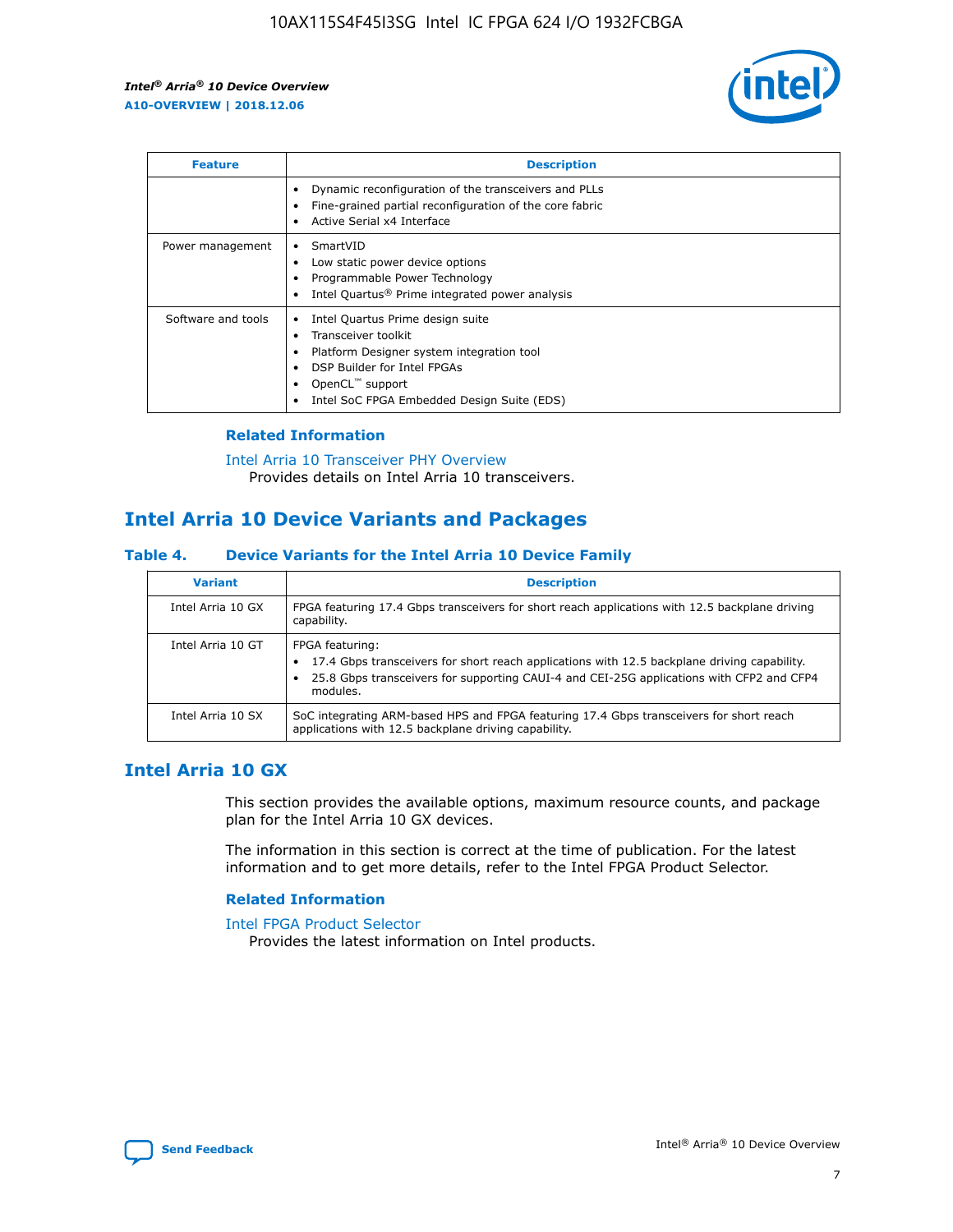

### **Available Options**





#### **Related Information**

#### [Transceiver Performance for Intel Arria 10 GX/SX Devices](https://www.intel.com/content/www/us/en/programmable/documentation/mcn1413182292568.html#mcn1413213965502) Provides more information about the transceiver speed grade.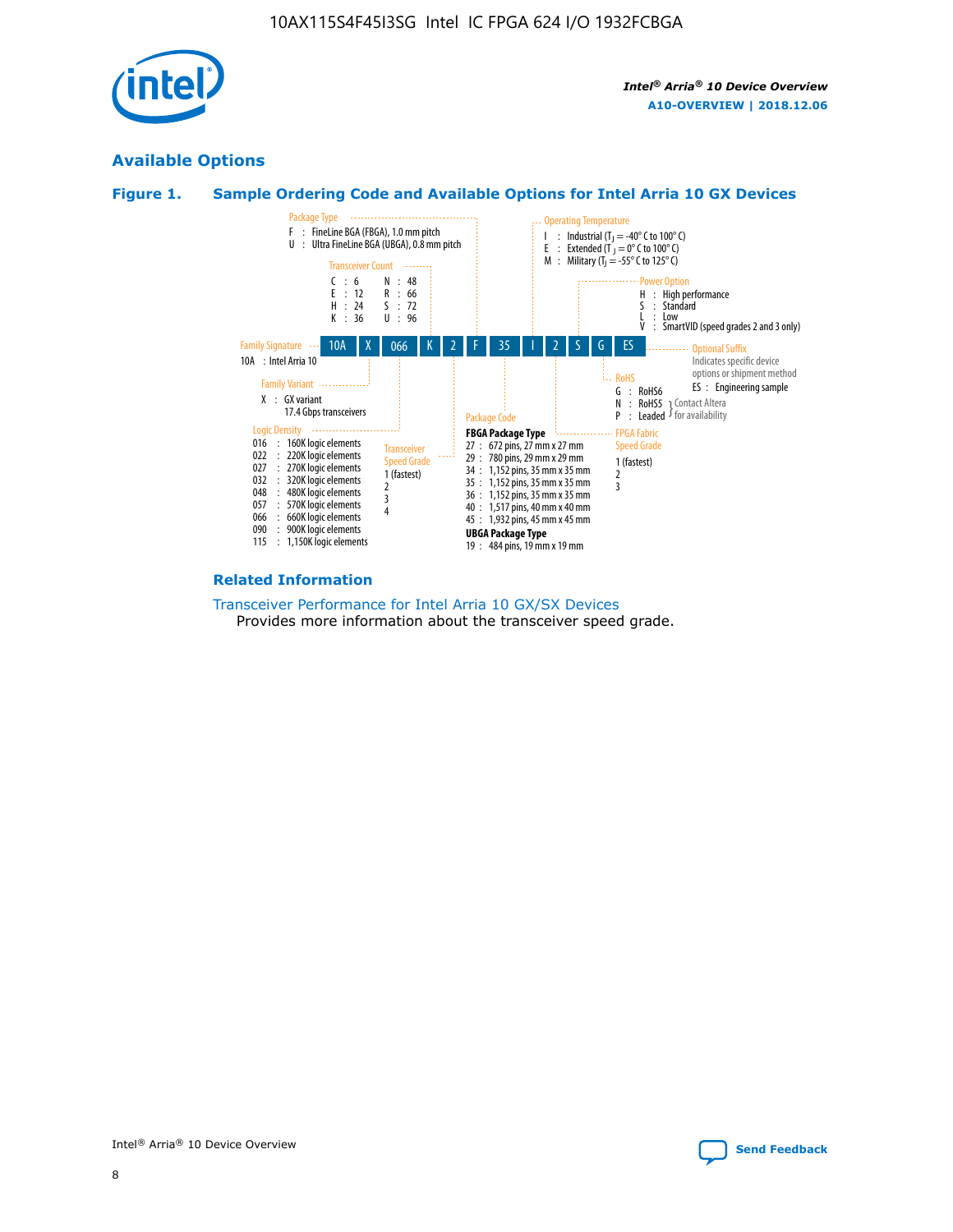

### **Maximum Resources**

#### **Table 5. Maximum Resource Counts for Intel Arria 10 GX Devices (GX 160, GX 220, GX 270, GX 320, and GX 480)**

| <b>Resource</b>         |                                     | <b>Product Line</b> |                                                 |         |                |                |  |  |  |
|-------------------------|-------------------------------------|---------------------|-------------------------------------------------|---------|----------------|----------------|--|--|--|
|                         |                                     | <b>GX 160</b>       | <b>GX 220</b><br><b>GX 270</b><br><b>GX 320</b> |         |                | <b>GX 480</b>  |  |  |  |
| Logic Elements (LE) (K) |                                     | 160                 | 220                                             | 270     | 320            | 480            |  |  |  |
| <b>ALM</b>              |                                     | 61,510              | 80,330                                          | 101,620 | 119,900        | 183,590        |  |  |  |
| Register                |                                     | 246,040             | 321,320                                         | 406,480 | 479,600        | 734,360        |  |  |  |
| Memory (Kb)             | M <sub>20</sub> K                   | 8,800               | 11,740                                          | 15,000  | 17,820         | 28,620         |  |  |  |
|                         | <b>MLAB</b>                         | 1,050               | 1,690                                           | 2,452   | 2,727          | 4,164          |  |  |  |
|                         | Variable-precision DSP Block<br>156 |                     | 192                                             | 830     | 985            | 1,368          |  |  |  |
| 18 x 19 Multiplier      |                                     | 312                 | 384                                             | 1,660   | 1,970          | 2,736          |  |  |  |
| PLL                     | Fractional<br>Synthesis             | 6                   | 6                                               | 8       | 8              | 12             |  |  |  |
|                         | I/O                                 | 6                   | 6                                               | 8       | 8              | 12             |  |  |  |
| 17.4 Gbps Transceiver   |                                     | 12                  | 12                                              | 24      | 24             |                |  |  |  |
| GPIO <sup>(3)</sup>     |                                     | 288                 | 288                                             | 384     | 384            | 492            |  |  |  |
| LVDS Pair $(4)$         |                                     | 120                 | 120                                             | 168     | 168            | 222            |  |  |  |
| PCIe Hard IP Block      |                                     | 1                   | 1                                               | 2       | $\overline{2}$ | $\overline{2}$ |  |  |  |
| Hard Memory Controller  |                                     | 6                   | 6                                               | 8       | 8              | 12             |  |  |  |

<sup>(4)</sup> Each LVDS I/O pair can be used as differential input or output.



<sup>(3)</sup> The number of GPIOs does not include transceiver I/Os. In the Intel Quartus Prime software, the number of user I/Os includes transceiver I/Os.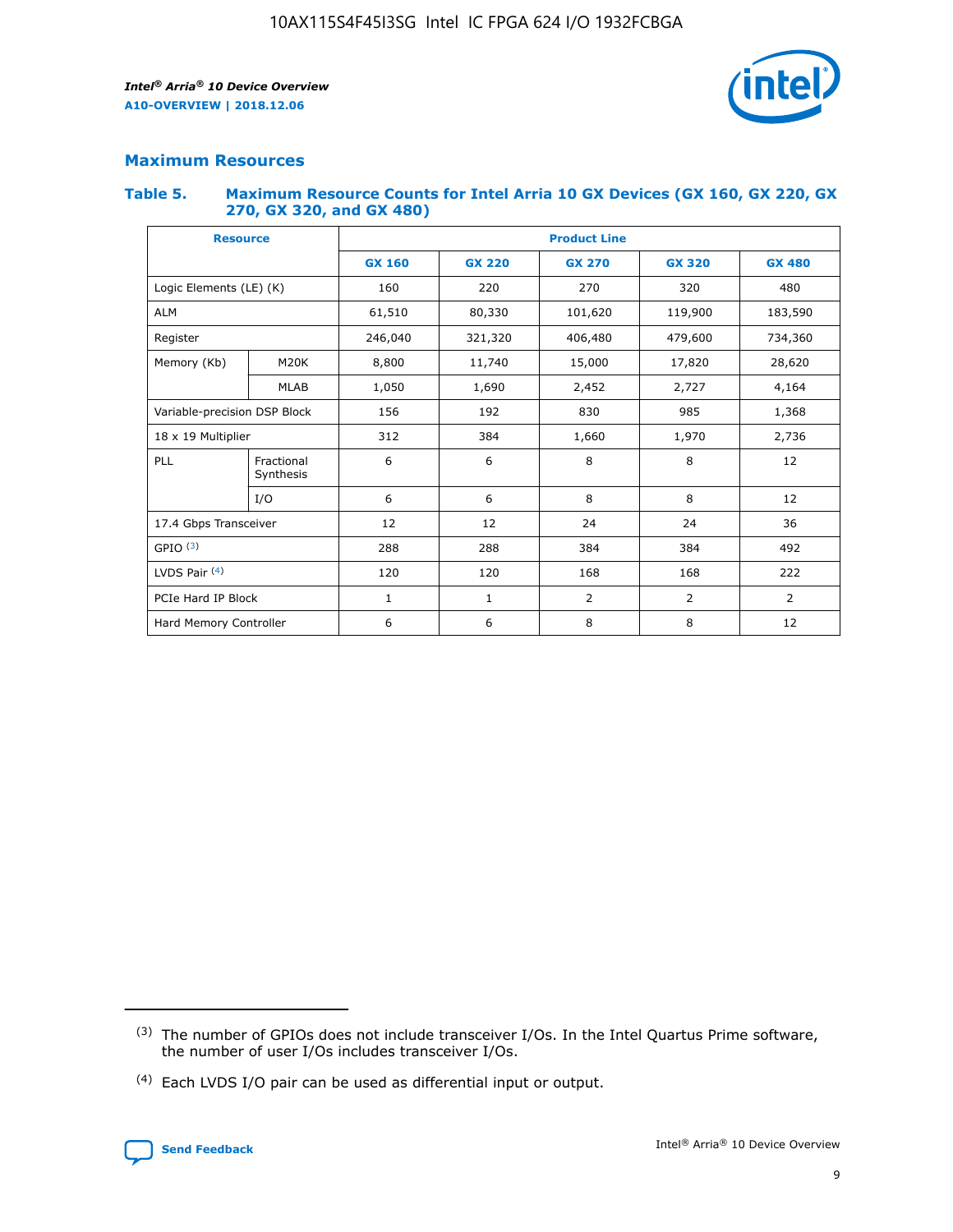

### **Table 6. Maximum Resource Counts for Intel Arria 10 GX Devices (GX 570, GX 660, GX 900, and GX 1150)**

|                              | <b>Resource</b>         | <b>Product Line</b> |                                |                |                |  |  |  |
|------------------------------|-------------------------|---------------------|--------------------------------|----------------|----------------|--|--|--|
|                              |                         | <b>GX 570</b>       | <b>GX 660</b><br><b>GX 900</b> |                | <b>GX 1150</b> |  |  |  |
| Logic Elements (LE) (K)      |                         | 570                 | 660                            | 900            | 1,150          |  |  |  |
| <b>ALM</b>                   |                         | 217,080             | 251,680                        | 339,620        | 427,200        |  |  |  |
| Register                     |                         | 868,320             | 1,006,720                      | 1,358,480      | 1,708,800      |  |  |  |
| Memory (Kb)                  | <b>M20K</b>             | 36,000              | 42,620                         | 48,460         | 54,260         |  |  |  |
|                              | <b>MLAB</b>             | 5,096               | 5,788                          | 9,386          | 12,984         |  |  |  |
| Variable-precision DSP Block |                         | 1,523               | 1,687                          | 1,518          | 1,518          |  |  |  |
| $18 \times 19$ Multiplier    |                         | 3,046               | 3,374                          | 3,036          | 3,036          |  |  |  |
| PLL                          | Fractional<br>Synthesis | 16                  | 16                             | 32             | 32             |  |  |  |
|                              | I/O                     | 16                  | 16                             | 16             | 16             |  |  |  |
| 17.4 Gbps Transceiver        |                         | 48                  | 48                             |                | 96             |  |  |  |
| GPIO <sup>(3)</sup>          |                         | 696                 | 696                            | 768            | 768            |  |  |  |
| LVDS Pair $(4)$              |                         | 324                 | 324<br>384                     |                | 384            |  |  |  |
| PCIe Hard IP Block           |                         | 2                   | $\overline{2}$                 | $\overline{4}$ | 4              |  |  |  |
| Hard Memory Controller       |                         | 16                  | 16                             | 16             | 16             |  |  |  |

### **Package Plan**

### **Table 7. Package Plan for Intel Arria 10 GX Devices (U19, F27, and F29)**

Refer to I/O and High Speed I/O in Intel Arria 10 Devices chapter for the number of 3 V I/O, LVDS I/O, and LVDS channels in each device package.

| <b>Product Line</b> | U <sub>19</sub><br>$(19 \text{ mm} \times 19 \text{ mm})$<br>484-pin UBGA) |          |             |         | <b>F27</b><br>(27 mm × 27 mm,<br>672-pin FBGA) |             | <b>F29</b><br>(29 mm × 29 mm,<br>780-pin FBGA) |          |             |  |
|---------------------|----------------------------------------------------------------------------|----------|-------------|---------|------------------------------------------------|-------------|------------------------------------------------|----------|-------------|--|
|                     | 3 V I/O                                                                    | LVDS I/O | <b>XCVR</b> | 3 V I/O | <b>LVDS I/O</b>                                | <b>XCVR</b> | 3 V I/O                                        | LVDS I/O | <b>XCVR</b> |  |
| GX 160              | 48                                                                         | 192      | 6           | 48      | 192                                            | 12          | 48                                             | 240      | 12          |  |
| GX 220              | 48                                                                         | 192      | 6           | 48      | 192                                            | 12          | 48                                             | 240      | 12          |  |
| GX 270              |                                                                            |          |             | 48      | 192                                            | 12          | 48                                             | 312      | 12          |  |
| GX 320              |                                                                            |          |             | 48      | 192                                            | 12          | 48                                             | 312      | 12          |  |
| GX 480              |                                                                            |          |             |         |                                                |             | 48                                             | 312      | 12          |  |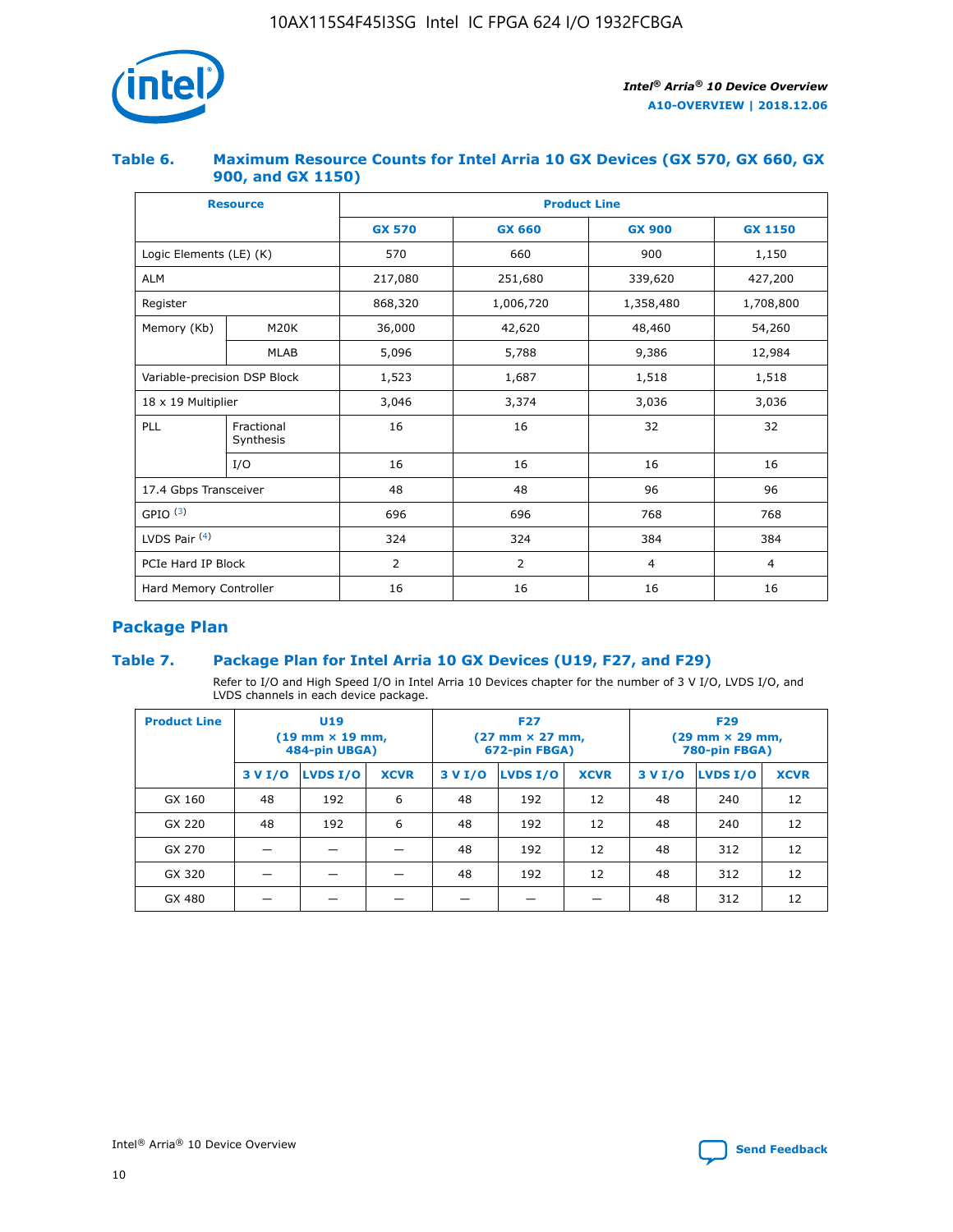

#### **Table 8. Package Plan for Intel Arria 10 GX Devices (F34, F35, NF40, and KF40)**

Refer to I/O and High Speed I/O in Intel Arria 10 Devices chapter for the number of 3 V I/O, LVDS I/O, and LVDS channels in each device package.

| <b>Product Line</b> | <b>F34</b><br>$(35 \text{ mm} \times 35 \text{ mm})$<br><b>1152-pin FBGA)</b> |                    | <b>F35</b><br>$(35 \text{ mm} \times 35 \text{ mm})$<br><b>1152-pin FBGA)</b> |           | <b>KF40</b><br>$(40$ mm $\times$ 40 mm,<br>1517-pin FBGA) |             |           | <b>NF40</b><br>$(40 \text{ mm} \times 40 \text{ mm})$<br>1517-pin FBGA) |             |           |                    |             |
|---------------------|-------------------------------------------------------------------------------|--------------------|-------------------------------------------------------------------------------|-----------|-----------------------------------------------------------|-------------|-----------|-------------------------------------------------------------------------|-------------|-----------|--------------------|-------------|
|                     | 3V<br>I/O                                                                     | <b>LVDS</b><br>I/O | <b>XCVR</b>                                                                   | 3V<br>I/O | <b>LVDS</b><br>I/O                                        | <b>XCVR</b> | 3V<br>I/O | <b>LVDS</b><br>I/O                                                      | <b>XCVR</b> | 3V<br>I/O | <b>LVDS</b><br>I/O | <b>XCVR</b> |
| GX 270              | 48                                                                            | 336                | 24                                                                            | 48        | 336                                                       | 24          |           |                                                                         |             |           |                    |             |
| GX 320              | 48                                                                            | 336                | 24                                                                            | 48        | 336                                                       | 24          |           |                                                                         |             |           |                    |             |
| GX 480              | 48                                                                            | 444                | 24                                                                            | 48        | 348                                                       | 36          |           |                                                                         |             |           |                    |             |
| GX 570              | 48                                                                            | 444                | 24                                                                            | 48        | 348                                                       | 36          | 96        | 600                                                                     | 36          | 48        | 540                | 48          |
| GX 660              | 48                                                                            | 444                | 24                                                                            | 48        | 348                                                       | 36          | 96        | 600                                                                     | 36          | 48        | 540                | 48          |
| GX 900              |                                                                               | 504                | 24                                                                            | –         |                                                           | -           |           |                                                                         |             |           | 600                | 48          |
| GX 1150             |                                                                               | 504                | 24                                                                            |           |                                                           |             |           |                                                                         |             |           | 600                | 48          |

#### **Table 9. Package Plan for Intel Arria 10 GX Devices (RF40, NF45, SF45, and UF45)**

Refer to I/O and High Speed I/O in Intel Arria 10 Devices chapter for the number of 3 V I/O, LVDS I/O, and LVDS channels in each device package.

| <b>Product Line</b> | <b>RF40</b><br>$(40$ mm $\times$ 40 mm,<br>1517-pin FBGA) |                    |             | <b>NF45</b><br>$(45 \text{ mm} \times 45 \text{ mm})$<br><b>1932-pin FBGA)</b> |                    |             | <b>SF45</b><br>$(45 \text{ mm} \times 45 \text{ mm})$<br><b>1932-pin FBGA)</b> |                    |             | <b>UF45</b><br>$(45 \text{ mm} \times 45 \text{ mm})$<br><b>1932-pin FBGA)</b> |                    |             |
|---------------------|-----------------------------------------------------------|--------------------|-------------|--------------------------------------------------------------------------------|--------------------|-------------|--------------------------------------------------------------------------------|--------------------|-------------|--------------------------------------------------------------------------------|--------------------|-------------|
|                     | 3V<br>I/O                                                 | <b>LVDS</b><br>I/O | <b>XCVR</b> | 3 V<br>I/O                                                                     | <b>LVDS</b><br>I/O | <b>XCVR</b> | 3 V<br>I/O                                                                     | <b>LVDS</b><br>I/O | <b>XCVR</b> | 3V<br>I/O                                                                      | <b>LVDS</b><br>I/O | <b>XCVR</b> |
| GX 900              |                                                           | 342                | 66          | _                                                                              | 768                | 48          |                                                                                | 624                | 72          |                                                                                | 480                | 96          |
| GX 1150             |                                                           | 342                | 66          | _                                                                              | 768                | 48          |                                                                                | 624                | 72          |                                                                                | 480                | 96          |

### **Related Information**

[I/O and High-Speed Differential I/O Interfaces in Intel Arria 10 Devices chapter, Intel](https://www.intel.com/content/www/us/en/programmable/documentation/sam1403482614086.html#sam1403482030321) [Arria 10 Device Handbook](https://www.intel.com/content/www/us/en/programmable/documentation/sam1403482614086.html#sam1403482030321)

Provides the number of 3 V and LVDS I/Os, and LVDS channels for each Intel Arria 10 device package.

### **Intel Arria 10 GT**

This section provides the available options, maximum resource counts, and package plan for the Intel Arria 10 GT devices.

The information in this section is correct at the time of publication. For the latest information and to get more details, refer to the Intel FPGA Product Selector.

#### **Related Information**

#### [Intel FPGA Product Selector](http://www.altera.com/products/selector/psg-selector.html)

Provides the latest information on Intel products.

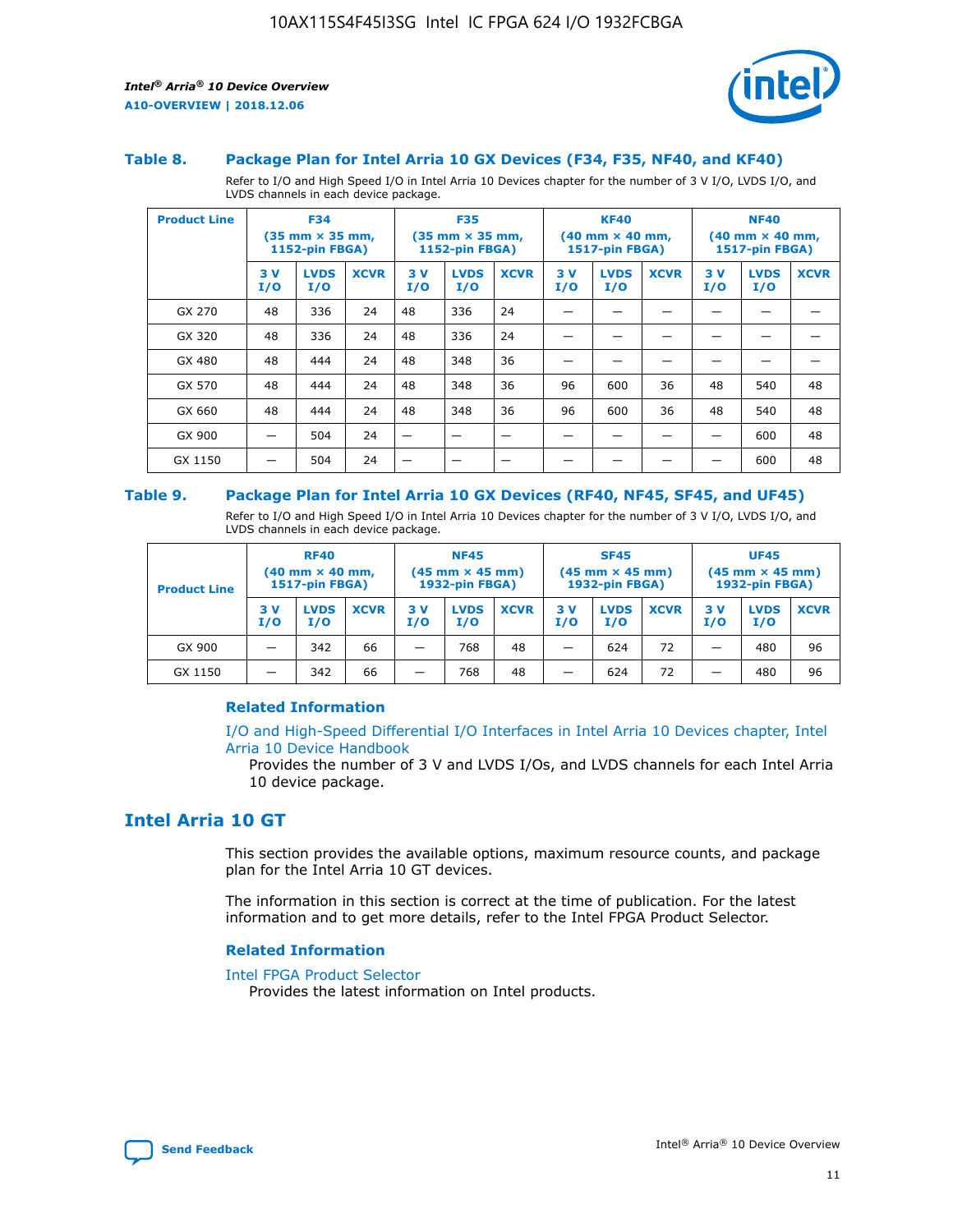

### **Available Options**

### **Figure 2. Sample Ordering Code and Available Options for Intel Arria 10 GT Devices**

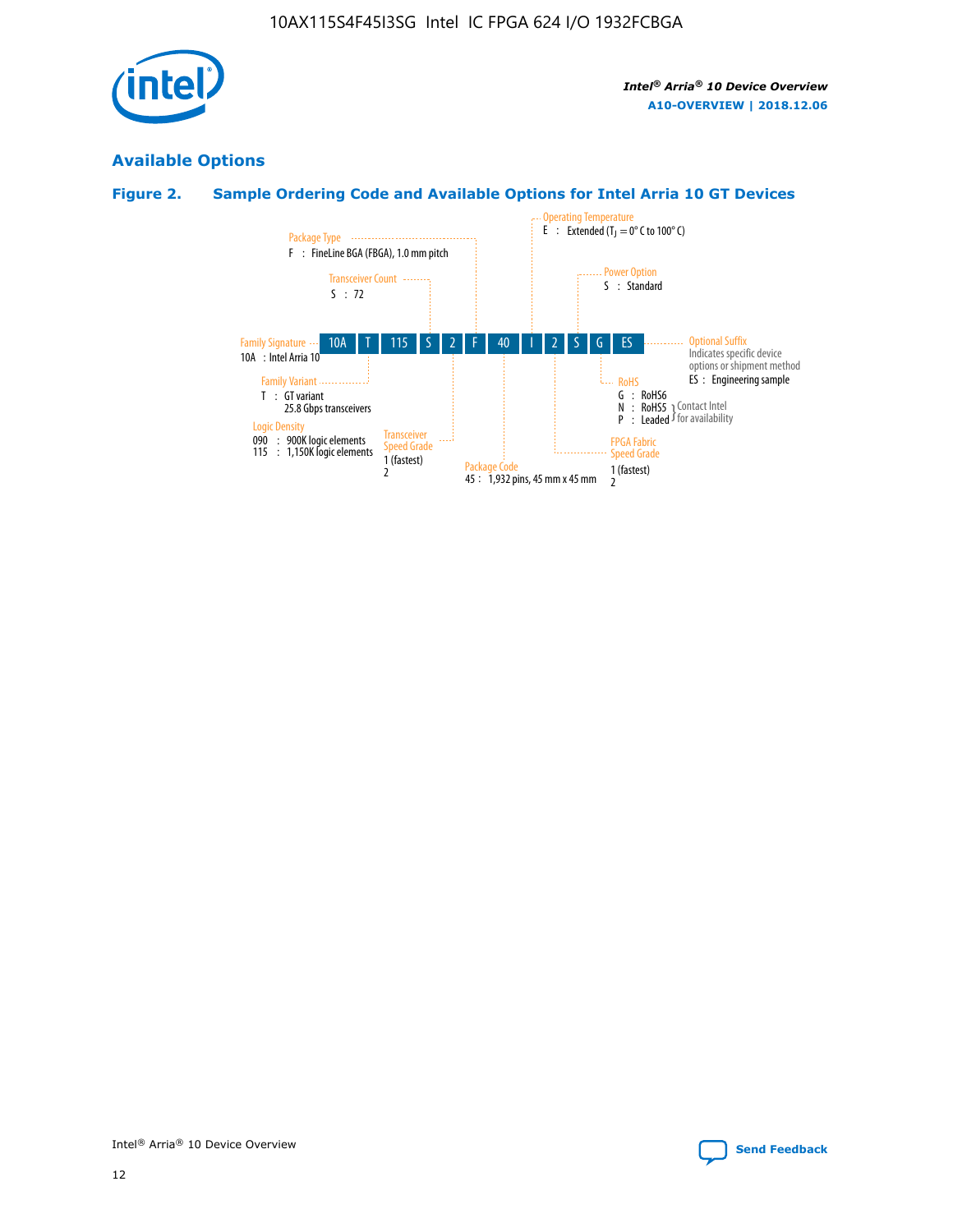

### **Maximum Resources**

#### **Table 10. Maximum Resource Counts for Intel Arria 10 GT Devices**

| <b>Resource</b>              |                      | <b>Product Line</b> |                |  |
|------------------------------|----------------------|---------------------|----------------|--|
|                              |                      | <b>GT 900</b>       | <b>GT 1150</b> |  |
| Logic Elements (LE) (K)      |                      | 900                 | 1,150          |  |
| <b>ALM</b>                   |                      | 339,620             | 427,200        |  |
| Register                     |                      | 1,358,480           | 1,708,800      |  |
| Memory (Kb)                  | M20K                 | 48,460              | 54,260         |  |
|                              | <b>MLAB</b>          | 9,386               | 12,984         |  |
| Variable-precision DSP Block |                      | 1,518               | 1,518          |  |
| 18 x 19 Multiplier           |                      | 3,036               | 3,036          |  |
| PLL                          | Fractional Synthesis | 32                  | 32             |  |
|                              | I/O                  | 16                  | 16             |  |
| Transceiver                  | 17.4 Gbps            | 72(5)               | 72(5)          |  |
|                              | 25.8 Gbps            | 6                   | 6              |  |
| GPIO <sup>(6)</sup>          |                      | 624                 | 624            |  |
| LVDS Pair $(7)$              |                      | 312                 | 312            |  |
| PCIe Hard IP Block           |                      | $\overline{4}$      | $\overline{4}$ |  |
| Hard Memory Controller       |                      | 16                  | 16             |  |

### **Related Information**

#### [Intel Arria 10 GT Channel Usage](https://www.intel.com/content/www/us/en/programmable/documentation/nik1398707230472.html#nik1398707008178)

Configuring GT/GX channels in Intel Arria 10 GT devices.

### **Package Plan**

### **Table 11. Package Plan for Intel Arria 10 GT Devices**

Refer to I/O and High Speed I/O in Intel Arria 10 Devices chapter for the number of 3 V I/O, LVDS I/O, and LVDS channels in each device package.

| <b>Product Line</b> | <b>SF45</b><br>(45 mm × 45 mm, 1932-pin FBGA) |                 |             |  |  |  |
|---------------------|-----------------------------------------------|-----------------|-------------|--|--|--|
|                     | 3 V I/O                                       | <b>LVDS I/O</b> | <b>XCVR</b> |  |  |  |
| GT 900              |                                               | 624             | 72          |  |  |  |
| GT 1150             |                                               | 624             | 72          |  |  |  |

<sup>(7)</sup> Each LVDS I/O pair can be used as differential input or output.



 $(5)$  If all 6 GT channels are in use, 12 of the GX channels are not usable.

<sup>(6)</sup> The number of GPIOs does not include transceiver I/Os. In the Intel Quartus Prime software, the number of user I/Os includes transceiver I/Os.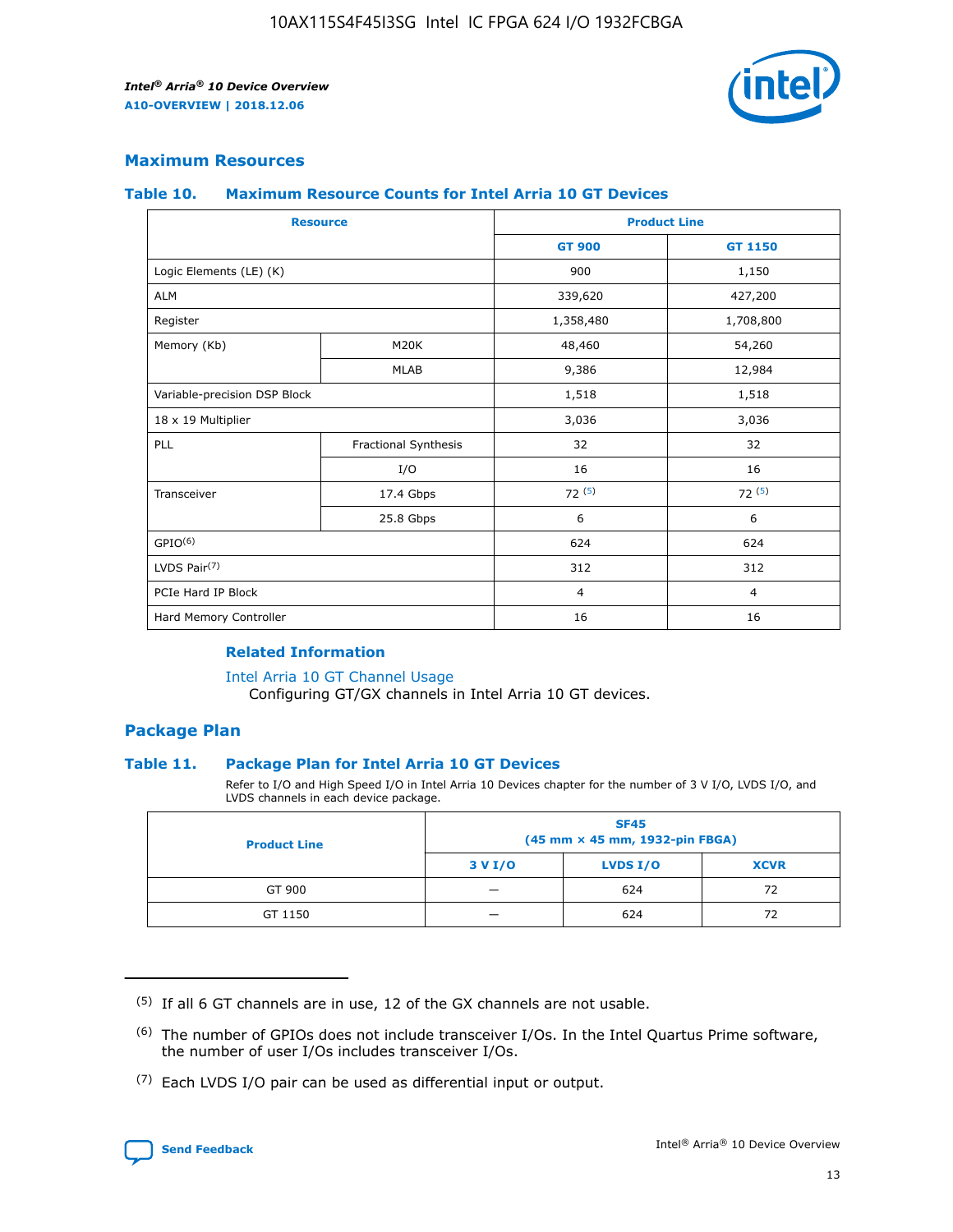

#### **Related Information**

[I/O and High-Speed Differential I/O Interfaces in Intel Arria 10 Devices chapter, Intel](https://www.intel.com/content/www/us/en/programmable/documentation/sam1403482614086.html#sam1403482030321) [Arria 10 Device Handbook](https://www.intel.com/content/www/us/en/programmable/documentation/sam1403482614086.html#sam1403482030321)

Provides the number of 3 V and LVDS I/Os, and LVDS channels for each Intel Arria 10 device package.

### **Intel Arria 10 SX**

This section provides the available options, maximum resource counts, and package plan for the Intel Arria 10 SX devices.

The information in this section is correct at the time of publication. For the latest information and to get more details, refer to the Intel FPGA Product Selector.

#### **Related Information**

[Intel FPGA Product Selector](http://www.altera.com/products/selector/psg-selector.html) Provides the latest information on Intel products.

#### **Available Options**

#### **Figure 3. Sample Ordering Code and Available Options for Intel Arria 10 SX Devices**



#### **Related Information**

[Transceiver Performance for Intel Arria 10 GX/SX Devices](https://www.intel.com/content/www/us/en/programmable/documentation/mcn1413182292568.html#mcn1413213965502) Provides more information about the transceiver speed grade.

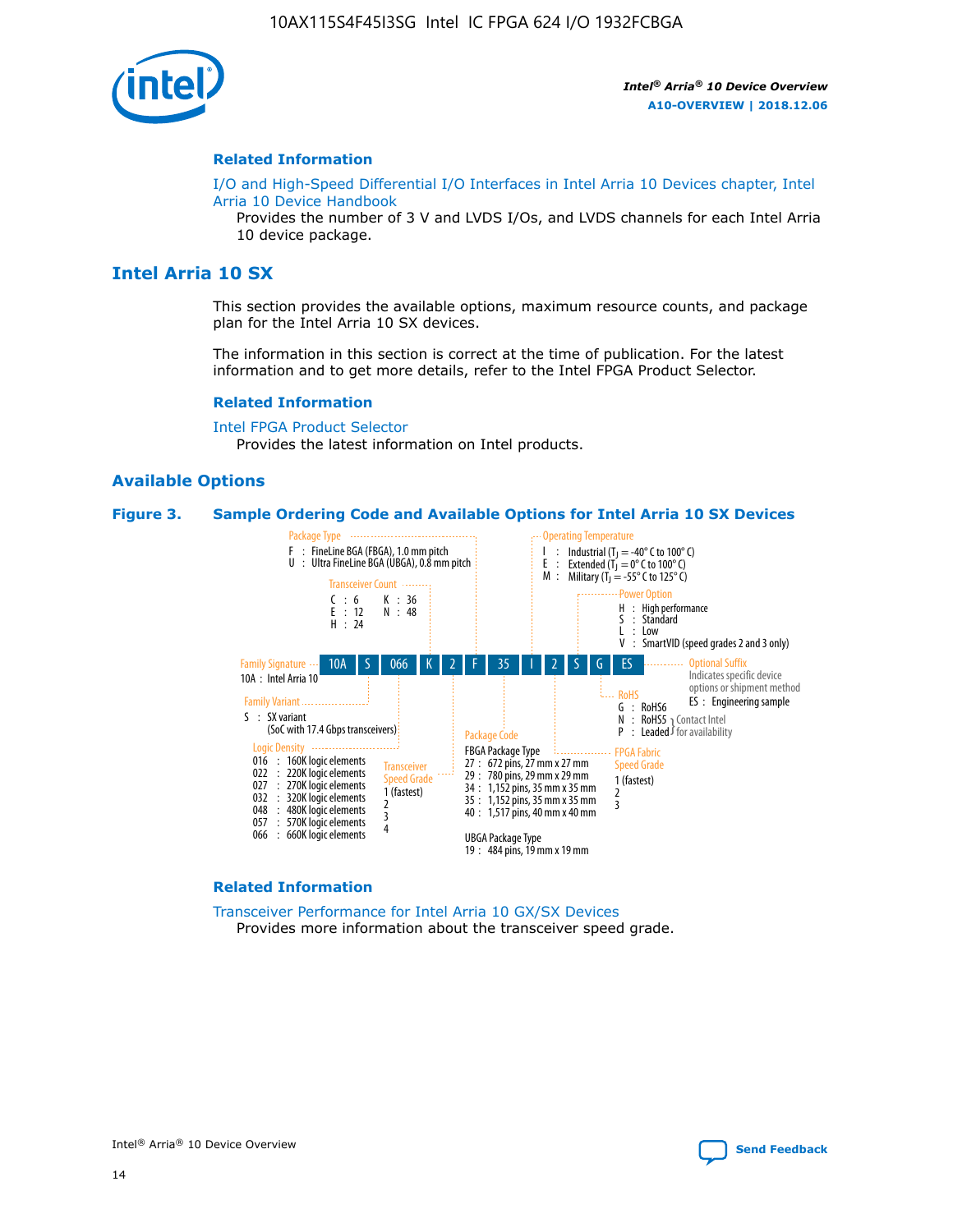

### **Maximum Resources**

#### **Table 12. Maximum Resource Counts for Intel Arria 10 SX Devices**

|                                   | <b>Resource</b>         | <b>Product Line</b> |               |                |                |                |                |                |  |  |  |
|-----------------------------------|-------------------------|---------------------|---------------|----------------|----------------|----------------|----------------|----------------|--|--|--|
|                                   |                         | <b>SX 160</b>       | <b>SX 220</b> | <b>SX 270</b>  | <b>SX 320</b>  | <b>SX 480</b>  | <b>SX 570</b>  | <b>SX 660</b>  |  |  |  |
| Logic Elements (LE) (K)           |                         | 160                 | 220           | 270            | 320            | 480            | 570            | 660            |  |  |  |
| <b>ALM</b>                        |                         | 61,510              | 80,330        | 101,620        | 119,900        | 183,590        | 217,080        | 251,680        |  |  |  |
| Register                          |                         | 246,040             | 321,320       | 406,480        | 479,600        | 734,360        | 868,320        | 1,006,720      |  |  |  |
| Memory (Kb)                       | M <sub>20</sub> K       | 8,800               | 11,740        | 15,000         | 17,820         | 28,620         | 36,000         | 42,620         |  |  |  |
|                                   | <b>MLAB</b>             | 1,050               | 1,690         | 2,452          | 2,727          | 4,164          | 5,096          | 5,788          |  |  |  |
| Variable-precision DSP Block      |                         | 156                 | 192           | 830            | 985            | 1,368          | 1,523          | 1,687          |  |  |  |
| 18 x 19 Multiplier                |                         | 312                 | 384           | 1,660          | 1,970          | 2,736          | 3,046          | 3,374          |  |  |  |
| <b>PLL</b>                        | Fractional<br>Synthesis | 6                   | 6             | 8              | 8              | 12             | 16             | 16             |  |  |  |
|                                   | I/O                     | 6                   | 6             | 8              | 8              | 12             | 16             | 16             |  |  |  |
| 17.4 Gbps Transceiver             |                         | 12                  | 12            | 24             | 24             | 36             | 48             | 48             |  |  |  |
| GPIO <sup>(8)</sup>               |                         | 288                 | 288           | 384            | 384            | 492            | 696            | 696            |  |  |  |
| LVDS Pair $(9)$                   |                         | 120                 | 120           | 168            | 168            | 174            | 324            | 324            |  |  |  |
| PCIe Hard IP Block                |                         | $\mathbf{1}$        | $\mathbf{1}$  | $\overline{2}$ | $\overline{2}$ | $\overline{2}$ | $\overline{2}$ | $\overline{2}$ |  |  |  |
| Hard Memory Controller            |                         | 6                   | 6             | 8              | 8              | 12             | 16             | 16             |  |  |  |
| ARM Cortex-A9 MPCore<br>Processor |                         | Yes                 | Yes           | Yes            | Yes            | Yes            | Yes            | Yes            |  |  |  |

### **Package Plan**

### **Table 13. Package Plan for Intel Arria 10 SX Devices (U19, F27, F29, and F34)**

Refer to I/O and High Speed I/O in Intel Arria 10 Devices chapter for the number of 3 V I/O, LVDS I/O, and LVDS channels in each device package.

| <b>Product Line</b> | <b>U19</b><br>$(19 \text{ mm} \times 19 \text{ mm})$<br>484-pin UBGA) |                    |             | <b>F27</b><br>$(27 \text{ mm} \times 27 \text{ mm})$<br>672-pin FBGA) |                    | <b>F29</b><br>$(29 \text{ mm} \times 29 \text{ mm})$<br>780-pin FBGA) |           |                    | <b>F34</b><br>$(35 \text{ mm} \times 35 \text{ mm})$<br><b>1152-pin FBGA)</b> |           |                    |             |
|---------------------|-----------------------------------------------------------------------|--------------------|-------------|-----------------------------------------------------------------------|--------------------|-----------------------------------------------------------------------|-----------|--------------------|-------------------------------------------------------------------------------|-----------|--------------------|-------------|
|                     | 3V<br>I/O                                                             | <b>LVDS</b><br>I/O | <b>XCVR</b> | 3V<br>I/O                                                             | <b>LVDS</b><br>I/O | <b>XCVR</b>                                                           | 3V<br>I/O | <b>LVDS</b><br>I/O | <b>XCVR</b>                                                                   | 3V<br>I/O | <b>LVDS</b><br>I/O | <b>XCVR</b> |
| SX 160              | 48                                                                    | 144                | 6           | 48                                                                    | 192                | 12                                                                    | 48        | 240                | 12                                                                            | -         |                    |             |
| SX 220              | 48                                                                    | 144                | 6           | 48                                                                    | 192                | 12                                                                    | 48        | 240                | 12                                                                            |           |                    |             |
| SX 270              |                                                                       |                    |             | 48                                                                    | 192                | 12                                                                    | 48        | 312                | 12                                                                            | 48        | 336                | 24          |
| SX 320              |                                                                       |                    |             | 48                                                                    | 192                | 12                                                                    | 48        | 312                | 12                                                                            | 48        | 336                | 24          |
|                     | continued                                                             |                    |             |                                                                       |                    |                                                                       |           |                    |                                                                               |           |                    |             |

 $(8)$  The number of GPIOs does not include transceiver I/Os. In the Intel Quartus Prime software, the number of user I/Os includes transceiver I/Os.

 $(9)$  Each LVDS I/O pair can be used as differential input or output.

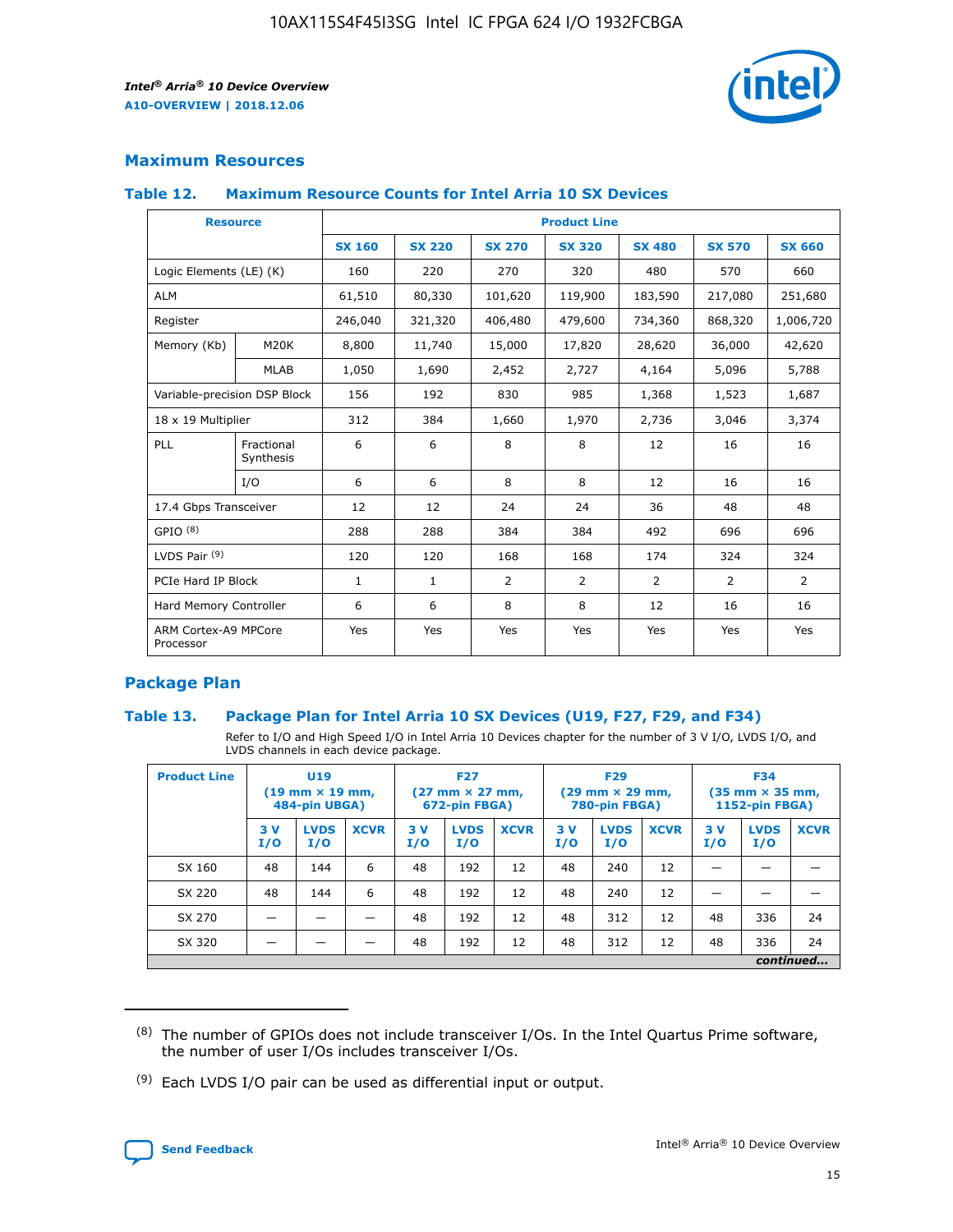

| <b>Product Line</b> | <b>U19</b><br>$(19 \text{ mm} \times 19 \text{ mm})$<br>484-pin UBGA) |                    | <b>F27</b><br>$(27 \text{ mm} \times 27 \text{ mm})$<br>672-pin FBGA) |           | <b>F29</b><br>$(29 \text{ mm} \times 29 \text{ mm})$<br>780-pin FBGA) |             |           | <b>F34</b><br>$(35$ mm $\times$ 35 mm,<br><b>1152-pin FBGA)</b> |             |           |                    |             |
|---------------------|-----------------------------------------------------------------------|--------------------|-----------------------------------------------------------------------|-----------|-----------------------------------------------------------------------|-------------|-----------|-----------------------------------------------------------------|-------------|-----------|--------------------|-------------|
|                     | 3 V<br>I/O                                                            | <b>LVDS</b><br>I/O | <b>XCVR</b>                                                           | 3V<br>I/O | <b>LVDS</b><br>I/O                                                    | <b>XCVR</b> | 3V<br>I/O | <b>LVDS</b><br>I/O                                              | <b>XCVR</b> | 3V<br>I/O | <b>LVDS</b><br>I/O | <b>XCVR</b> |
| SX 480              |                                                                       |                    |                                                                       |           |                                                                       |             | 48        | 312                                                             | 12          | 48        | 444                | 24          |
| SX 570              |                                                                       |                    |                                                                       |           |                                                                       |             |           |                                                                 |             | 48        | 444                | 24          |
| SX 660              |                                                                       |                    |                                                                       |           |                                                                       |             |           |                                                                 |             | 48        | 444                | 24          |

### **Table 14. Package Plan for Intel Arria 10 SX Devices (F35, KF40, and NF40)**

Refer to I/O and High Speed I/O in Intel Arria 10 Devices chapter for the number of 3 V I/O, LVDS I/O, and LVDS channels in each device package.

| <b>Product Line</b> | <b>F35</b><br>(35 mm × 35 mm,<br><b>1152-pin FBGA)</b> |          |             |                                           | <b>KF40</b><br>(40 mm × 40 mm,<br>1517-pin FBGA) |    | <b>NF40</b><br>$(40 \text{ mm} \times 40 \text{ mm})$<br>1517-pin FBGA) |          |             |  |
|---------------------|--------------------------------------------------------|----------|-------------|-------------------------------------------|--------------------------------------------------|----|-------------------------------------------------------------------------|----------|-------------|--|
|                     | 3 V I/O                                                | LVDS I/O | <b>XCVR</b> | <b>LVDS I/O</b><br>3 V I/O<br><b>XCVR</b> |                                                  |    | 3 V I/O                                                                 | LVDS I/O | <b>XCVR</b> |  |
| SX 270              | 48                                                     | 336      | 24          |                                           |                                                  |    |                                                                         |          |             |  |
| SX 320              | 48                                                     | 336      | 24          |                                           |                                                  |    |                                                                         |          |             |  |
| SX 480              | 48                                                     | 348      | 36          |                                           |                                                  |    |                                                                         |          |             |  |
| SX 570              | 48                                                     | 348      | 36          | 96                                        | 600                                              | 36 | 48                                                                      | 540      | 48          |  |
| SX 660              | 48                                                     | 348      | 36          | 96                                        | 600                                              | 36 | 48                                                                      | 540      | 48          |  |

### **Related Information**

[I/O and High-Speed Differential I/O Interfaces in Intel Arria 10 Devices chapter, Intel](https://www.intel.com/content/www/us/en/programmable/documentation/sam1403482614086.html#sam1403482030321) [Arria 10 Device Handbook](https://www.intel.com/content/www/us/en/programmable/documentation/sam1403482614086.html#sam1403482030321)

Provides the number of 3 V and LVDS I/Os, and LVDS channels for each Intel Arria 10 device package.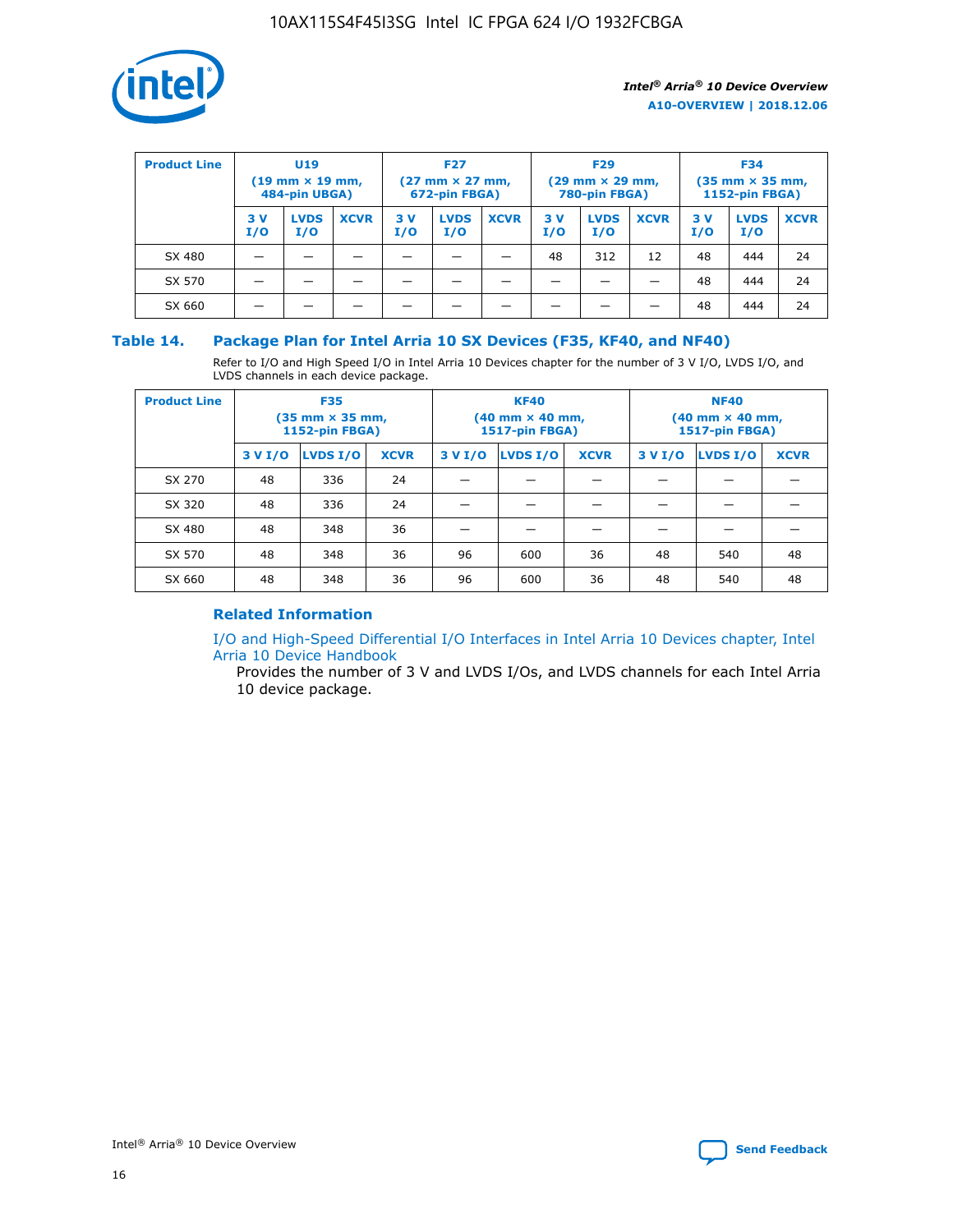

### **I/O Vertical Migration for Intel Arria 10 Devices**

#### **Figure 4. Migration Capability Across Intel Arria 10 Product Lines**

- The arrows indicate the migration paths. The devices included in each vertical migration path are shaded. Devices with fewer resources in the same path have lighter shades.
- To achieve the full I/O migration across product lines in the same migration path, restrict I/Os and transceivers usage to match the product line with the lowest I/O and transceiver counts.
- An LVDS I/O bank in the source device may be mapped to a 3 V I/O bank in the target device. To use memory interface clock frequency higher than 533 MHz, assign external memory interface pins only to banks that are LVDS I/O in both devices.
- There may be nominal 0.15 mm package height difference between some product lines in the same package type.
	- **Variant Product Line Package U19 F27 F29 F34 F35 KF40 NF40 RF40 NF45 SF45 UF45** Intel® Arria® 10 GX GX 160 GX 220 GX 270 GX 320 GX 480 GX 570 GX 660 GX 900 GX 1150 Intel Arria 10 GT GT 900 GT 1150 Intel Arria 10 SX SX 160 SX 220 SX 270 SX 320 SX 480 SX 570 SX 660
- Some migration paths are not shown in the Intel Quartus Prime software **Pin Migration View**.

*Note:* To verify the pin migration compatibility, use the **Pin Migration View** window in the Intel Quartus Prime software Pin Planner.

### **Adaptive Logic Module**

Intel Arria 10 devices use a 20 nm ALM as the basic building block of the logic fabric.

The ALM architecture is the same as the previous generation FPGAs, allowing for efficient implementation of logic functions and easy conversion of IP between the device generations.

The ALM, as shown in following figure, uses an 8-input fracturable look-up table (LUT) with four dedicated registers to help improve timing closure in register-rich designs and achieve an even higher design packing capability than the traditional two-register per LUT architecture.

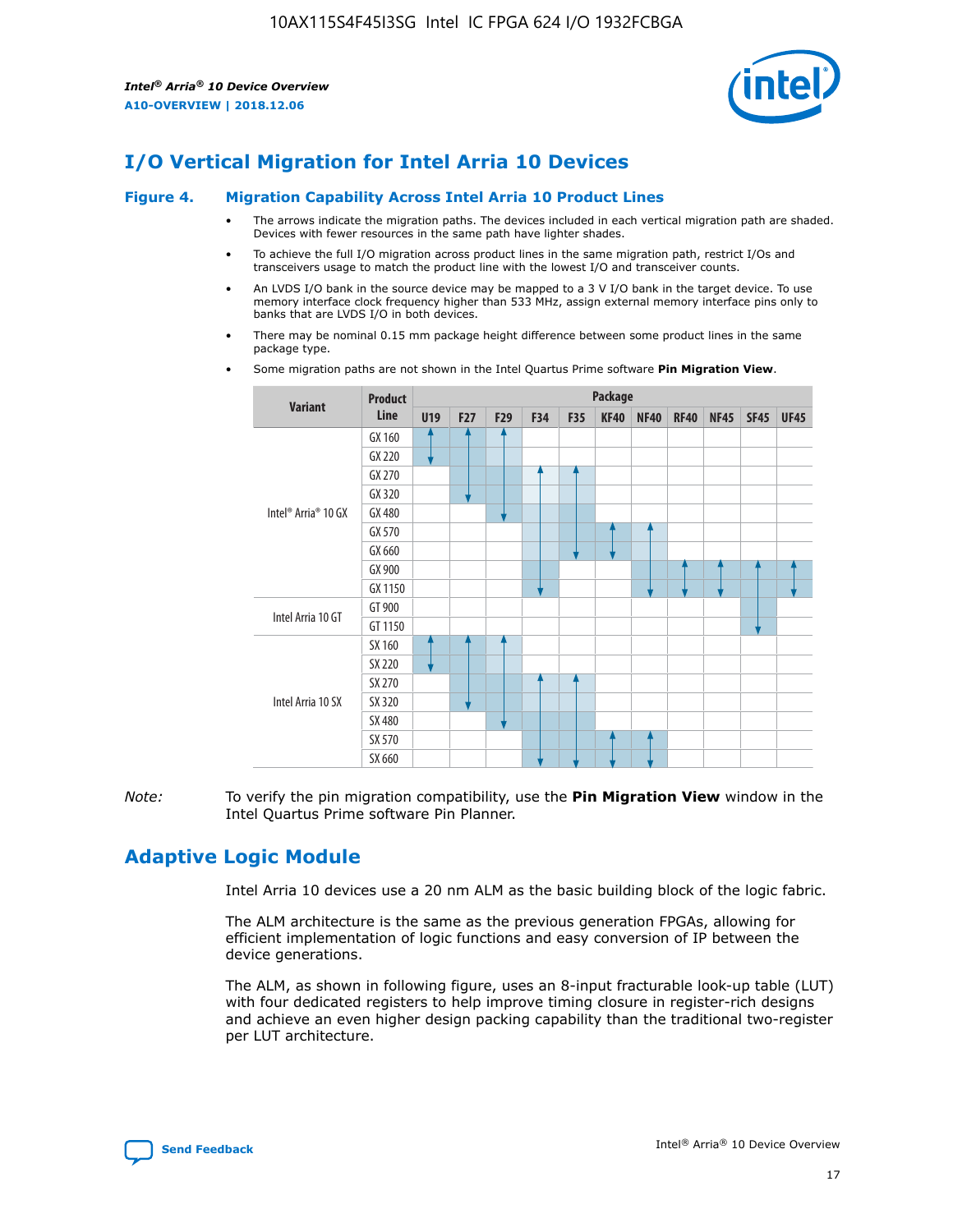

**Figure 5. ALM for Intel Arria 10 Devices**



The Intel Quartus Prime software optimizes your design according to the ALM logic structure and automatically maps legacy designs into the Intel Arria 10 ALM architecture.

### **Variable-Precision DSP Block**

The Intel Arria 10 variable precision DSP blocks support fixed-point arithmetic and floating-point arithmetic.

Features for fixed-point arithmetic:

- High-performance, power-optimized, and fully registered multiplication operations
- 18-bit and 27-bit word lengths
- Two 18 x 19 multipliers or one 27 x 27 multiplier per DSP block
- Built-in addition, subtraction, and 64-bit double accumulation register to combine multiplication results
- Cascading 19-bit or 27-bit when pre-adder is disabled and cascading 18-bit when pre-adder is used to form the tap-delay line for filtering applications
- Cascading 64-bit output bus to propagate output results from one block to the next block without external logic support
- Hard pre-adder supported in 19-bit and 27-bit modes for symmetric filters
- Internal coefficient register bank in both 18-bit and 27-bit modes for filter implementation
- 18-bit and 27-bit systolic finite impulse response (FIR) filters with distributed output adder
- Biased rounding support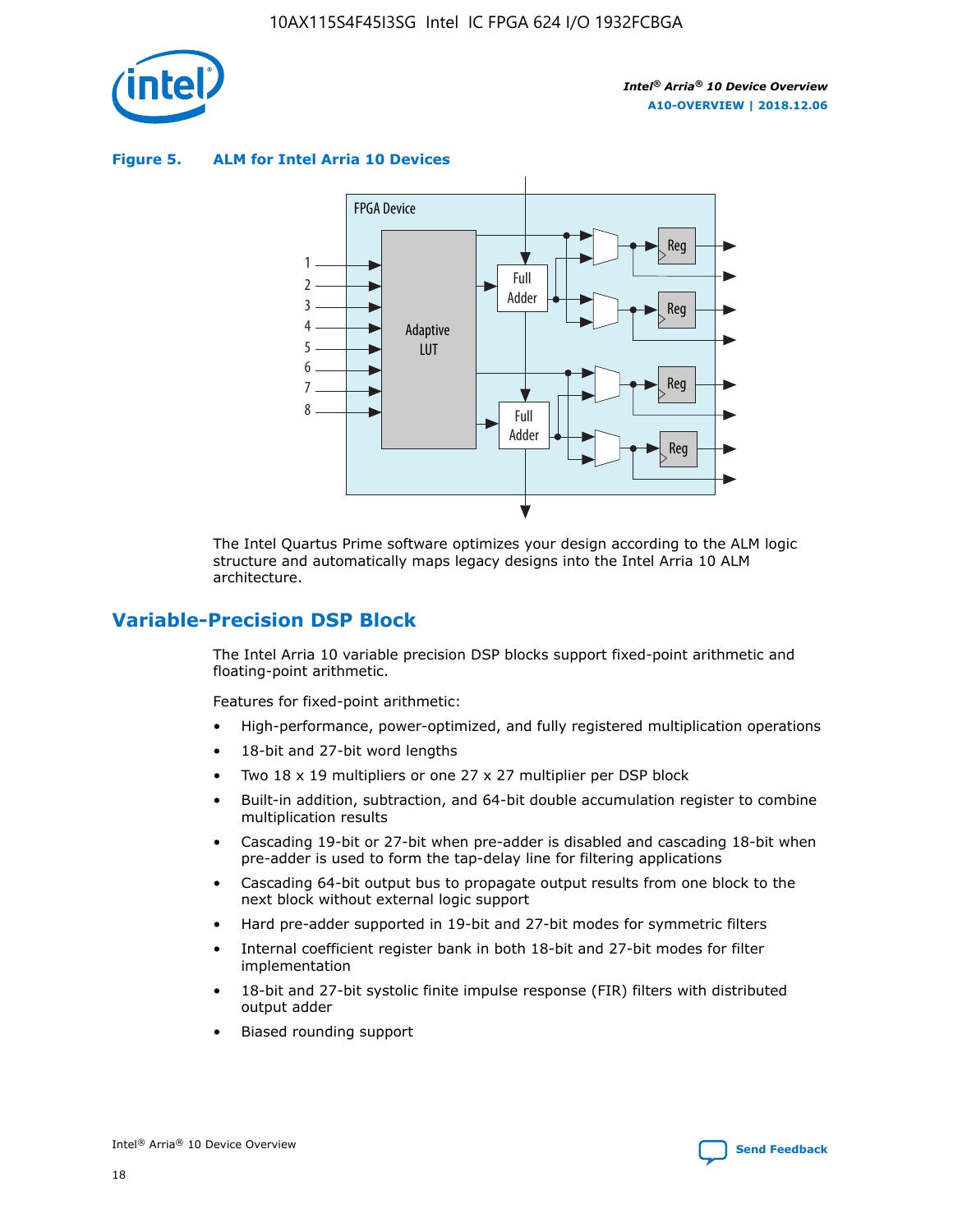

Features for floating-point arithmetic:

- A completely hardened architecture that supports multiplication, addition, subtraction, multiply-add, and multiply-subtract
- Multiplication with accumulation capability and a dynamic accumulator reset control
- Multiplication with cascade summation capability
- Multiplication with cascade subtraction capability
- Complex multiplication
- Direct vector dot product
- Systolic FIR filter

### **Table 15. Variable-Precision DSP Block Configurations for Intel Arria 10 Devices**

| <b>Usage Example</b>                                       | <b>Multiplier Size (Bit)</b>    | <b>DSP Block Resources</b> |
|------------------------------------------------------------|---------------------------------|----------------------------|
| Medium precision fixed point                               | Two 18 x 19                     |                            |
| High precision fixed or Single precision<br>floating point | One 27 x 27                     |                            |
| Fixed point FFTs                                           | One 19 x 36 with external adder |                            |
| Very high precision fixed point                            | One 36 x 36 with external adder |                            |
| Double precision floating point                            | One 54 x 54 with external adder | 4                          |

#### **Table 16. Resources for Fixed-Point Arithmetic in Intel Arria 10 Devices**

The table lists the variable-precision DSP resources by bit precision for each Intel Arria 10 device.

| <b>Variant</b>               | <b>Product Line</b> | <b>Variable-</b><br>precision | <b>Independent Input and Output</b><br><b>Multiplications Operator</b> |                                     | 18 x 19<br><b>Multiplier</b>    | $18 \times 18$<br><b>Multiplier</b>                |
|------------------------------|---------------------|-------------------------------|------------------------------------------------------------------------|-------------------------------------|---------------------------------|----------------------------------------------------|
|                              |                     | <b>DSP Block</b>              | 18 x 19<br><b>Multiplier</b>                                           | $27 \times 27$<br><b>Multiplier</b> | <b>Adder Sum</b><br><b>Mode</b> | <b>Adder</b><br><b>Summed with</b><br>36 bit Input |
| AIntel Arria 10<br><b>GX</b> | GX 160              | 156                           | 312                                                                    | 156                                 | 156                             | 156                                                |
|                              | GX 220              | 192                           | 384                                                                    | 192                                 | 192                             | 192                                                |
|                              | GX 270              | 830                           | 1,660                                                                  | 830                                 | 830                             | 830                                                |
|                              | GX 320              | 984                           | 1,968                                                                  | 984                                 | 984                             | 984                                                |
|                              | GX 480              | 1,368                         | 2,736                                                                  | 1,368                               | 1,368                           | 1,368                                              |
|                              | GX 570              | 1,523                         | 3,046                                                                  | 1,523                               | 1,523                           | 1,523                                              |
|                              | GX 660              | 1,687                         | 3,374                                                                  | 1,687                               | 1,687                           | 1,687                                              |
|                              | GX 900              | 1,518                         | 3,036                                                                  | 1,518                               | 1,518                           | 1,518                                              |
|                              | GX 1150             | 1,518                         | 3,036                                                                  | 1,518                               | 1,518                           | 1,518                                              |
| Intel Arria 10               | GT 900              | 1,518                         | 3,036                                                                  | 1,518                               | 1,518                           | 1,518                                              |
| GT                           | GT 1150             | 1,518                         | 3,036                                                                  | 1,518                               | 1,518                           | 1,518                                              |
| Intel Arria 10               | SX 160              | 156                           | 312                                                                    | 156                                 | 156                             | 156                                                |
| <b>SX</b>                    | SX 220              | 192                           | 384                                                                    | 192                                 | 192                             | 192                                                |
|                              | SX 270              | 830                           | 1,660                                                                  | 830                                 | 830                             | 830                                                |
|                              |                     |                               |                                                                        |                                     |                                 | continued                                          |

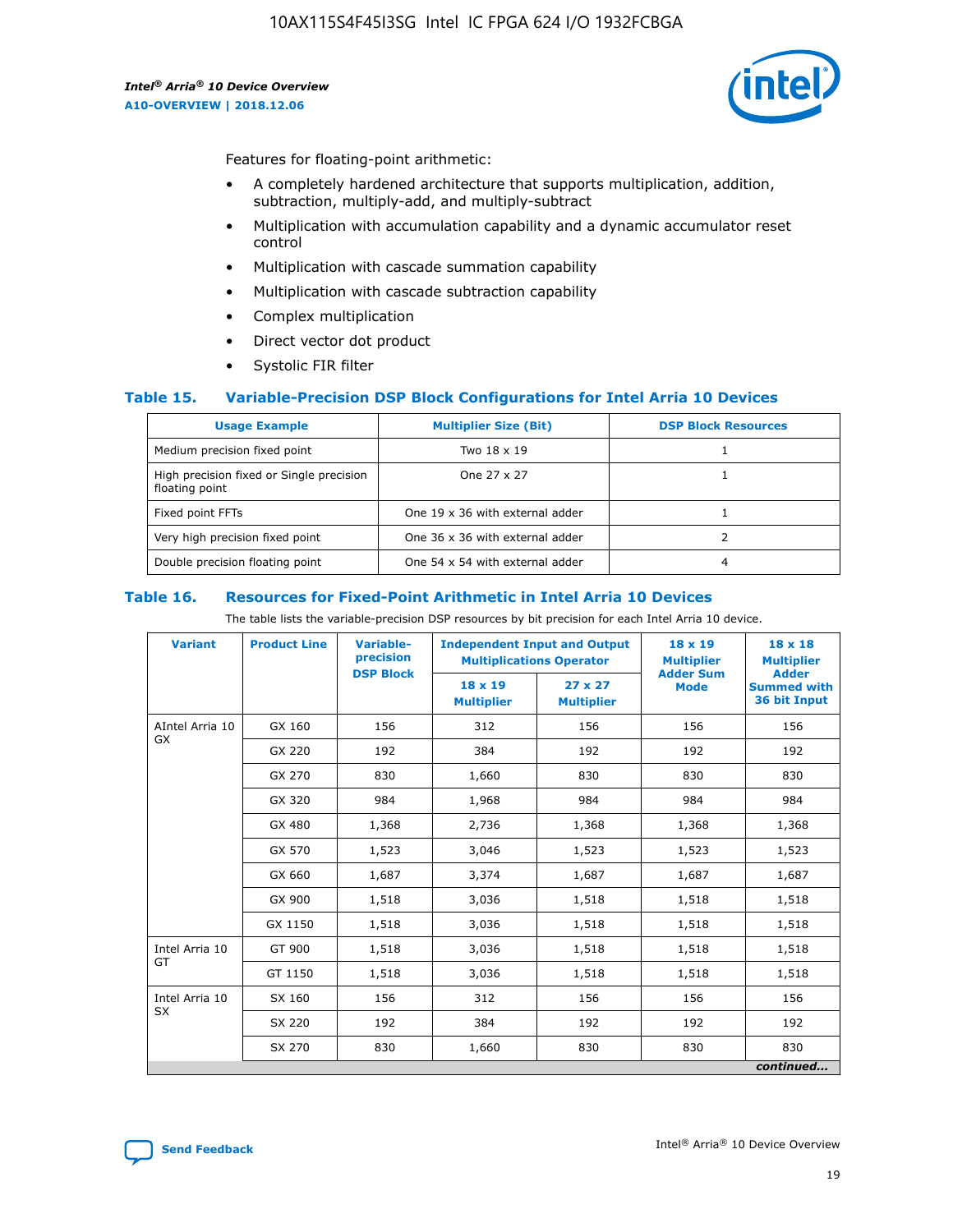

| <b>Variant</b> | <b>Product Line</b> | <b>Variable-</b><br>precision<br><b>DSP Block</b> | <b>Independent Input and Output</b><br><b>Multiplications Operator</b> |                                     | $18 \times 19$<br><b>Multiplier</b><br><b>Adder Sum</b> | $18 \times 18$<br><b>Multiplier</b><br><b>Adder</b> |  |
|----------------|---------------------|---------------------------------------------------|------------------------------------------------------------------------|-------------------------------------|---------------------------------------------------------|-----------------------------------------------------|--|
|                |                     |                                                   | $18 \times 19$<br><b>Multiplier</b>                                    | $27 \times 27$<br><b>Multiplier</b> | <b>Mode</b>                                             | <b>Summed with</b><br>36 bit Input                  |  |
|                | SX 320              | 984                                               | 1,968                                                                  | 984                                 | 984                                                     | 984                                                 |  |
|                | SX 480              | 1,368                                             | 2,736                                                                  | 1,368                               | 1,368                                                   | 1,368                                               |  |
|                | SX 570              | 1,523                                             | 3,046                                                                  | 1,523                               | 1,523                                                   | 1,523                                               |  |
|                | SX 660              | 1,687                                             | 3,374                                                                  | 1,687                               | 1,687                                                   | 1,687                                               |  |

### **Table 17. Resources for Floating-Point Arithmetic in Intel Arria 10 Devices**

The table lists the variable-precision DSP resources by bit precision for each Intel Arria 10 device.

| <b>Variant</b> | <b>Product Line</b> | <b>Variable-</b><br>precision<br><b>DSP Block</b> | <b>Single</b><br><b>Precision</b><br><b>Floating-Point</b><br><b>Multiplication</b><br><b>Mode</b> | <b>Single-Precision</b><br><b>Floating-Point</b><br><b>Adder Mode</b> | Single-<br><b>Precision</b><br><b>Floating-Point</b><br><b>Multiply</b><br><b>Accumulate</b><br><b>Mode</b> | <b>Peak</b><br><b>Giga Floating-</b><br><b>Point</b><br><b>Operations</b><br>per Second<br>(GFLOPs) |
|----------------|---------------------|---------------------------------------------------|----------------------------------------------------------------------------------------------------|-----------------------------------------------------------------------|-------------------------------------------------------------------------------------------------------------|-----------------------------------------------------------------------------------------------------|
| Intel Arria 10 | GX 160              | 156                                               | 156                                                                                                | 156                                                                   | 156                                                                                                         | 140                                                                                                 |
| GX             | GX 220              | 192                                               | 192                                                                                                | 192                                                                   | 192                                                                                                         | 173                                                                                                 |
|                | GX 270              | 830                                               | 830                                                                                                | 830                                                                   | 830                                                                                                         | 747                                                                                                 |
|                | GX 320              | 984                                               | 984                                                                                                | 984                                                                   | 984                                                                                                         | 886                                                                                                 |
|                | GX 480              | 1,369                                             | 1,368                                                                                              | 1,368                                                                 | 1,368                                                                                                       | 1,231                                                                                               |
|                | GX 570              | 1,523                                             | 1,523                                                                                              | 1,523                                                                 | 1,523                                                                                                       | 1,371                                                                                               |
|                | GX 660              | 1,687                                             | 1,687                                                                                              | 1,687                                                                 | 1,687                                                                                                       | 1,518                                                                                               |
|                | GX 900              | 1,518                                             | 1,518                                                                                              | 1,518                                                                 | 1,518                                                                                                       | 1,366                                                                                               |
|                | GX 1150             | 1,518                                             | 1,518                                                                                              | 1,518                                                                 | 1,518                                                                                                       | 1,366                                                                                               |
| Intel Arria 10 | GT 900              | 1,518                                             | 1,518                                                                                              | 1,518                                                                 | 1,518                                                                                                       | 1,366                                                                                               |
| GT             | GT 1150             | 1,518                                             | 1,518                                                                                              | 1,518                                                                 | 1,518                                                                                                       | 1,366                                                                                               |
| Intel Arria 10 | SX 160              | 156                                               | 156                                                                                                | 156                                                                   | 156                                                                                                         | 140                                                                                                 |
| <b>SX</b>      | SX 220              | 192                                               | 192                                                                                                | 192                                                                   | 192                                                                                                         | 173                                                                                                 |
|                | SX 270              | 830                                               | 830                                                                                                | 830                                                                   | 830                                                                                                         | 747                                                                                                 |
|                | SX 320              | 984                                               | 984                                                                                                | 984                                                                   | 984                                                                                                         | 886                                                                                                 |
|                | SX 480              | 1,369                                             | 1,368                                                                                              | 1,368                                                                 | 1,368                                                                                                       | 1,231                                                                                               |
|                | SX 570              | 1,523                                             | 1,523                                                                                              | 1,523                                                                 | 1,523                                                                                                       | 1,371                                                                                               |
|                | SX 660              | 1,687                                             | 1,687                                                                                              | 1,687                                                                 | 1,687                                                                                                       | 1,518                                                                                               |

### **Embedded Memory Blocks**

The embedded memory blocks in the devices are flexible and designed to provide an optimal amount of small- and large-sized memory arrays to fit your design requirements.

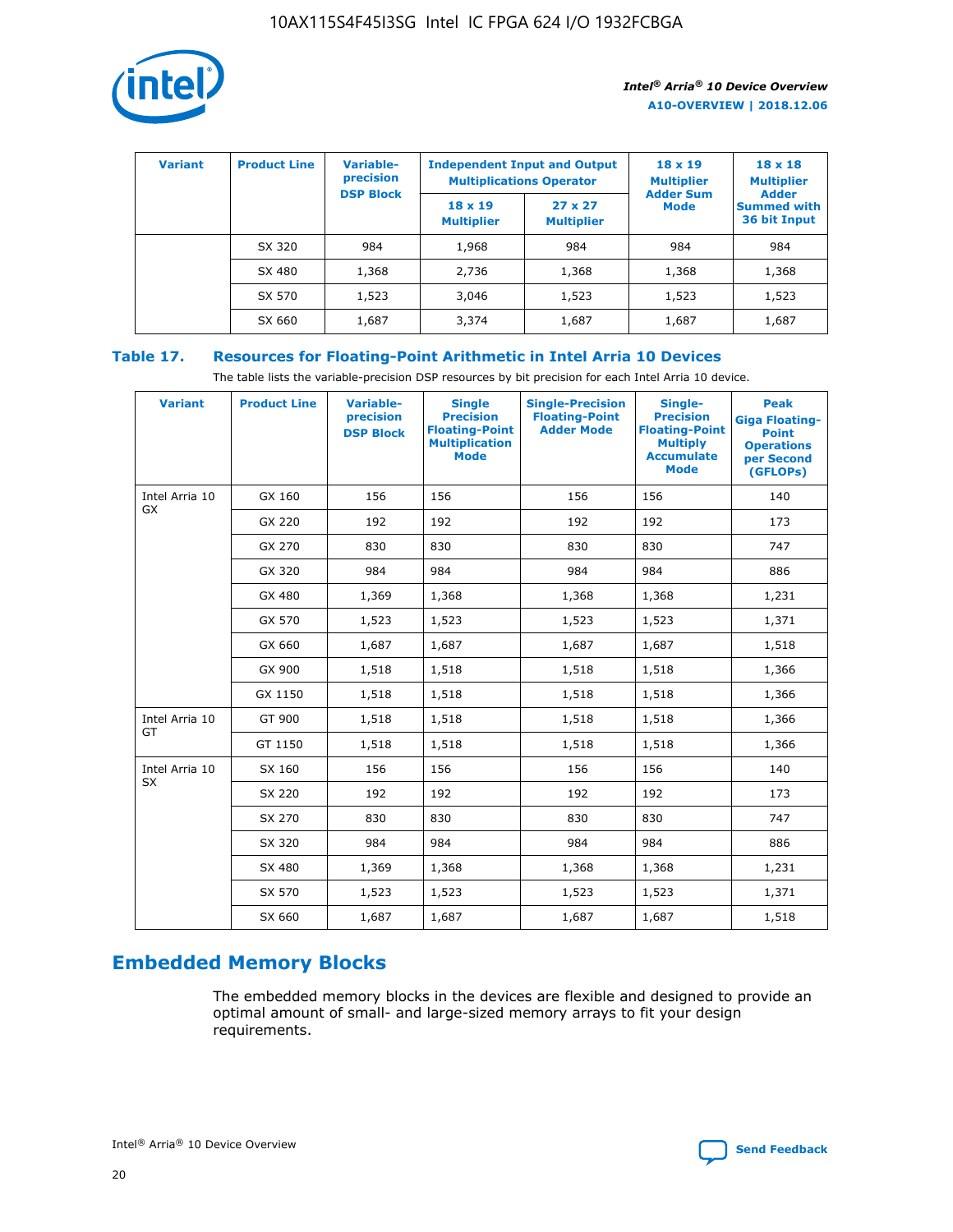

### **Types of Embedded Memory**

The Intel Arria 10 devices contain two types of memory blocks:

- 20 Kb M20K blocks—blocks of dedicated memory resources. The M20K blocks are ideal for larger memory arrays while still providing a large number of independent ports.
- 640 bit memory logic array blocks (MLABs)—enhanced memory blocks that are configured from dual-purpose logic array blocks (LABs). The MLABs are ideal for wide and shallow memory arrays. The MLABs are optimized for implementation of shift registers for digital signal processing (DSP) applications, wide and shallow FIFO buffers, and filter delay lines. Each MLAB is made up of ten adaptive logic modules (ALMs). In the Intel Arria 10 devices, you can configure these ALMs as ten 32 x 2 blocks, giving you one 32 x 20 simple dual-port SRAM block per MLAB.

### **Embedded Memory Capacity in Intel Arria 10 Devices**

|                   | <b>Product</b> |              | <b>M20K</b>         | <b>MLAB</b>  |                     | <b>Total RAM Bit</b> |
|-------------------|----------------|--------------|---------------------|--------------|---------------------|----------------------|
| <b>Variant</b>    | Line           | <b>Block</b> | <b>RAM Bit (Kb)</b> | <b>Block</b> | <b>RAM Bit (Kb)</b> | (Kb)                 |
| Intel Arria 10 GX | GX 160         | 440          | 8,800               | 1,680        | 1,050               | 9,850                |
|                   | GX 220         | 587          | 11,740              | 2,703        | 1,690               | 13,430               |
|                   | GX 270         | 750          | 15,000              | 3,922        | 2,452               | 17,452               |
|                   | GX 320         | 891          | 17,820              | 4,363        | 2,727               | 20,547               |
|                   | GX 480         | 1,431        | 28,620              | 6,662        | 4,164               | 32,784               |
|                   | GX 570         | 1,800        | 36,000              | 8,153        | 5,096               | 41,096               |
|                   | GX 660         | 2,131        | 42,620              | 9,260        | 5,788               | 48,408               |
|                   | GX 900         | 2,423        | 48,460              | 15,017       | 9,386               | 57,846               |
|                   | GX 1150        | 2,713        | 54,260              | 20,774       | 12,984              | 67,244               |
| Intel Arria 10 GT | GT 900         | 2,423        | 48,460              | 15,017       | 9,386               | 57,846               |
|                   | GT 1150        | 2,713        | 54,260              | 20,774       | 12,984              | 67,244               |
| Intel Arria 10 SX | SX 160         | 440          | 8,800               | 1,680        | 1,050               | 9,850                |
|                   | SX 220         | 587          | 11,740              | 2,703        | 1,690               | 13,430               |
|                   | SX 270         | 750          | 15,000              | 3,922        | 2,452               | 17,452               |
|                   | SX 320         | 891          | 17,820              | 4,363        | 2,727               | 20,547               |
|                   | SX 480         | 1,431        | 28,620              | 6,662        | 4,164               | 32,784               |
|                   | SX 570         | 1,800        | 36,000              | 8,153        | 5,096               | 41,096               |
|                   | SX 660         | 2,131        | 42,620              | 9,260        | 5,788               | 48,408               |

#### **Table 18. Embedded Memory Capacity and Distribution in Intel Arria 10 Devices**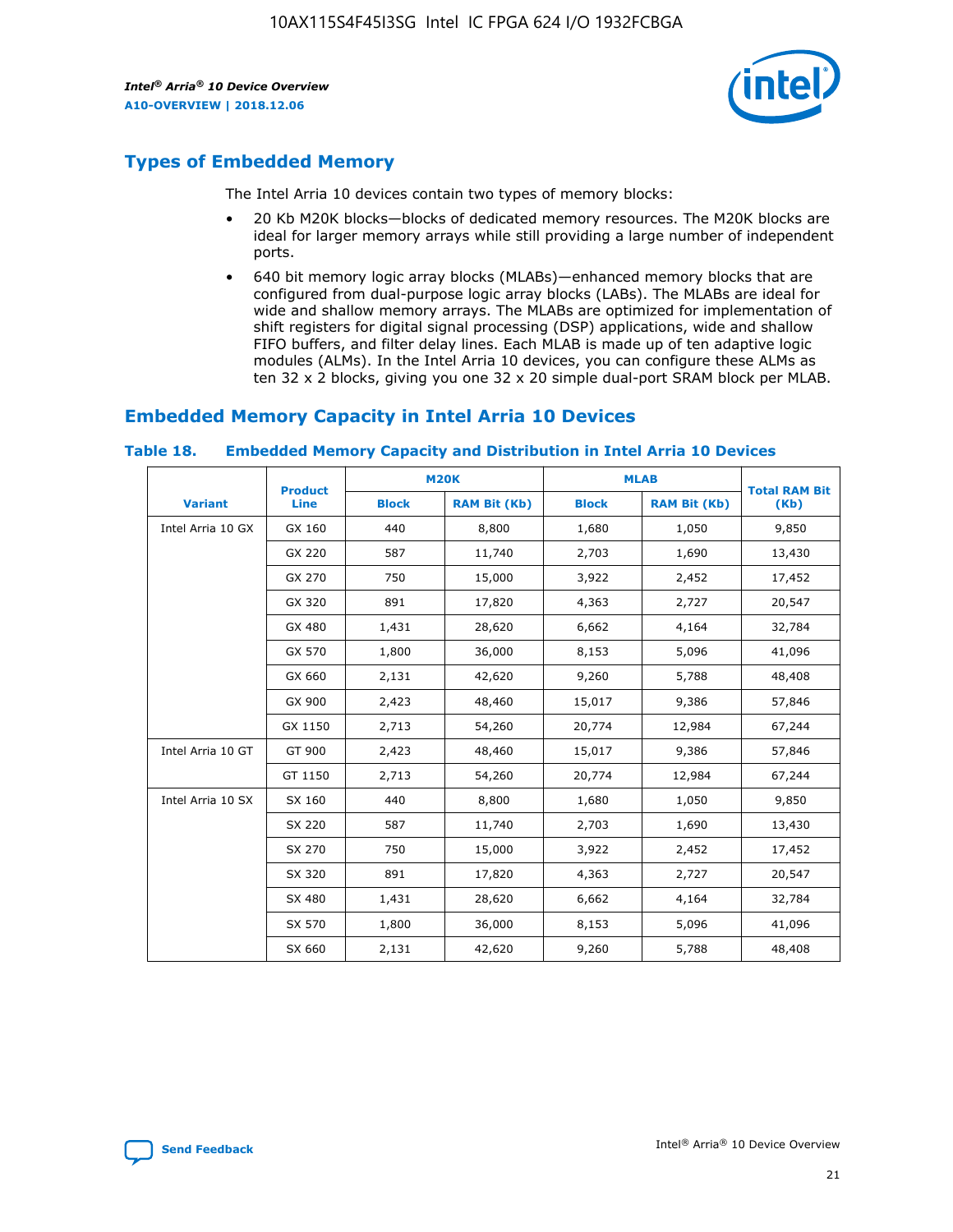

### **Embedded Memory Configurations for Single-port Mode**

#### **Table 19. Single-port Embedded Memory Configurations for Intel Arria 10 Devices**

This table lists the maximum configurations supported for single-port RAM and ROM modes.

| <b>Memory Block</b> | Depth (bits) | <b>Programmable Width</b> |
|---------------------|--------------|---------------------------|
| MLAB                | 32           | x16, x18, or x20          |
|                     | 64(10)       | x8, x9, x10               |
| M20K                | 512          | x40, x32                  |
|                     | 1K           | x20, x16                  |
|                     | 2K           | x10, x8                   |
|                     | 4K           | x5, x4                    |
|                     | 8K           | x2                        |
|                     | 16K          | x1                        |

### **Clock Networks and PLL Clock Sources**

The clock network architecture is based on Intel's global, regional, and peripheral clock structure. This clock structure is supported by dedicated clock input pins, fractional clock synthesis PLLs, and integer I/O PLLs.

### **Clock Networks**

The Intel Arria 10 core clock networks are capable of up to 800 MHz fabric operation across the full industrial temperature range. For the external memory interface, the clock network supports the hard memory controller with speeds up to 2,400 Mbps in a quarter-rate transfer.

To reduce power consumption, the Intel Quartus Prime software identifies all unused sections of the clock network and powers them down.

### **Fractional Synthesis and I/O PLLs**

Intel Arria 10 devices contain up to 32 fractional synthesis PLLs and up to 16 I/O PLLs that are available for both specific and general purpose uses in the core:

- Fractional synthesis PLLs—located in the column adjacent to the transceiver blocks
- I/O PLLs—located in each bank of the 48 I/Os

### **Fractional Synthesis PLLs**

You can use the fractional synthesis PLLs to:

- Reduce the number of oscillators that are required on your board
- Reduce the number of clock pins that are used in the device by synthesizing multiple clock frequencies from a single reference clock source

<sup>(10)</sup> Supported through software emulation and consumes additional MLAB blocks.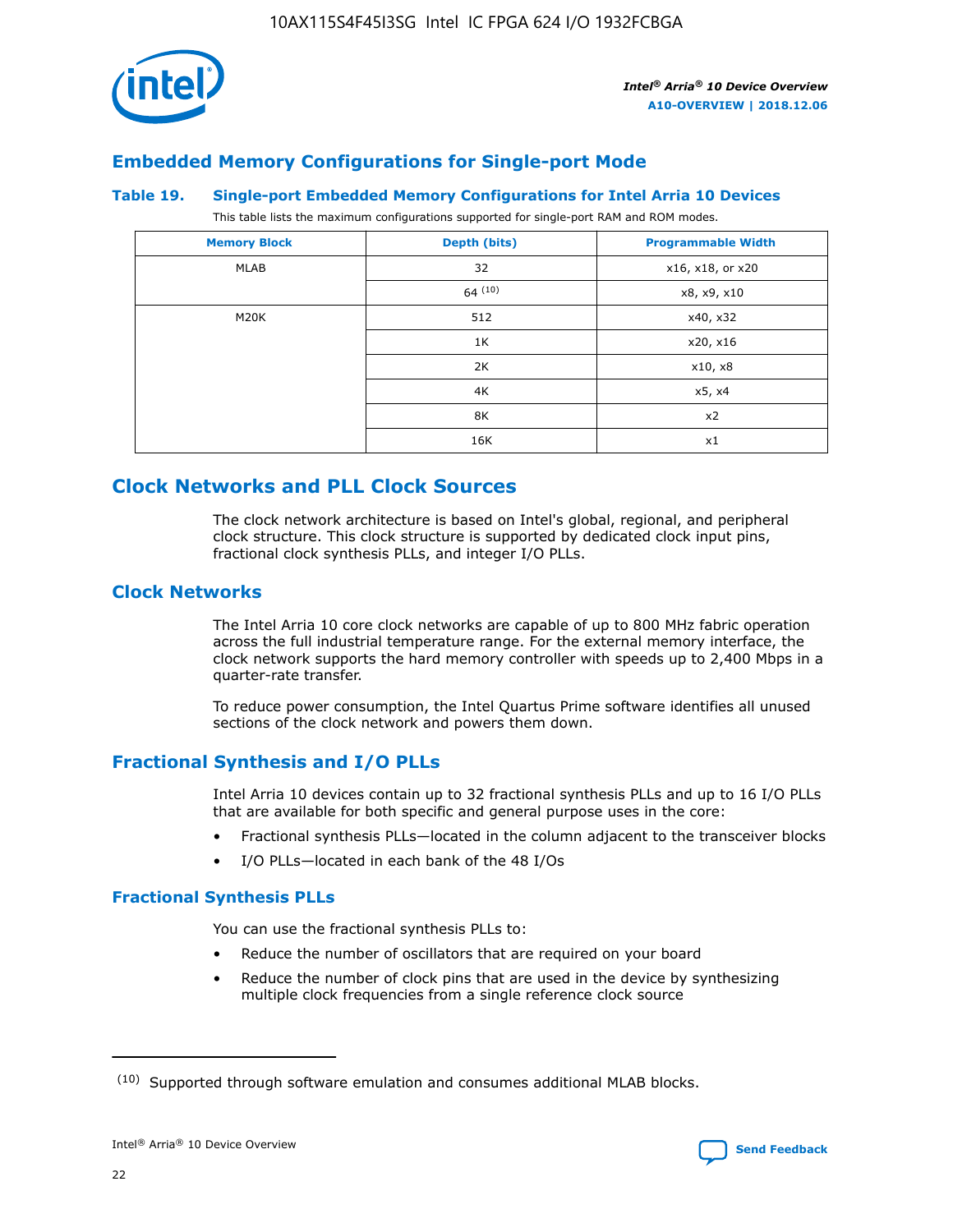

The fractional synthesis PLLs support the following features:

- Reference clock frequency synthesis for transceiver CMU and Advanced Transmit (ATX) PLLs
- Clock network delay compensation
- Zero-delay buffering
- Direct transmit clocking for transceivers
- Independently configurable into two modes:
	- Conventional integer mode equivalent to the general purpose PLL
	- Enhanced fractional mode with third order delta-sigma modulation
- PLL cascading

### **I/O PLLs**

The integer mode I/O PLLs are located in each bank of 48 I/Os. You can use the I/O PLLs to simplify the design of external memory and high-speed LVDS interfaces.

In each I/O bank, the I/O PLLs are adjacent to the hard memory controllers and LVDS SERDES. Because these PLLs are tightly coupled with the I/Os that need to use them, it makes it easier to close timing.

You can use the I/O PLLs for general purpose applications in the core such as clock network delay compensation and zero-delay buffering.

Intel Arria 10 devices support PLL-to-PLL cascading.

### **FPGA General Purpose I/O**

Intel Arria 10 devices offer highly configurable GPIOs. Each I/O bank contains 48 general purpose I/Os and a high-efficiency hard memory controller.

The following list describes the features of the GPIOs:

- Consist of 3 V I/Os for high-voltage application and LVDS I/Os for differential signaling
	- Up to two 3 V I/O banks, available in some devices, that support up to 3 V I/O standards
	- LVDS I/O banks that support up to 1.8 V I/O standards
- Support a wide range of single-ended and differential I/O interfaces
- LVDS speeds up to 1.6 Gbps
- Each LVDS pair of pins has differential input and output buffers, allowing you to configure the LVDS direction for each pair.
- Programmable bus hold and weak pull-up
- Programmable differential output voltage  $(V_{OD})$  and programmable pre-emphasis

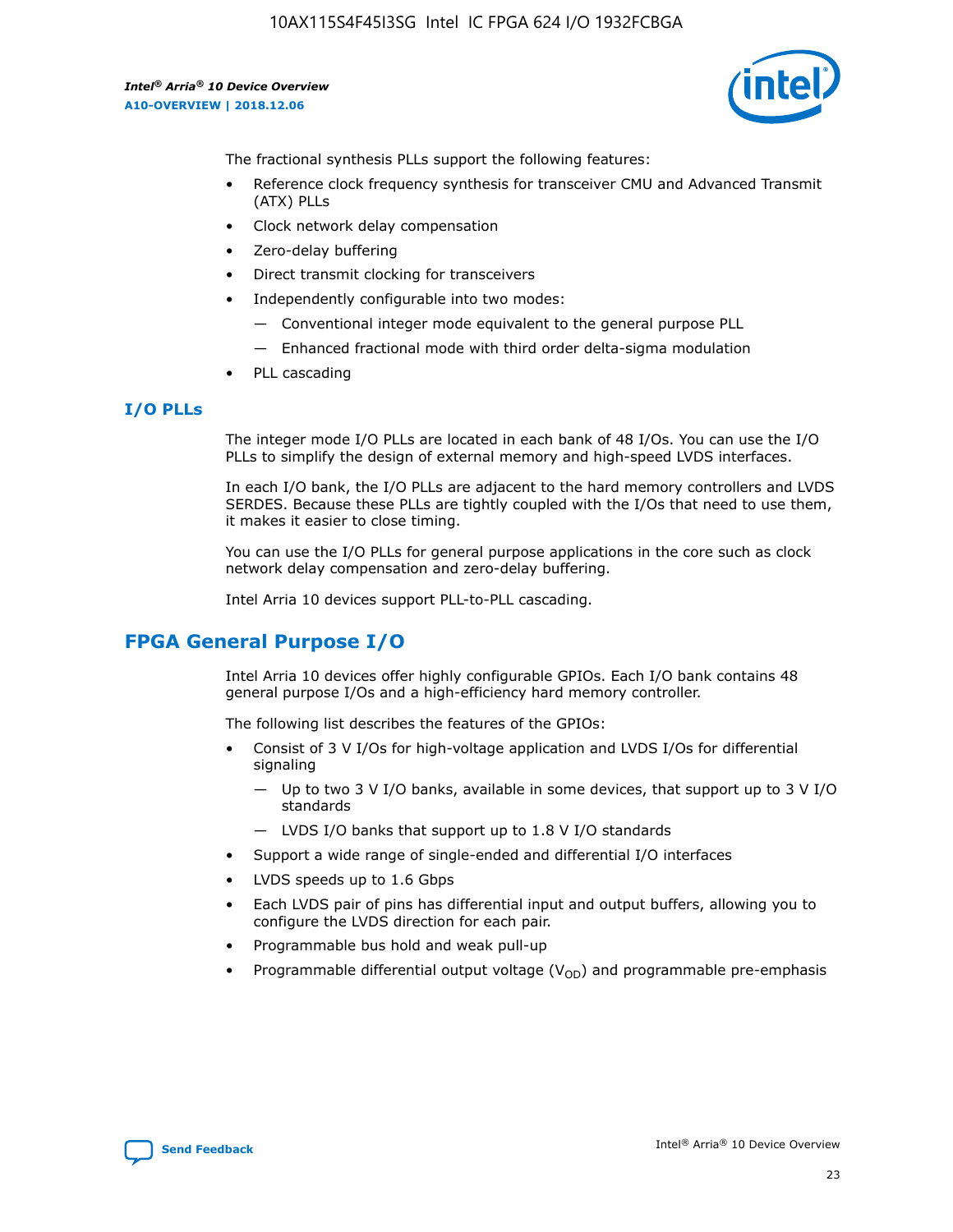

- Series (R<sub>S</sub>) and parallel (R<sub>T</sub>) on-chip termination (OCT) for all I/O banks with OCT calibration to limit the termination impedance variation
- On-chip dynamic termination that has the ability to swap between series and parallel termination, depending on whether there is read or write on a common bus for signal integrity
- Easy timing closure support using the hard read FIFO in the input register path, and delay-locked loop (DLL) delay chain with fine and coarse architecture

### **External Memory Interface**

Intel Arria 10 devices offer massive external memory bandwidth, with up to seven 32 bit DDR4 memory interfaces running at up to 2,400 Mbps. This bandwidth provides additional ease of design, lower power, and resource efficiencies of hardened highperformance memory controllers.

The memory interface within Intel Arria 10 FPGAs and SoCs delivers the highest performance and ease of use. You can configure up to a maximum width of 144 bits when using the hard or soft memory controllers. If required, you can bypass the hard memory controller and use a soft controller implemented in the user logic.

Each I/O contains a hardened DDR read/write path (PHY) capable of performing key memory interface functionality such as read/write leveling, FIFO buffering to lower latency and improve margin, timing calibration, and on-chip termination.

The timing calibration is aided by the inclusion of hard microcontrollers based on Intel's Nios® II technology, specifically tailored to control the calibration of multiple memory interfaces. This calibration allows the Intel Arria 10 device to compensate for any changes in process, voltage, or temperature either within the Intel Arria 10 device itself, or within the external memory device. The advanced calibration algorithms ensure maximum bandwidth and robust timing margin across all operating conditions.

In addition to parallel memory interfaces, Intel Arria 10 devices support serial memory technologies such as the Hybrid Memory Cube (HMC). The HMC is supported by the Intel Arria 10 high-speed serial transceivers which connect up to four HMC links, with each link running at data rates up to 15 Gbps.

### **Related Information**

#### [External Memory Interface Spec Estimator](http://www.altera.com/technology/memory/estimator/mem-emif-index.html)

Provides a parametric tool that allows you to find and compare the performance of the supported external memory interfaces in IntelFPGAs.

### **Memory Standards Supported by Intel Arria 10 Devices**

The I/Os are designed to provide high performance support for existing and emerging external memory standards.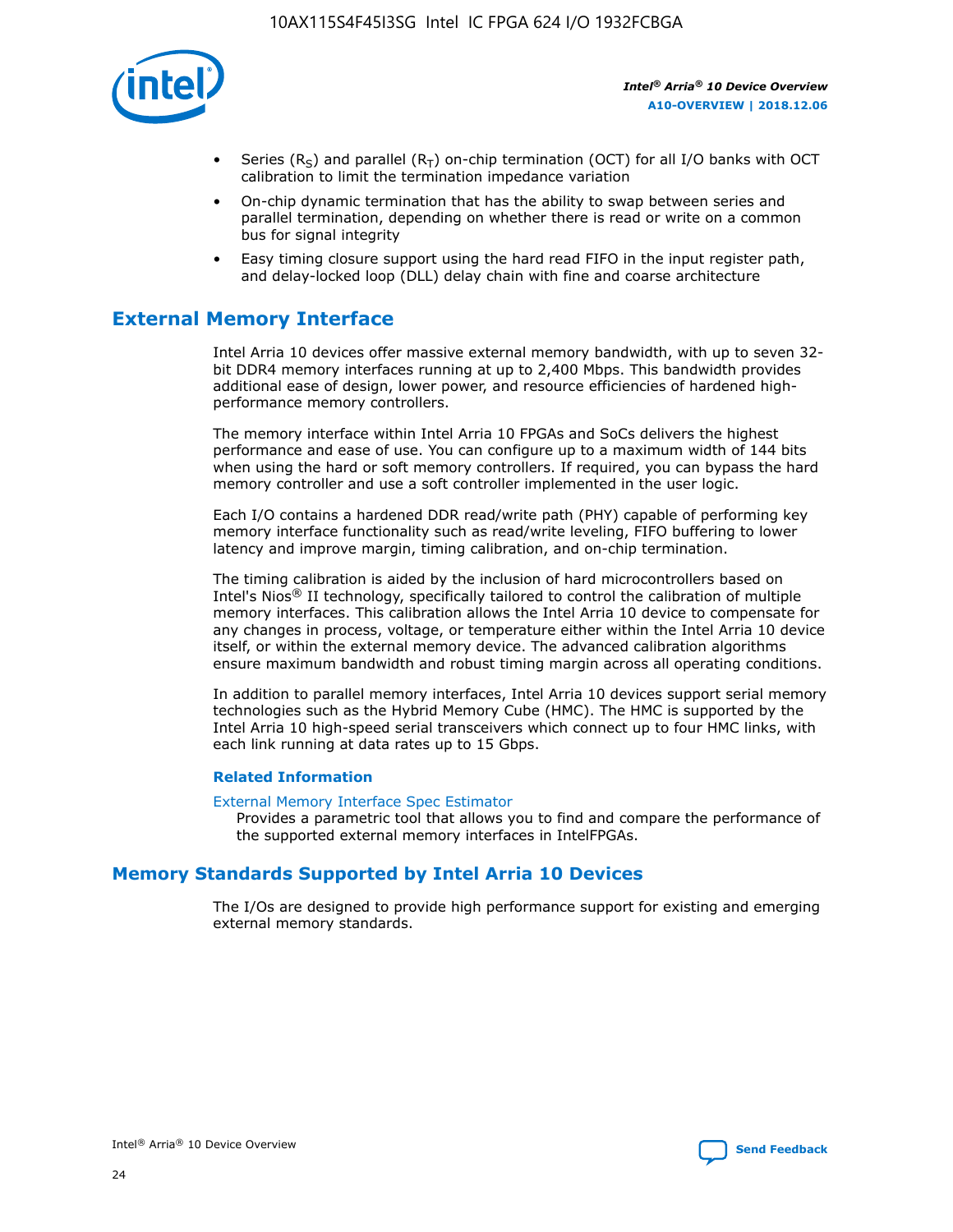

#### **Table 20. Memory Standards Supported by the Hard Memory Controller**

This table lists the overall capability of the hard memory controller. For specific details, refer to the External Memory Interface Spec Estimator and Intel Arria 10 Device Datasheet.

| <b>Memory Standard</b> | <b>Rate Support</b> | <b>Ping Pong PHY Support</b> | <b>Maximum Frequency</b><br>(MHz) |
|------------------------|---------------------|------------------------------|-----------------------------------|
| <b>DDR4 SDRAM</b>      | Quarter rate        | Yes                          | 1,067                             |
|                        |                     |                              | 1,200                             |
| DDR3 SDRAM             | Half rate           | Yes                          | 533                               |
|                        |                     |                              | 667                               |
|                        | Quarter rate        | Yes                          | 1,067                             |
|                        |                     |                              | 1,067                             |
| <b>DDR3L SDRAM</b>     | Half rate           | Yes                          | 533                               |
|                        |                     |                              | 667                               |
|                        | Quarter rate        | Yes                          | 933                               |
|                        |                     |                              | 933                               |
| LPDDR3 SDRAM           | Half rate           |                              | 533                               |
|                        | Quarter rate        |                              | 800                               |

#### **Table 21. Memory Standards Supported by the Soft Memory Controller**

| <b>Memory Standard</b>      | <b>Rate Support</b> | <b>Maximum Frequency</b><br>(MHz) |
|-----------------------------|---------------------|-----------------------------------|
| <b>RLDRAM 3 (11)</b>        | Quarter rate        | 1,200                             |
| ODR IV SRAM <sup>(11)</sup> | Quarter rate        | 1,067                             |
| <b>ODR II SRAM</b>          | Full rate           | 333                               |
|                             | Half rate           | 633                               |
| <b>ODR II+ SRAM</b>         | Full rate           | 333                               |
|                             | Half rate           | 633                               |
| <b>ODR II+ Xtreme SRAM</b>  | Full rate           | 333                               |
|                             | Half rate           | 633                               |

#### **Table 22. Memory Standards Supported by the HPS Hard Memory Controller**

The hard processor system (HPS) is available in Intel Arria 10 SoC devices only.

| <b>Memory Standard</b> | <b>Rate Support</b> | <b>Maximum Frequency</b><br>(MHz) |
|------------------------|---------------------|-----------------------------------|
| <b>DDR4 SDRAM</b>      | Half rate           | 1,200                             |
| <b>DDR3 SDRAM</b>      | Half rate           | 1,067                             |
| <b>DDR3L SDRAM</b>     | Half rate           | 933                               |

<sup>(11)</sup> Intel Arria 10 devices support this external memory interface using hard PHY with soft memory controller.

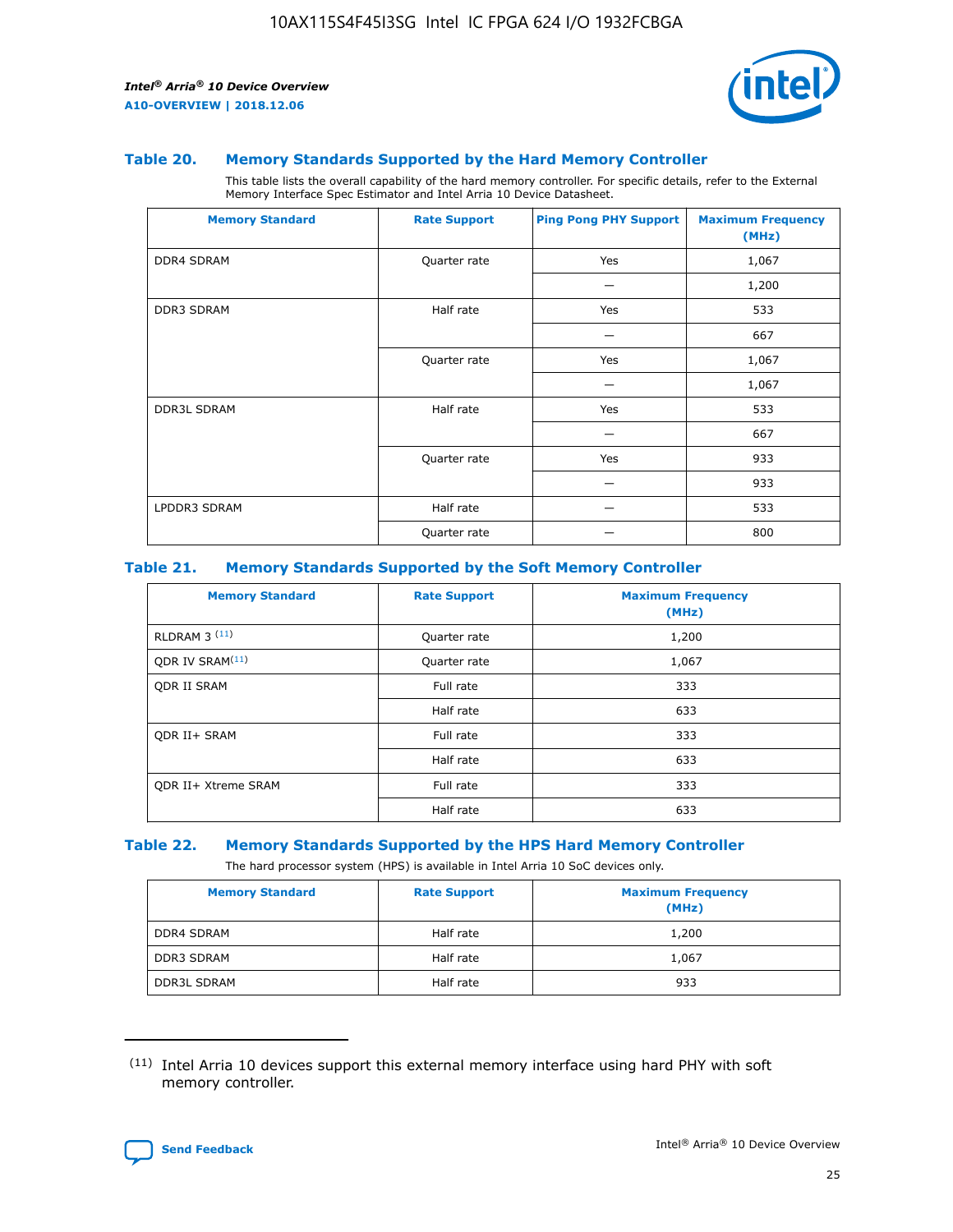

### **Related Information**

#### [Intel Arria 10 Device Datasheet](https://www.intel.com/content/www/us/en/programmable/documentation/mcn1413182292568.html#mcn1413182153340)

Lists the memory interface performance according to memory interface standards, rank or chip select configurations, and Intel Arria 10 device speed grades.

### **PCIe Gen1, Gen2, and Gen3 Hard IP**

Intel Arria 10 devices contain PCIe hard IP that is designed for performance and ease-of-use:

- Includes all layers of the PCIe stack—transaction, data link and physical layers.
- Supports PCIe Gen3, Gen2, and Gen1 Endpoint and Root Port in x1, x2, x4, or x8 lane configuration.
- Operates independently from the core logic—optional configuration via protocol (CvP) allows the PCIe link to power up and complete link training in less than 100 ms while the Intel Arria 10 device completes loading the programming file for the rest of the FPGA.
- Provides added functionality that makes it easier to support emerging features such as Single Root I/O Virtualization (SR-IOV) and optional protocol extensions.
- Provides improved end-to-end datapath protection using ECC.
- Supports FPGA configuration via protocol (CvP) using PCIe at Gen3, Gen2, or Gen1 speed.

#### **Related Information**

PCS Features on page 30

### **Enhanced PCS Hard IP for Interlaken and 10 Gbps Ethernet**

### **Interlaken Support**

The Intel Arria 10 enhanced PCS hard IP provides integrated Interlaken PCS supporting rates up to 25.8 Gbps per lane.

The Interlaken PCS is based on the proven functionality of the PCS developed for Intel's previous generation FPGAs, which demonstrated interoperability with Interlaken ASSP vendors and third-party IP suppliers. The Interlaken PCS is present in every transceiver channel in Intel Arria 10 devices.

### **Related Information**

PCS Features on page 30

### **10 Gbps Ethernet Support**

The Intel Arria 10 enhanced PCS hard IP supports 10GBASE-R PCS compliant with IEEE 802.3 10 Gbps Ethernet (10GbE). The integrated hard IP support for 10GbE and the 10 Gbps transceivers save external PHY cost, board space, and system power.

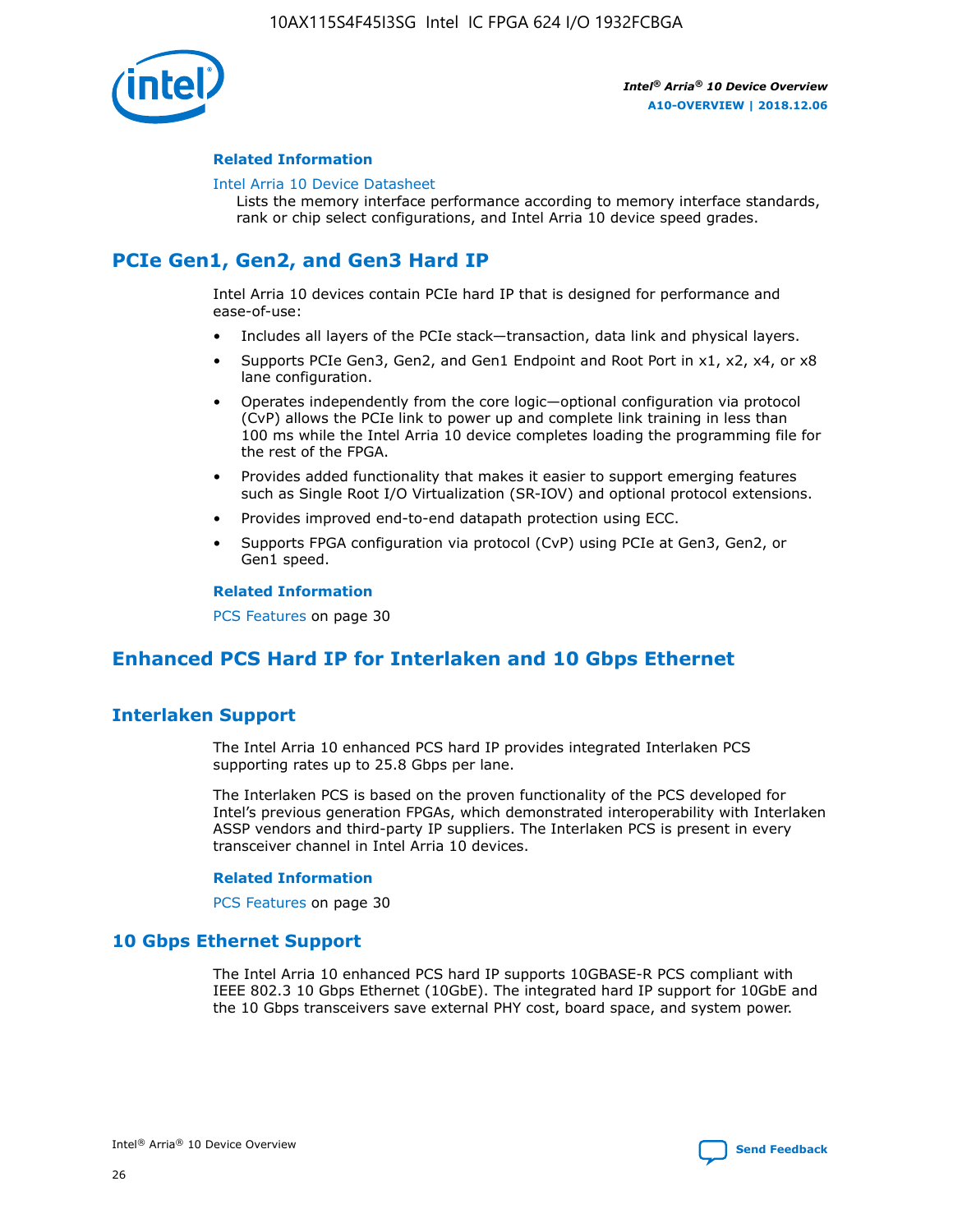

The scalable hard IP supports multiple independent 10GbE ports while using a single PLL for all the 10GBASE-R PCS instantiations, which saves on core logic resources and clock networks:

- Simplifies multiport 10GbE systems compared to XAUI interfaces that require an external XAUI-to-10G PHY.
- Incorporates Electronic Dispersion Compensation (EDC), which enables direct connection to standard 10 Gbps XFP and SFP+ pluggable optical modules.
- Supports backplane Ethernet applications and includes a hard 10GBASE-KR Forward Error Correction (FEC) circuit that you can use for 10 Gbps and 40 Gbps applications.

The 10 Gbps Ethernet PCS hard IP and 10GBASE-KR FEC are present in every transceiver channel.

### **Related Information**

PCS Features on page 30

### **Low Power Serial Transceivers**

Intel Arria 10 FPGAs and SoCs include lowest power transceivers that deliver high bandwidth, throughput and low latency.

Intel Arria 10 devices deliver the industry's lowest power consumption per transceiver channel:

- 12.5 Gbps transceivers at as low as 242 mW
- 10 Gbps transceivers at as low as 168 mW
- 6 Gbps transceivers at as low as 117 mW

Intel Arria 10 transceivers support various data rates according to application:

- Chip-to-chip and chip-to-module applications—from 1 Gbps up to 25.8 Gbps
- Long reach and backplane applications—from 1 Gbps up to 12.5 with advanced adaptive equalization
- Critical power sensitive applications—from 1 Gbps up to 11.3 Gbps using lower power modes

The combination of 20 nm process technology and architectural advances provide the following benefits:

- Significant reduction in die area and power consumption
- Increase of up to two times in transceiver I/O density compared to previous generation devices while maintaining optimal signal integrity
- Up to 72 total transceiver channels—you can configure up to 6 of these channels to run as fast as 25.8 Gbps
- All channels feature continuous data rate support up to the maximum rated speed

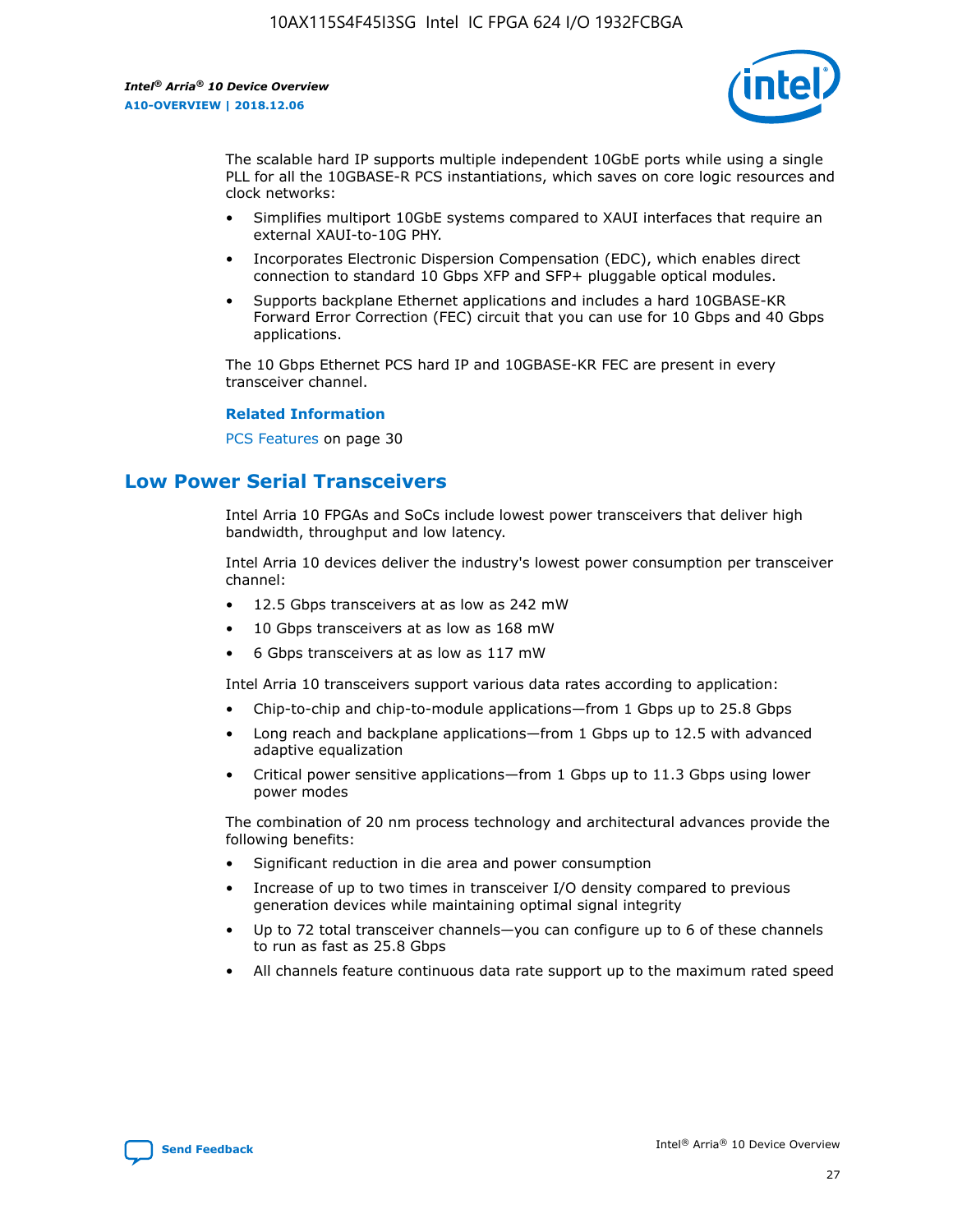



### **Figure 6. Intel Arria 10 Transceiver Block Architecture**

### **Transceiver Channels**

All transceiver channels feature a dedicated Physical Medium Attachment (PMA) and a hardened Physical Coding Sublayer (PCS).

- The PMA provides primary interfacing capabilities to physical channels.
- The PCS typically handles encoding/decoding, word alignment, and other preprocessing functions before transferring data to the FPGA core fabric.

A transceiver channel consists of a PMA and a PCS block. Most transceiver banks have 6 channels. There are some transceiver banks that contain only 3 channels.

A wide variety of bonded and non-bonded data rate configurations is possible using a highly configurable clock distribution network. Up to 80 independent transceiver data rates can be configured.

The following figures are graphical representations of top views of the silicon die, which correspond to reverse views for flip chip packages. Different Intel Arria 10 devices may have different floorplans than the ones shown in the figures.

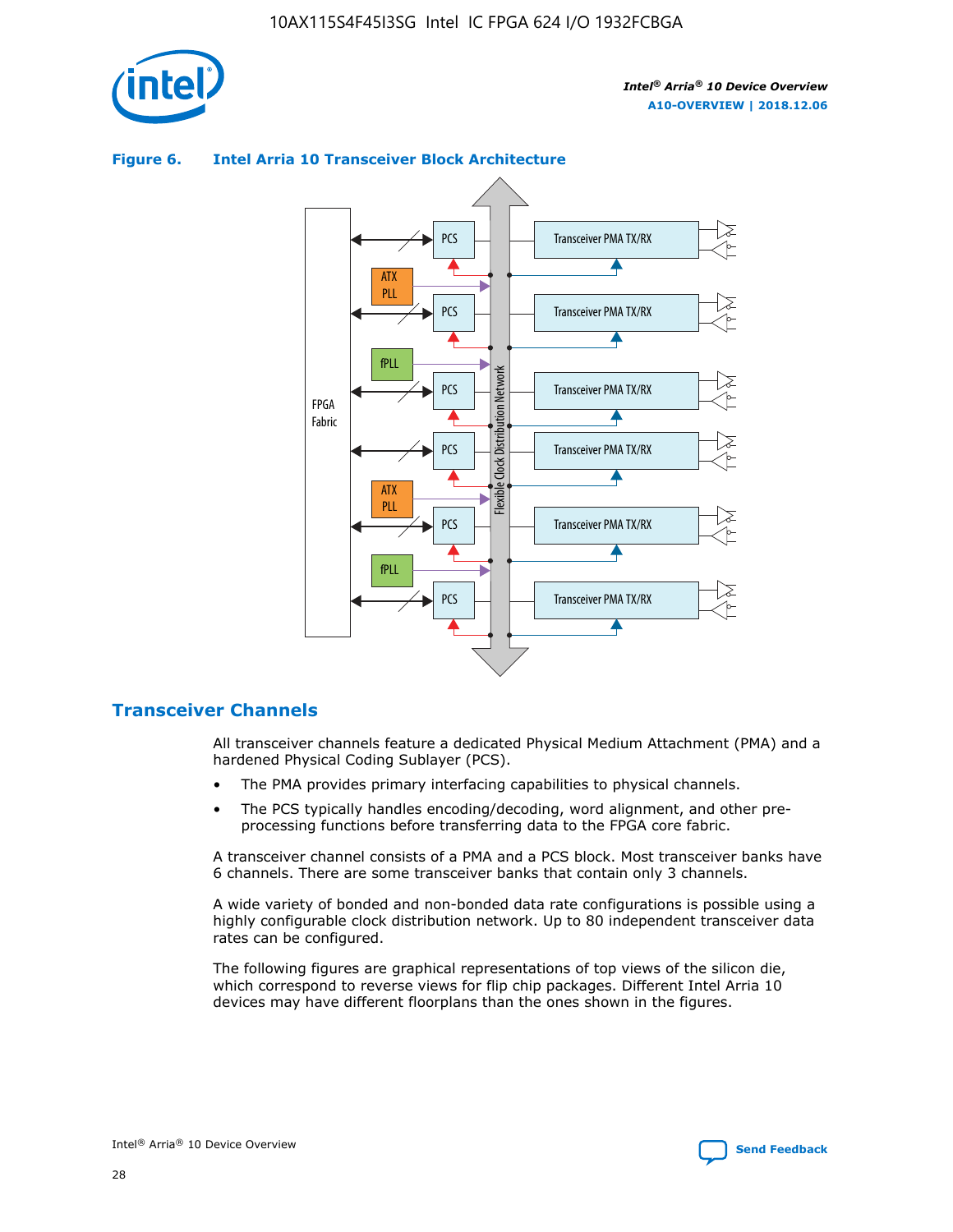

### **Figure 7. Device Chip Overview for Intel Arria 10 GX and GT Devices**





### **PMA Features**

Intel Arria 10 transceivers provide exceptional signal integrity at data rates up to 25.8 Gbps. Clocking options include ultra-low jitter ATX PLLs (LC tank based), clock multiplier unit (CMU) PLLs, and fractional PLLs.

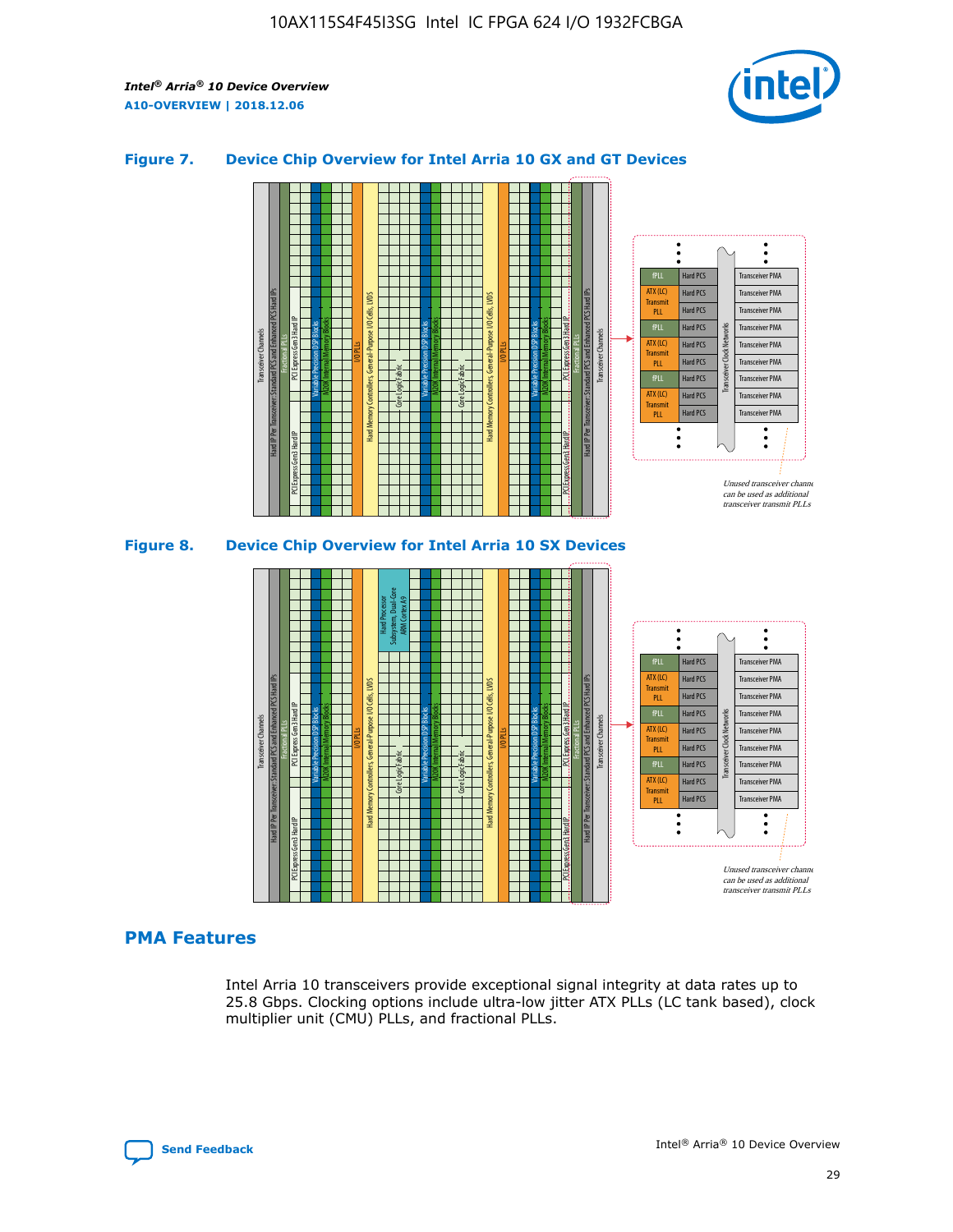

Each transceiver channel contains a channel PLL that can be used as the CMU PLL or clock data recovery (CDR) PLL. In CDR mode, the channel PLL recovers the receiver clock and data in the transceiver channel. Up to 80 independent data rates can be configured on a single Intel Arria 10 device.

### **Table 23. PMA Features of the Transceivers in Intel Arria 10 Devices**

| <b>Feature</b>                                             | <b>Capability</b>                                                                                                                                                                                                             |
|------------------------------------------------------------|-------------------------------------------------------------------------------------------------------------------------------------------------------------------------------------------------------------------------------|
| Chip-to-Chip Data Rates                                    | 1 Gbps to 17.4 Gbps (Intel Arria 10 GX devices)<br>1 Gbps to 25.8 Gbps (Intel Arria 10 GT devices)                                                                                                                            |
| Backplane Support                                          | Drive backplanes at data rates up to 12.5 Gbps                                                                                                                                                                                |
| <b>Optical Module Support</b>                              | SFP+/SFP, XFP, CXP, QSFP/QSFP28, CFP/CFP2/CFP4                                                                                                                                                                                |
| Cable Driving Support                                      | SFP+ Direct Attach, PCI Express over cable, eSATA                                                                                                                                                                             |
| Transmit Pre-Emphasis                                      | 4-tap transmit pre-emphasis and de-emphasis to compensate for system channel loss                                                                                                                                             |
| Continuous Time Linear<br>Equalizer (CTLE)                 | Dual mode, high-gain, and high-data rate, linear receive equalization to compensate for<br>system channel loss                                                                                                                |
| Decision Feedback Equalizer<br>(DFE)                       | 7-fixed and 4-floating tap DFE to equalize backplane channel loss in the presence of<br>crosstalk and noisy environments                                                                                                      |
| Variable Gain Amplifier                                    | Optimizes the signal amplitude prior to the CDR sampling and operates in fixed and<br>adaptive modes                                                                                                                          |
| Altera Digital Adaptive<br>Parametric Tuning (ADAPT)       | Fully digital adaptation engine to automatically adjust all link equalization parameters-<br>including CTLE, DFE, and variable gain amplifier blocks—that provide optimal link margin<br>without intervention from user logic |
| Precision Signal Integrity<br>Calibration Engine (PreSICE) | Hardened calibration controller to quickly calibrate all transceiver control parameters on<br>power-up, which provides the optimal signal integrity and jitter performance                                                    |
| Advanced Transmit (ATX)<br>PLL                             | Low jitter ATX (LC tank based) PLLs with continuous tuning range to cover a wide range of<br>standard and proprietary protocols                                                                                               |
| <b>Fractional PLLs</b>                                     | On-chip fractional frequency synthesizers to replace on-board crystal oscillators and reduce<br>system cost                                                                                                                   |
| Digitally Assisted Analog<br><b>CDR</b>                    | Superior jitter tolerance with fast lock time                                                                                                                                                                                 |
| <b>Dynamic Partial</b><br>Reconfiguration                  | Allows independent control of the Avalon memory-mapped interface of each transceiver<br>channel for the highest transceiver flexibility                                                                                       |
| Multiple PCS-PMA and PCS-<br>PLD interface widths          | 8-, 10-, 16-, 20-, 32-, 40-, or 64-bit interface widths for flexibility of deserialization width,<br>encoding, and reduced latency                                                                                            |

### **PCS Features**

This table summarizes the Intel Arria 10 transceiver PCS features. You can use the transceiver PCS to support a wide range of protocols ranging from 1 Gbps to 25.8 Gbps.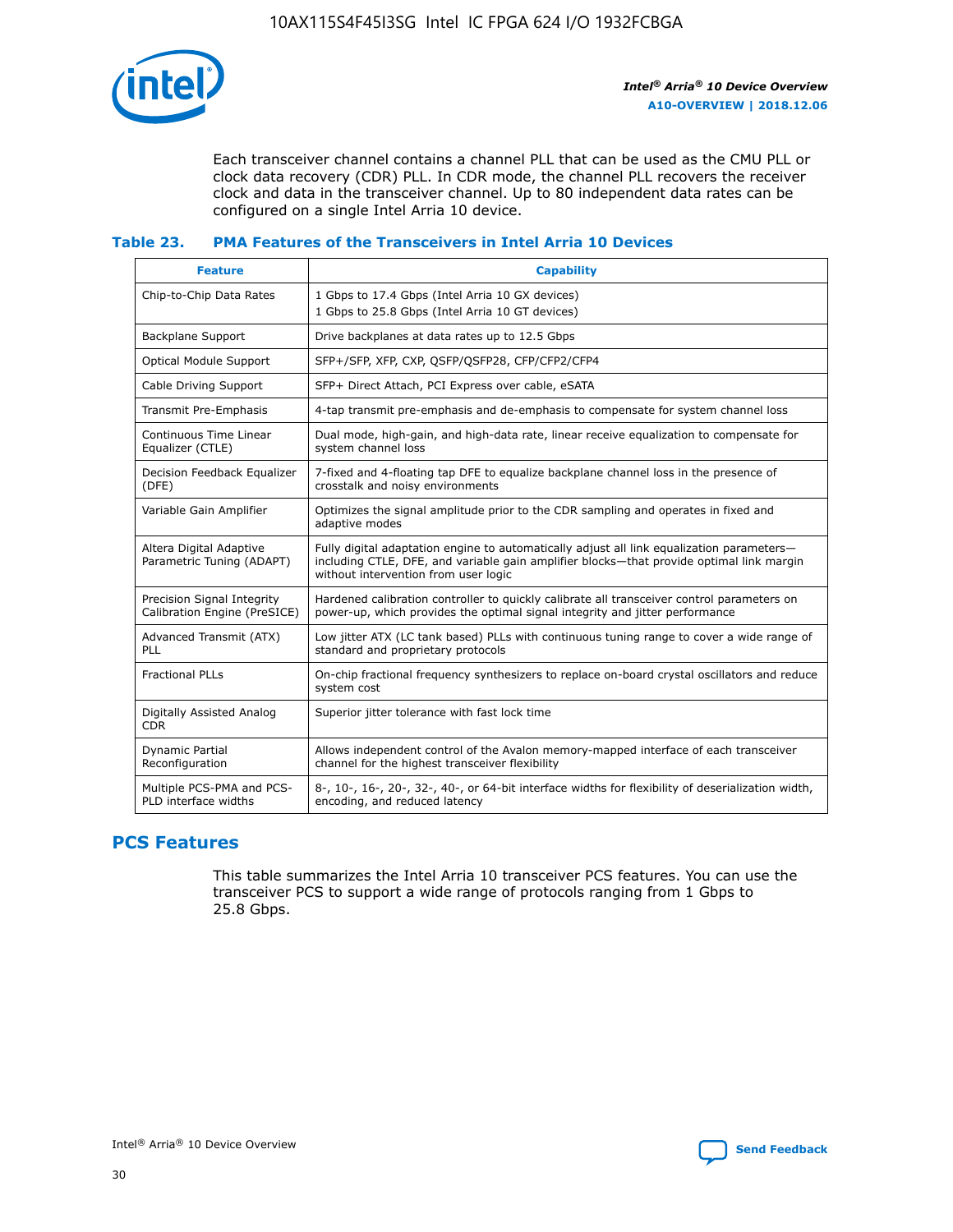

| <b>PCS</b>          | <b>Description</b>                                                                                                                                                                                                                                                                                                                                                                                             |
|---------------------|----------------------------------------------------------------------------------------------------------------------------------------------------------------------------------------------------------------------------------------------------------------------------------------------------------------------------------------------------------------------------------------------------------------|
| Standard PCS        | Operates at a data rate up to 12 Gbps<br>Supports protocols such as PCI-Express, CPRI 4.2+, GigE, IEEE 1588 in Hard PCS<br>Implements other protocols using Basic/Custom (Standard PCS) transceiver<br>configuration rules.                                                                                                                                                                                    |
| <b>Enhanced PCS</b> | Performs functions common to most serial data industry standards, such as word<br>alignment, encoding/decoding, and framing, before data is sent or received off-chip<br>through the PMA<br>• Handles data transfer to and from the FPGA fabric<br>Handles data transfer internally to and from the PMA<br>Provides frequency compensation<br>Performs channel bonding for multi-channel low skew applications |
| PCIe Gen3 PCS       | Supports the seamless switching of Data and Clock between the Gen1, Gen2, and Gen3<br>data rates<br>Provides support for PIPE 3.0 features<br>Supports the PIPE interface with the Hard IP enabled, as well as with the Hard IP<br>bypassed                                                                                                                                                                    |

#### **Related Information**

- PCIe Gen1, Gen2, and Gen3 Hard IP on page 26
- Interlaken Support on page 26
- 10 Gbps Ethernet Support on page 26

### **PCS Protocol Support**

This table lists some of the protocols supported by the Intel Arria 10 transceiver PCS. For more information about the blocks in the transmitter and receiver data paths, refer to the related information.

| <b>Protocol</b>                                 | <b>Data Rate</b><br>(Gbps) | <b>Transceiver IP</b>       | <b>PCS Support</b>                      |
|-------------------------------------------------|----------------------------|-----------------------------|-----------------------------------------|
| PCIe Gen3 x1, x2, x4, x8                        | 8.0                        | Native PHY (PIPE)           | Standard PCS and PCIe<br>Gen3 PCS       |
| PCIe Gen2 x1, x2, x4, x8                        | 5.0                        | Native PHY (PIPE)           | <b>Standard PCS</b>                     |
| PCIe Gen1 x1, x2, x4, x8                        | 2.5                        | Native PHY (PIPE)           | Standard PCS                            |
| 1000BASE-X Gigabit Ethernet                     | 1.25                       | Native PHY                  | <b>Standard PCS</b>                     |
| 1000BASE-X Gigabit Ethernet with<br>IEEE 1588v2 | 1.25                       | Native PHY                  | Standard PCS                            |
| 10GBASE-R                                       | 10.3125                    | Native PHY                  | <b>Enhanced PCS</b>                     |
| 10GBASE-R with IEEE 1588v2                      | 10.3125                    | Native PHY                  | <b>Enhanced PCS</b>                     |
| 10GBASE-R with KR FEC                           | 10.3125                    | Native PHY                  | <b>Enhanced PCS</b>                     |
| 10GBASE-KR and 1000BASE-X                       | 10.3125                    | 1G/10GbE and 10GBASE-KR PHY | Standard PCS and<br><b>Enhanced PCS</b> |
| Interlaken (CEI-6G/11G)                         | 3.125 to 17.4              | Native PHY                  | <b>Enhanced PCS</b>                     |
| SFI-S/SFI-5.2                                   | 11.2                       | Native PHY                  | <b>Enhanced PCS</b>                     |
| $10G$ SDI                                       | 10.692                     | Native PHY                  | <b>Enhanced PCS</b>                     |
|                                                 |                            |                             | continued                               |

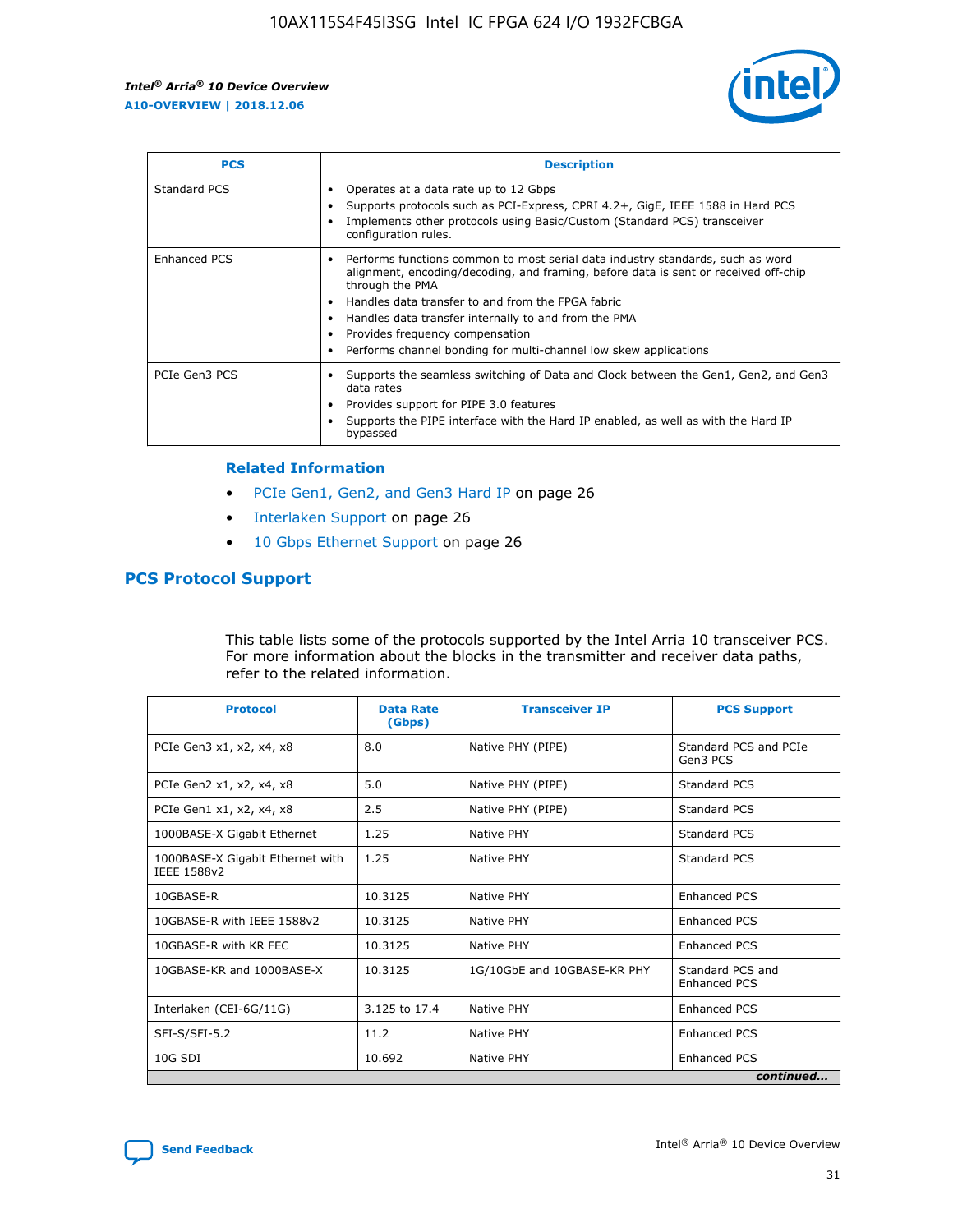

| <b>Protocol</b>      | <b>Data Rate</b><br>(Gbps) | <b>Transceiver IP</b> | <b>PCS Support</b> |
|----------------------|----------------------------|-----------------------|--------------------|
| CPRI 6.0 (64B/66B)   | 0.6144 to<br>10.1376       | Native PHY            | Enhanced PCS       |
| CPRI 4.2 (8B/10B)    | 0.6144 to<br>9.8304        | Native PHY            | Standard PCS       |
| OBSAI RP3 v4.2       | 0.6144 to 6.144            | Native PHY            | Standard PCS       |
| SD-SDI/HD-SDI/3G-SDI | $0.143(12)$ to<br>2.97     | Native PHY            | Standard PCS       |

### **Related Information**

#### [Intel Arria 10 Transceiver PHY User Guide](https://www.intel.com/content/www/us/en/programmable/documentation/nik1398707230472.html#nik1398707091164)

Provides more information about the supported transceiver protocols and PHY IP, the PMA architecture, and the standard, enhanced, and PCIe Gen3 PCS architecture.

### **SoC with Hard Processor System**

Each SoC device combines an FPGA fabric and a hard processor system (HPS) in a single device. This combination delivers the flexibility of programmable logic with the power and cost savings of hard IP in these ways:

- Reduces board space, system power, and bill of materials cost by eliminating a discrete embedded processor
- Allows you to differentiate the end product in both hardware and software, and to support virtually any interface standard
- Extends the product life and revenue through in-field hardware and software updates

 $(12)$  The 0.143 Gbps data rate is supported using oversampling of user logic that you must implement in the FPGA fabric.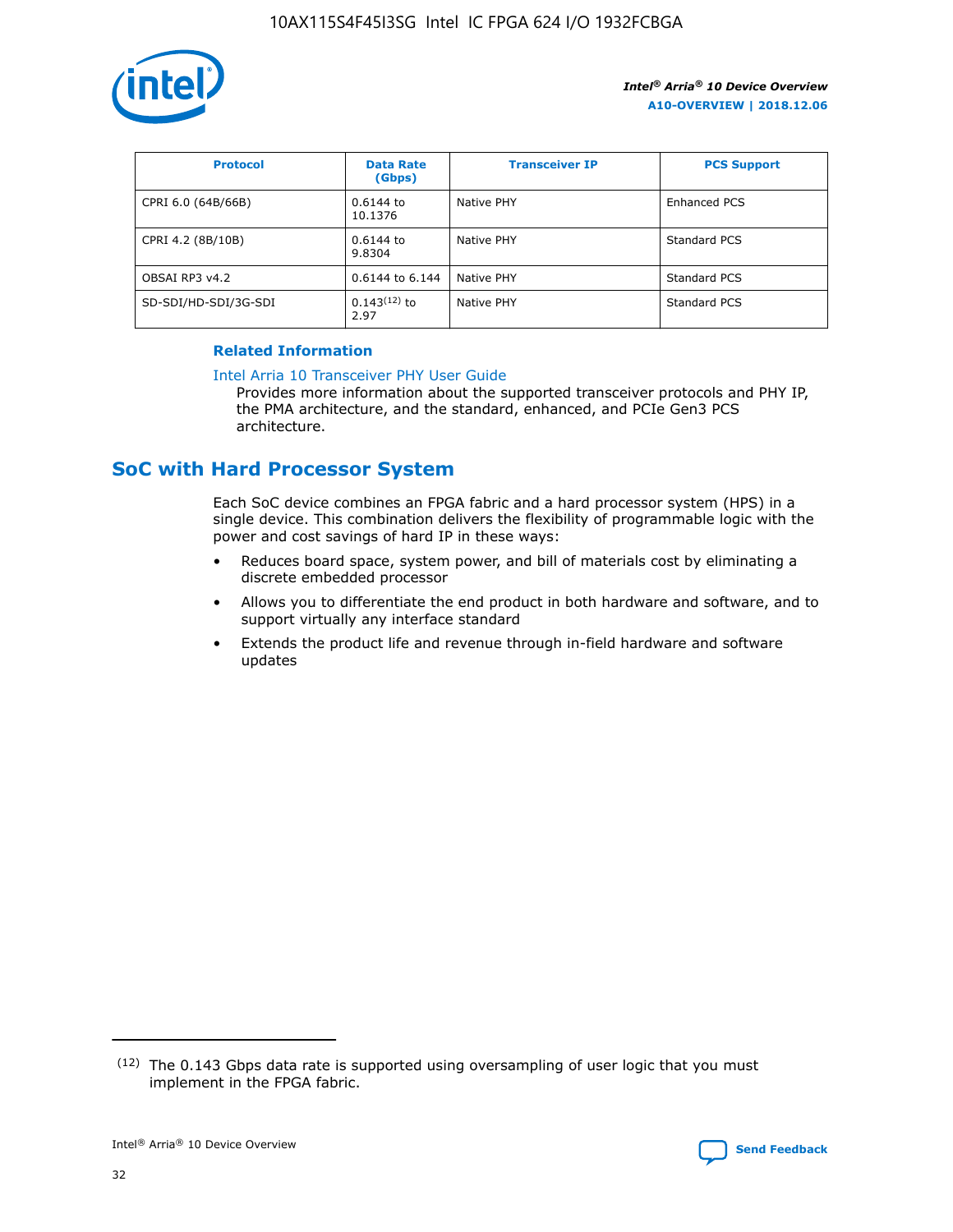

#### **Figure 9. HPS Block Diagram**

This figure shows a block diagram of the HPS with the dual ARM Cortex-A9 MPCore processor.



### **Key Advantages of 20-nm HPS**

The 20-nm HPS strikes a balance between enabling maximum software compatibility with 28-nm SoCs while still improving upon the 28-nm HPS architecture. These improvements address the requirements of the next generation target markets such as wireless and wireline communications, compute and storage equipment, broadcast and military in terms of performance, memory bandwidth, connectivity via backplane and security.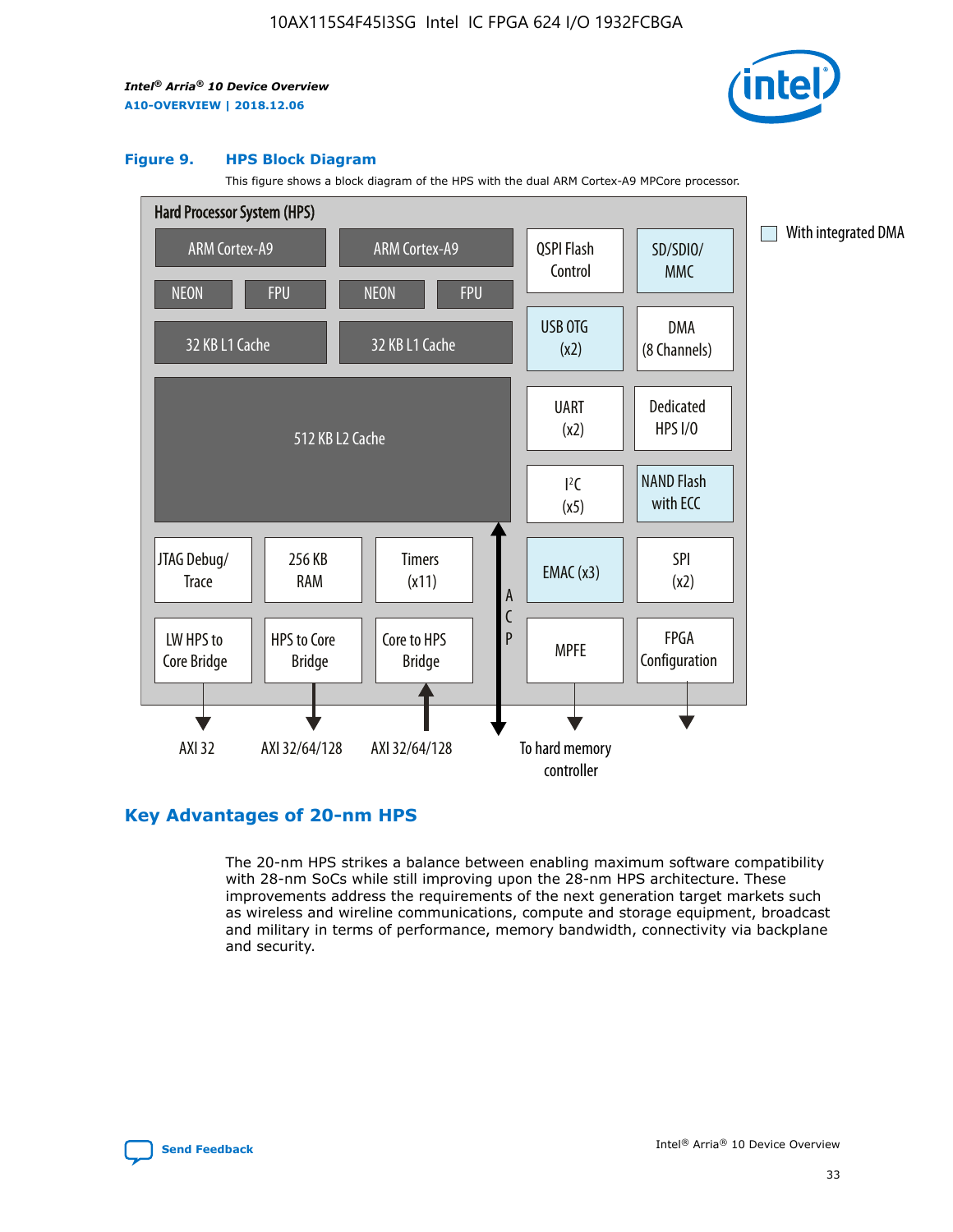

### **Table 24. Improvements in 20 nm HPS**

This table lists the key improvements of the 20 nm HPS compared to the 28 nm HPS.

| Advantages/<br><b>Improvements</b>                          | <b>Description</b>                                                                                                                                                                                                                                                                                                                                                                                                                                                                                                                                                                                                                                                                                                                                                                                                                                                                                                                   |
|-------------------------------------------------------------|--------------------------------------------------------------------------------------------------------------------------------------------------------------------------------------------------------------------------------------------------------------------------------------------------------------------------------------------------------------------------------------------------------------------------------------------------------------------------------------------------------------------------------------------------------------------------------------------------------------------------------------------------------------------------------------------------------------------------------------------------------------------------------------------------------------------------------------------------------------------------------------------------------------------------------------|
| Increased performance and<br>overdrive capability           | While the nominal processor frequency is 1.2 GHz, the 20 nm HPS offers an "overdrive"<br>feature which enables a higher processor operating frequency. This requires a higher supply<br>voltage value that is unique to the HPS and may require a separate regulator.                                                                                                                                                                                                                                                                                                                                                                                                                                                                                                                                                                                                                                                                |
| Increased processor memory<br>bandwidth and DDR4<br>support | Up to 64-bit DDR4 memory at 2,400 Mbps support is available for the processor. The hard<br>memory controller for the HPS comprises a multi-port front end that manages connections<br>to a single port memory controller. The multi-port front end allows logic core and the HPS<br>to share ports and thereby the available bandwidth of the memory controller.                                                                                                                                                                                                                                                                                                                                                                                                                                                                                                                                                                     |
| Flexible I/O sharing                                        | An advanced I/O pin muxing scheme allows improved sharing of I/O between the HPS and<br>the core logic. The following types of I/O are available for SoC:<br>17 dedicated I/Os-physically located inside the HPS block and are not accessible to<br>logic within the core. The 17 dedicated I/Os are used for HPS clock, resets, and<br>interfacing with boot devices, QSPI, and SD/MMC.<br>48 direct shared I/O-located closest to the HPS block and are ideal for high speed HPS<br>$\bullet$<br>peripherals such as EMAC, USB, and others. There is one bank of 48 I/Os that supports<br>direct sharing where the 48 I/Os can be shared 12 I/Os at a time.<br>Standard (shared) I/O-all standard I/Os can be shared by the HPS peripherals and any<br>logic within the core. For designs where more than 48 I/Os are reguired to fully use all<br>the peripherals in the HPS, these I/Os can be connected through the core logic. |
| <b>EMAC</b> core                                            | Three EMAC cores are available in the HPS. The EMAC cores enable an application to<br>support two redundant Ethernet connections; for example, backplane, or two EMAC cores<br>for managing IEEE 1588 time stamp information while allowing a third EMAC core for debug<br>and configuration. All three EMACs can potentially share the same time stamps, simplifying<br>the 1588 time stamping implementation. A new serial time stamp interface allows core<br>logic to access and read the time stamp values. The integrated EMAC controllers can be<br>connected to external Ethernet PHY through the provided MDIO or I <sup>2</sup> C interface.                                                                                                                                                                                                                                                                               |
| On-chip memory                                              | The on-chip memory is updated to 256 KB support and can support larger data sets and<br>real time algorithms.                                                                                                                                                                                                                                                                                                                                                                                                                                                                                                                                                                                                                                                                                                                                                                                                                        |
| <b>ECC</b> enhancements                                     | Improvements in L2 Cache ECC management allow identification of errors down to the<br>address level. ECC enhancements also enable improved error injection and status reporting<br>via the introduction of new memory mapped access to syndrome and data signals.                                                                                                                                                                                                                                                                                                                                                                                                                                                                                                                                                                                                                                                                    |
| HPS to FPGA Interconnect<br>Backbone                        | Although the HPS and the Logic Core can operate independently, they are tightly coupled<br>via a high-bandwidth system interconnect built from high-performance ARM AMBA AXI bus<br>bridges. IP bus masters in the FPGA fabric have access to HPS bus slaves via the FPGA-to-<br>HPS interconnect. Similarly, HPS bus masters have access to bus slaves in the core fabric<br>via the HPS-to-FPGA bridge. Both bridges are AMBA AXI-3 compliant and support<br>simultaneous read and write transactions. Up to three masters within the core fabric can<br>share the HPS SDRAM controller with the processor. Additionally, the processor can be used<br>to configure the core fabric under program control via a dedicated 32-bit configuration port.                                                                                                                                                                               |
| FPGA configuration and HPS<br>booting                       | The FPGA fabric and HPS in the SoCs are powered independently. You can reduce the clock<br>frequencies or gate the clocks to reduce dynamic power.<br>You can configure the FPGA fabric and boot the HPS independently, in any order, providing<br>you with more design flexibility.                                                                                                                                                                                                                                                                                                                                                                                                                                                                                                                                                                                                                                                 |
| Security                                                    | New security features have been introduced for anti-tamper management, secure boot,<br>encryption (AES), and authentication (SHA).                                                                                                                                                                                                                                                                                                                                                                                                                                                                                                                                                                                                                                                                                                                                                                                                   |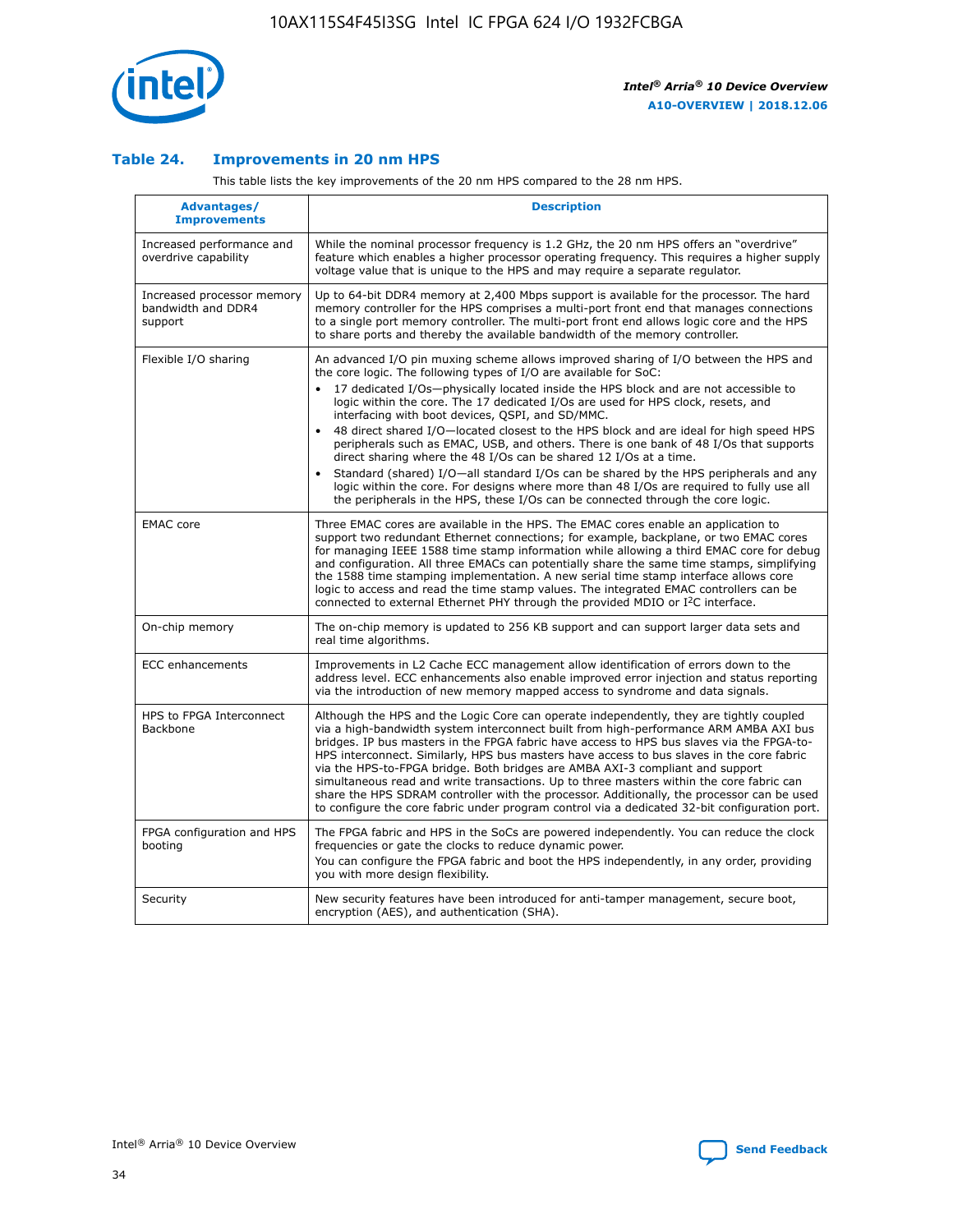

### **Features of the HPS**

The HPS has the following features:

- 1.2-GHz, dual-core ARM Cortex-A9 MPCore processor with up to 1.5-GHz via overdrive
	- ARMv7-A architecture that runs 32-bit ARM instructions, 16-bit and 32-bit Thumb instructions, and 8-bit Java byte codes in Jazelle style
	- Superscalar, variable length, out-of-order pipeline with dynamic branch prediction
	- Instruction Efficiency 2.5 MIPS/MHz, which provides total performance of 7500 MIPS at 1.5 GHz
- Each processor core includes:
	- 32 KB of L1 instruction cache, 32 KB of L1 data cache
	- Single- and double-precision floating-point unit and NEON media engine
	- CoreSight debug and trace technology
	- Snoop Control Unit (SCU) and Acceleration Coherency Port (ACP)
- 512 KB of shared L2 cache
- 256 KB of scratch RAM
- Hard memory controller with support for DDR3, DDR4 and optional error correction code (ECC) support
- Multiport Front End (MPFE) Scheduler interface to the hard memory controller
- 8-channel direct memory access (DMA) controller
- QSPI flash controller with SIO, DIO, QIO SPI Flash support
- NAND flash controller (ONFI 1.0 or later) with DMA and ECC support, updated to support 8 and 16-bit Flash devices and new command DMA to offload CPU for fast power down recovery
- Updated SD/SDIO/MMC controller to eMMC 4.5 with DMA with CE-ATA digital command support
- 3 10/100/1000 Ethernet media access control (MAC) with DMA
- 2 USB On-the-Go (OTG) controllers with DMA
- $\bullet$  5 I<sup>2</sup>C controllers (3 can be used by EMAC for MIO to external PHY)
- 2 UART 16550 Compatible controllers
- 4 serial peripheral interfaces (SPI) (2 Master, 2 Slaves)
- 62 programmable general-purpose I/Os, which includes 48 direct share I/Os that allows the HPS peripherals to connect directly to the FPGA I/Os
- 7 general-purpose timers
- 4 watchdog timers
- Anti-tamper, Secure Boot, Encryption (AES) and Authentication (SHA)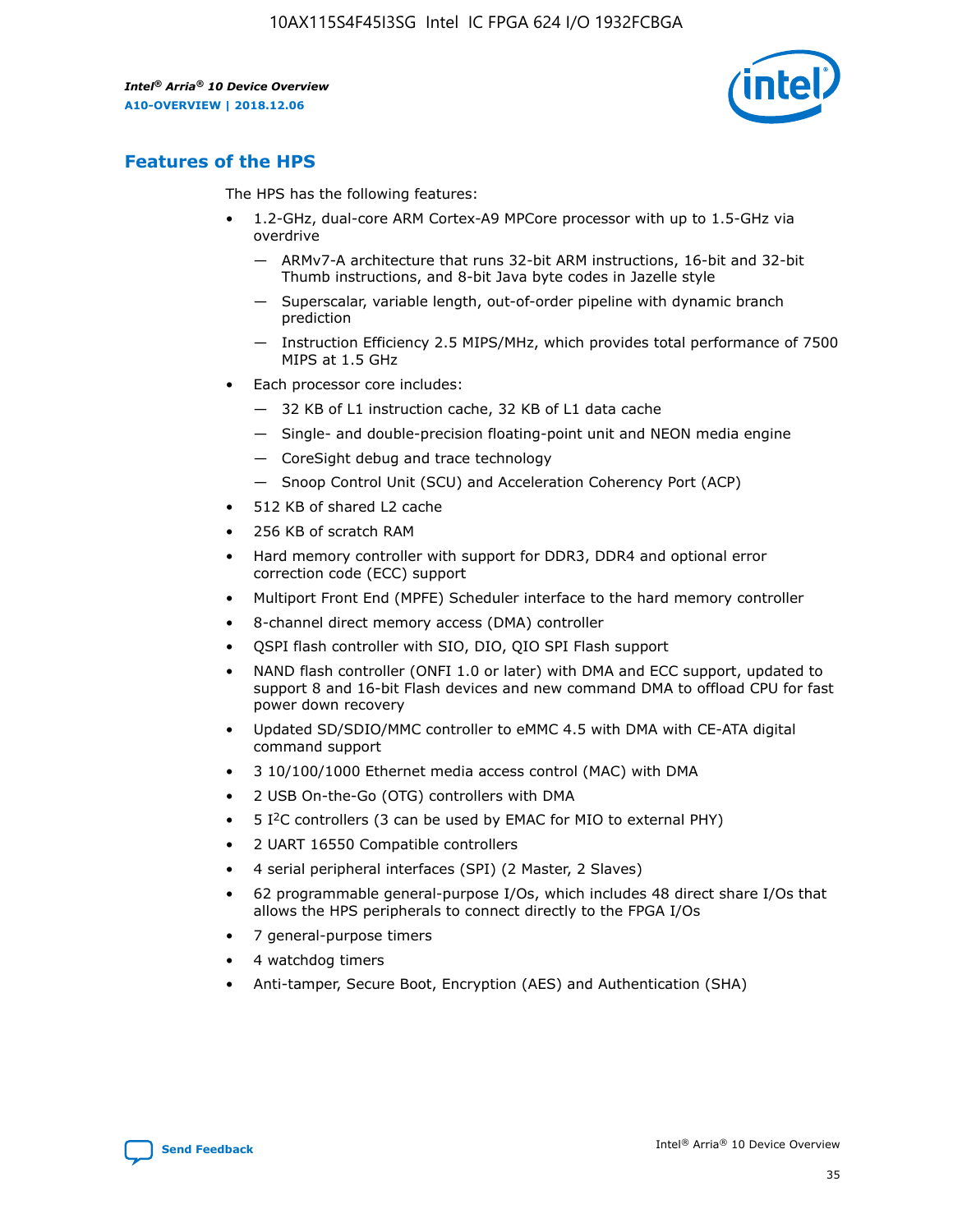

### **System Peripherals and Debug Access Port**

Each Ethernet MAC, USB OTG, NAND flash controller, and SD/MMC controller module has an integrated DMA controller. For modules without an integrated DMA controller, an additional DMA controller module provides up to eight channels of high-bandwidth data transfers. Peripherals that communicate off-chip are multiplexed with other peripherals at the HPS pin level. This allows you to choose which peripherals interface with other devices on your PCB.

The debug access port provides interfaces to industry standard JTAG debug probes and supports ARM CoreSight debug and core traces to facilitate software development.

#### **HPS–FPGA AXI Bridges**

The HPS–FPGA bridges, which support the Advanced Microcontroller Bus Architecture (AMBA) Advanced eXtensible Interface (AXI™) specifications, consist of the following bridges:

- FPGA-to-HPS AMBA AXI bridge—a high-performance bus supporting 32, 64, and 128 bit data widths that allows the FPGA fabric to issue transactions to slaves in the HPS.
- HPS-to-FPGA Avalon/AMBA AXI bridge—a high-performance bus supporting 32, 64, and 128 bit data widths that allows the HPS to issue transactions to slaves in the FPGA fabric.
- Lightweight HPS-to-FPGA AXI bridge—a lower latency 32 bit width bus that allows the HPS to issue transactions to soft peripherals in the FPGA fabric. This bridge is primarily used for control and status register (CSR) accesses to peripherals in the FPGA fabric.

The HPS–FPGA AXI bridges allow masters in the FPGA fabric to communicate with slaves in the HPS logic, and vice versa. For example, the HPS-to-FPGA AXI bridge allows you to share memories instantiated in the FPGA fabric with one or both microprocessors in the HPS, while the FPGA-to-HPS AXI bridge allows logic in the FPGA fabric to access the memory and peripherals in the HPS.

Each HPS–FPGA bridge also provides asynchronous clock crossing for data transferred between the FPGA fabric and the HPS.

#### **HPS SDRAM Controller Subsystem**

The HPS SDRAM controller subsystem contains a multiport SDRAM controller and DDR PHY that are shared between the FPGA fabric (through the FPGA-to-HPS SDRAM interface), the level 2 (L2) cache, and the level 3 (L3) system interconnect. The FPGA-to-HPS SDRAM interface supports AMBA AXI and Avalon® Memory-Mapped (Avalon-MM) interface standards, and provides up to six individual ports for access by masters implemented in the FPGA fabric.

The HPS SDRAM controller supports up to 3 masters (command ports), 3x 64-bit read data ports and 3x 64-bit write data ports.

To maximize memory performance, the SDRAM controller subsystem supports command and data reordering, deficit round-robin arbitration with aging, and high-priority bypass features.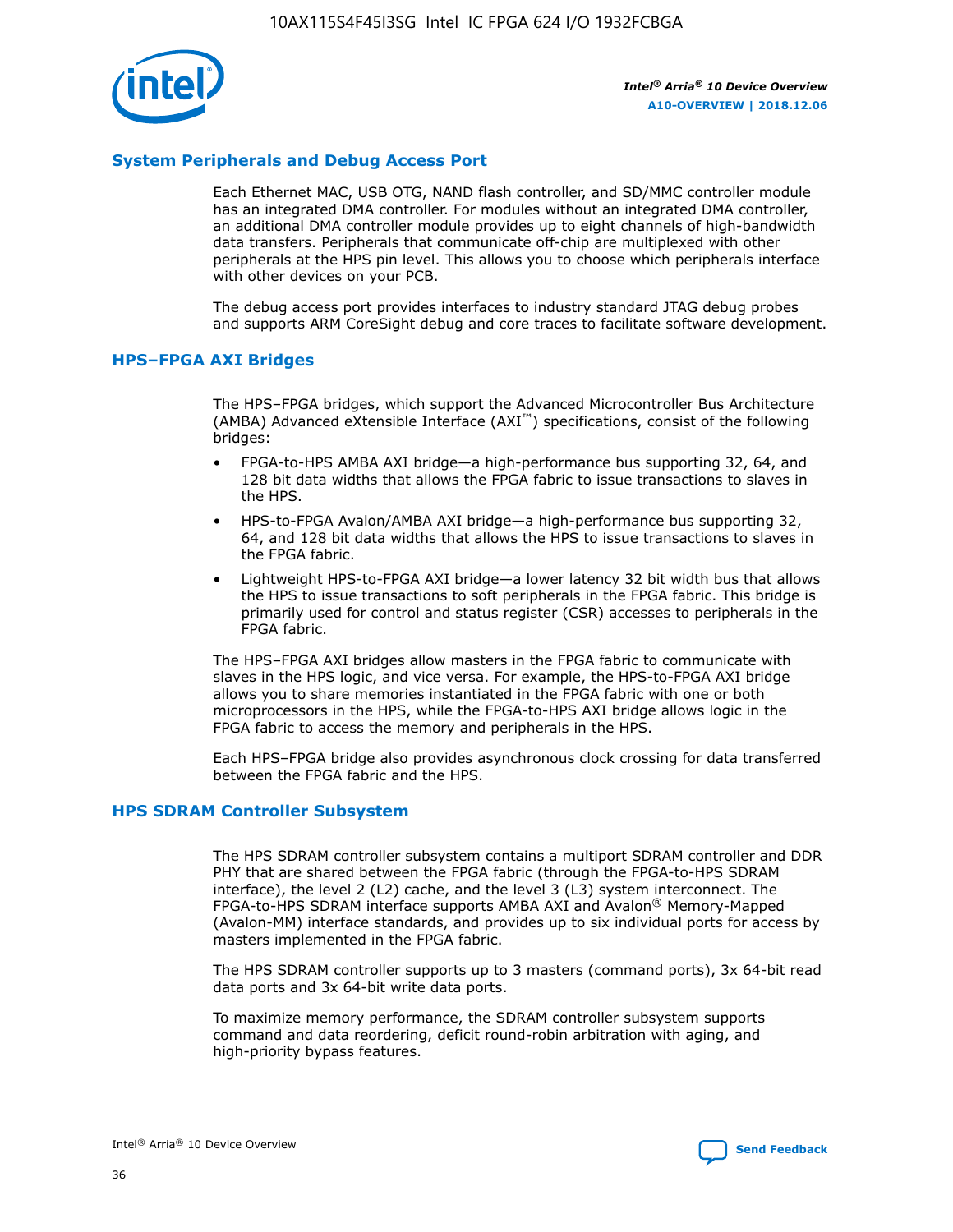

### **FPGA Configuration and HPS Booting**

The FPGA fabric and HPS in the SoC FPGA must be powered at the same time. You can reduce the clock frequencies or gate the clocks to reduce dynamic power.

Once powered, the FPGA fabric and HPS can be configured independently thus providing you with more design flexibility:

- You can boot the HPS independently. After the HPS is running, the HPS can fully or partially reconfigure the FPGA fabric at any time under software control. The HPS can also configure other FPGAs on the board through the FPGA configuration controller.
- Configure the FPGA fabric first, and then boot the HPS from memory accessible to the FPGA fabric.

### **Hardware and Software Development**

For hardware development, you can configure the HPS and connect your soft logic in the FPGA fabric to the HPS interfaces using the Platform Designer system integration tool in the Intel Quartus Prime software.

For software development, the ARM-based SoC FPGA devices inherit the rich software development ecosystem available for the ARM Cortex-A9 MPCore processor. The software development process for Intel SoC FPGAs follows the same steps as those for other SoC devices from other manufacturers. Support for Linux\*, VxWorks\*, and other operating systems are available for the SoC FPGAs. For more information on the operating systems support availability, contact the Intel FPGA sales team.

You can begin device-specific firmware and software development on the Intel SoC FPGA Virtual Target. The Virtual Target is a fast PC-based functional simulation of a target development system—a model of a complete development board. The Virtual Target enables the development of device-specific production software that can run unmodified on actual hardware.

### **Dynamic and Partial Reconfiguration**

The Intel Arria 10 devices support dynamic and partial reconfiguration. You can use dynamic and partial reconfiguration simultaneously to enable seamless reconfiguration of both the device core and transceivers.

### **Dynamic Reconfiguration**

You can reconfigure the PMA and PCS blocks while the device continues to operate. This feature allows you to change the data rates, protocol, and analog settings of a channel in a transceiver bank without affecting on-going data transfer in other transceiver banks. This feature is ideal for applications that require dynamic multiprotocol or multirate support.

### **Partial Reconfiguration**

Using partial reconfiguration, you can reconfigure some parts of the device while keeping the device in operation.

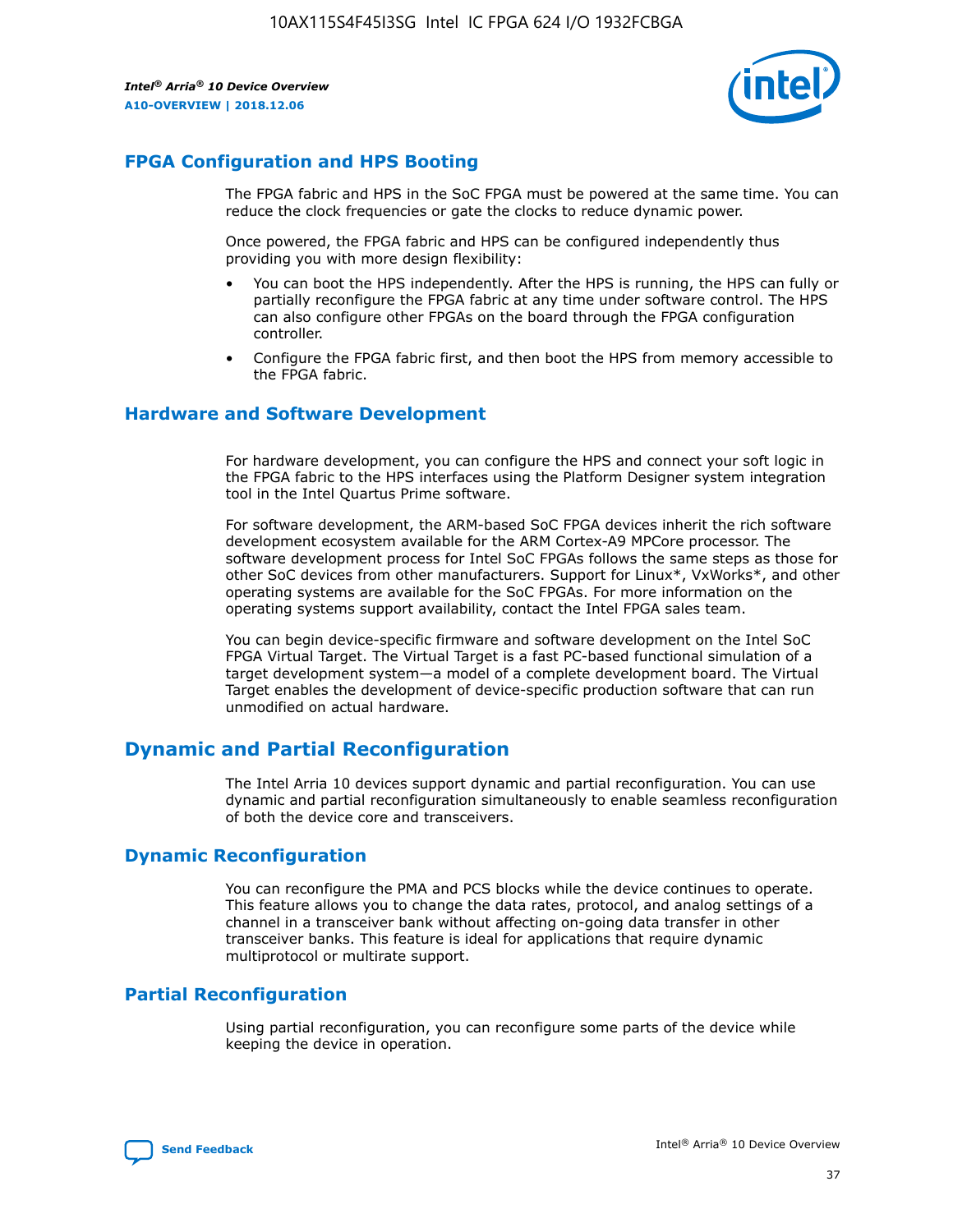

Instead of placing all device functions in the FPGA fabric, you can store some functions that do not run simultaneously in external memory and load them only when required. This capability increases the effective logic density of the device, and lowers cost and power consumption.

In the Intel solution, you do not have to worry about intricate device architecture to perform a partial reconfiguration. The partial reconfiguration capability is built into the Intel Quartus Prime design software, making such time-intensive task simple.

Intel Arria 10 devices support partial reconfiguration in the following configuration options:

- Using an internal host:
	- All supported configuration modes where the FPGA has access to external memory devices such as serial and parallel flash memory.
	- Configuration via Protocol [CvP (PCIe)]
- Using an external host—passive serial (PS), fast passive parallel (FPP) x8, FPP x16, and FPP x32 I/O interface.

### **Enhanced Configuration and Configuration via Protocol**

### **Table 25. Configuration Schemes and Features of Intel Arria 10 Devices**

Intel Arria 10 devices support 1.8 V programming voltage and several configuration schemes.

| <b>Scheme</b>                                                          | <b>Data</b><br><b>Width</b> | <b>Max Clock</b><br>Rate<br>(MHz) | <b>Max Data</b><br>Rate<br>(Mbps)<br>(13) | <b>Decompression</b> | <b>Design</b><br>Security <sup>(1</sup><br>4) | <b>Partial</b><br><b>Reconfiguration</b><br>(15) | <b>Remote</b><br><b>System</b><br><b>Update</b> |
|------------------------------------------------------------------------|-----------------------------|-----------------------------------|-------------------------------------------|----------------------|-----------------------------------------------|--------------------------------------------------|-------------------------------------------------|
| <b>JTAG</b>                                                            | 1 bit                       | 33                                | 33                                        |                      |                                               | Yes(16)                                          |                                                 |
| Active Serial (AS)<br>through the<br>EPCO-L<br>configuration<br>device | 1 bit,<br>4 bits            | 100                               | 400                                       | Yes                  | Yes                                           | $Y_{PS}(16)$                                     | Yes                                             |
| Passive serial (PS)<br>through CPLD or<br>external<br>microcontroller  | 1 bit                       | 100                               | 100                                       | Yes                  | Yes                                           | Yes(16)                                          | Parallel<br>Flash<br>Loader<br>(PFL) IP<br>core |
|                                                                        |                             |                                   |                                           |                      |                                               |                                                  | continued                                       |

<sup>(13)</sup> Enabling either compression or design security features affects the maximum data rate. Refer to the Intel Arria 10 Device Datasheet for more information.

<sup>(14)</sup> Encryption and compression cannot be used simultaneously.

 $(15)$  Partial reconfiguration is an advanced feature of the device family. If you are interested in using partial reconfiguration, contact Intel for support.

 $(16)$  Partial configuration can be performed only when it is configured as internal host.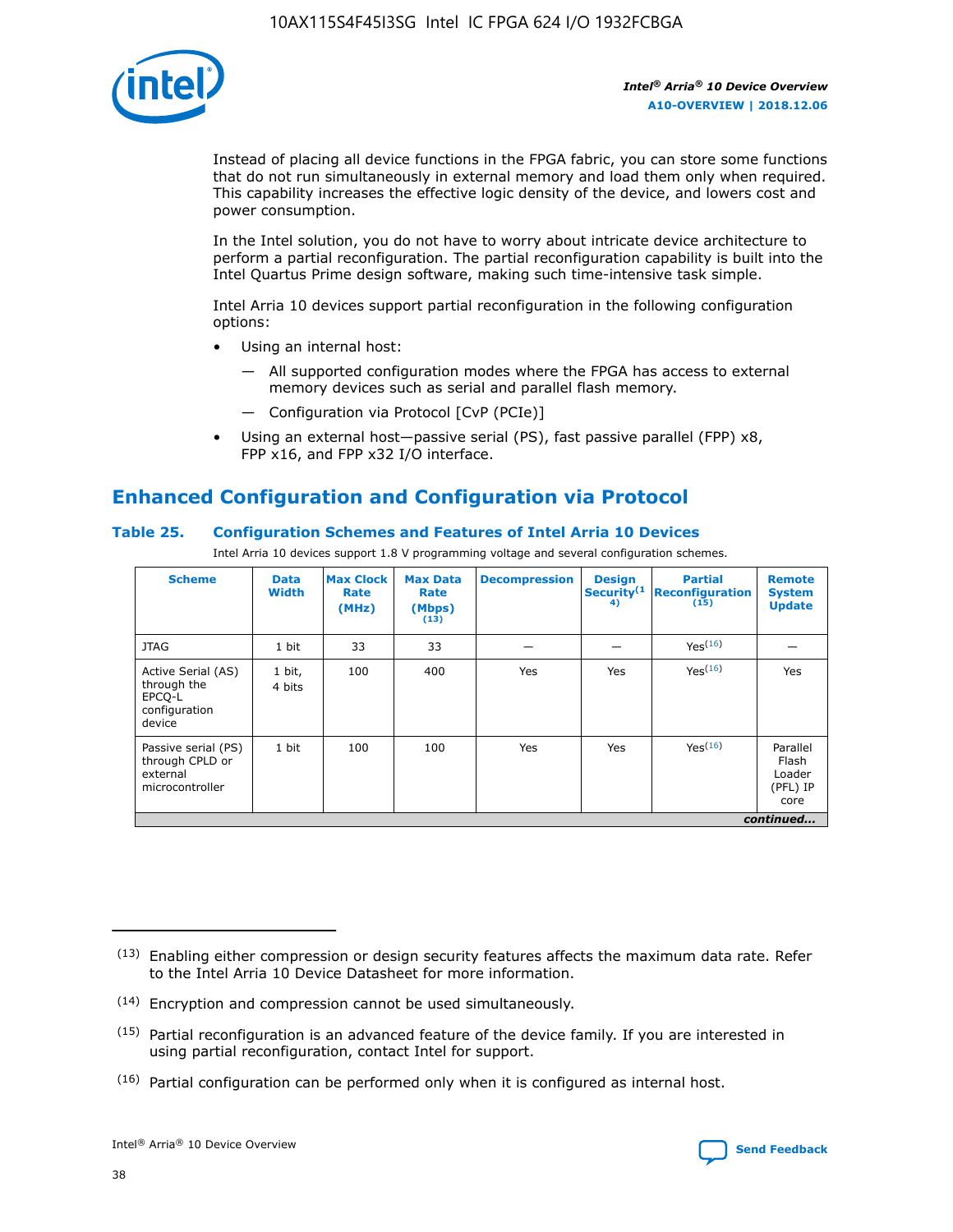

| <b>Scheme</b>                                   | <b>Data</b><br><b>Width</b> | <b>Max Clock</b><br>Rate<br>(MHz) | <b>Max Data</b><br>Rate<br>(Mbps)<br>(13) | <b>Decompression</b> | <b>Design</b><br>Security <sup>(1</sup><br>4) | <b>Partial</b><br><b>Reconfiguration</b><br>(15) | <b>Remote</b><br><b>System</b><br><b>Update</b> |
|-------------------------------------------------|-----------------------------|-----------------------------------|-------------------------------------------|----------------------|-----------------------------------------------|--------------------------------------------------|-------------------------------------------------|
| Fast passive                                    | 8 bits                      | 100                               | 3200                                      | Yes                  | Yes                                           | Yes(17)                                          | PFL IP                                          |
| parallel (FPP)<br>through CPLD or               | 16 bits                     |                                   |                                           | Yes                  | Yes                                           |                                                  | core                                            |
| external<br>microcontroller                     | 32 bits                     |                                   |                                           | Yes                  | Yes                                           |                                                  |                                                 |
| Configuration via                               | 16 bits                     | 100                               | 3200                                      | Yes                  | Yes                                           | Yes <sup>(17)</sup>                              |                                                 |
| <b>HPS</b>                                      | 32 bits                     |                                   |                                           | Yes                  | Yes                                           |                                                  |                                                 |
| Configuration via<br>Protocol [CvP<br>$(PCIe*)$ | x1, x2,<br>x4, x8<br>lanes  |                                   | 8000                                      | Yes                  | Yes                                           | Yes <sup>(16)</sup>                              |                                                 |

You can configure Intel Arria 10 devices through PCIe using Configuration via Protocol (CvP). The Intel Arria 10 CvP implementation conforms to the PCIe 100 ms power-up-to-active time requirement.

#### **Related Information**

[Configuration via Protocol \(CvP\) Implementation in Intel FPGAs User Guide](https://www.intel.com/content/www/us/en/programmable/documentation/dsu1441819344145.html#dsu1442269728522) Provides more information about the CvP configuration scheme.

### **SEU Error Detection and Correction**

Intel Arria 10 devices offer robust and easy-to-use single-event upset (SEU) error detection and correction circuitry.

The detection and correction circuitry includes protection for Configuration RAM (CRAM) programming bits and user memories. The CRAM is protected by a continuously running CRC error detection circuit with integrated ECC that automatically corrects one or two errors and detects higher order multi-bit errors. When more than two errors occur, correction is available through reloading of the core programming file, providing a complete design refresh while the FPGA continues to operate.

The physical layout of the Intel Arria 10 CRAM array is optimized to make the majority of multi-bit upsets appear as independent single-bit or double-bit errors which are automatically corrected by the integrated CRAM ECC circuitry. In addition to the CRAM protection, the M20K memory blocks also include integrated ECC circuitry and are layout-optimized for error detection and correction. The MLAB does not have ECC.

(14) Encryption and compression cannot be used simultaneously.

<sup>(17)</sup> Supported at a maximum clock rate of 100 MHz.



 $(13)$  Enabling either compression or design security features affects the maximum data rate. Refer to the Intel Arria 10 Device Datasheet for more information.

 $(15)$  Partial reconfiguration is an advanced feature of the device family. If you are interested in using partial reconfiguration, contact Intel for support.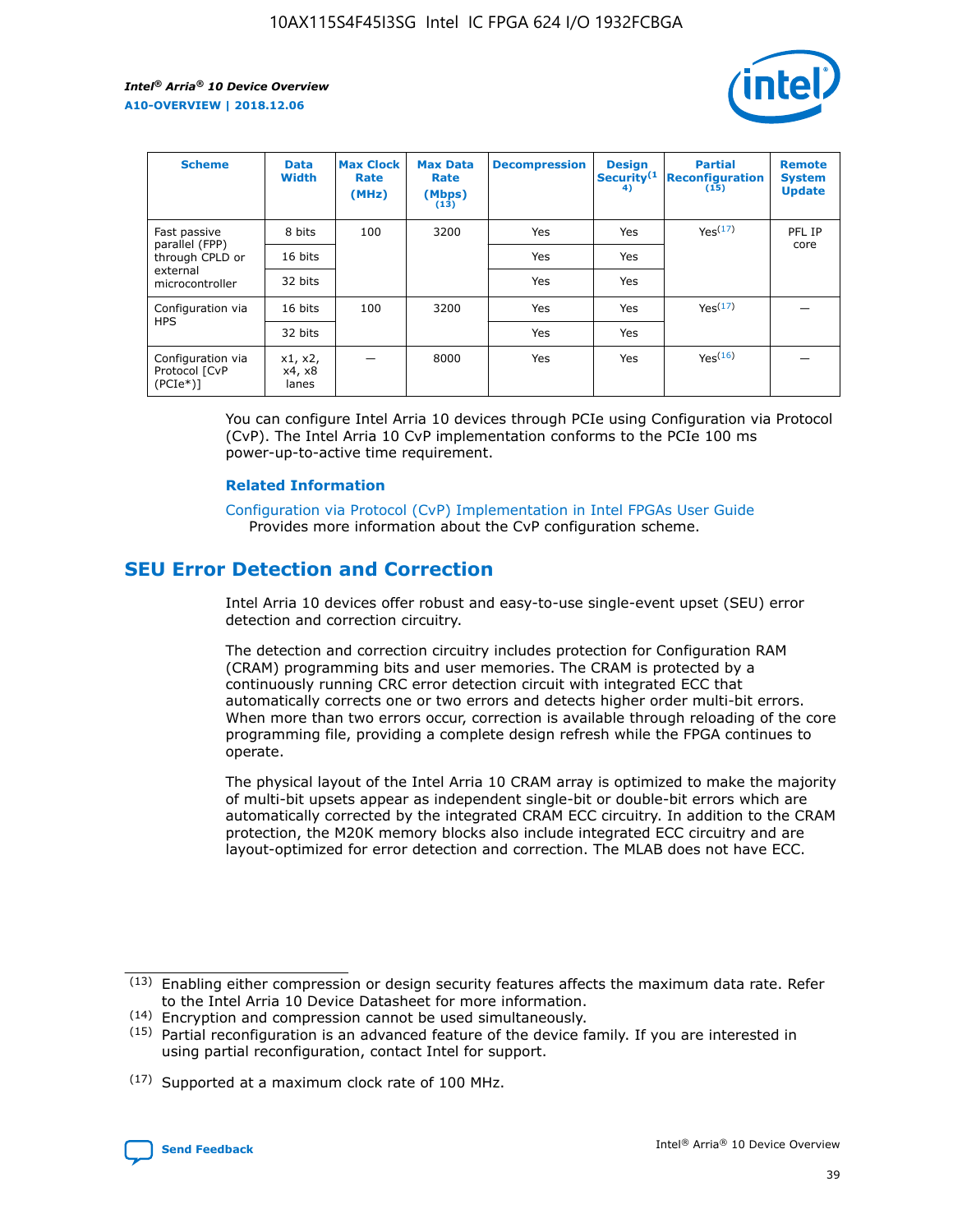

### **Power Management**

Intel Arria 10 devices leverage the advanced 20 nm process technology, a low 0.9 V core power supply, an enhanced core architecture, and several optional power reduction techniques to reduce total power consumption by as much as 40% compared to Arria V devices and as much as 60% compared to Stratix V devices.

The optional power reduction techniques in Intel Arria 10 devices include:

- **SmartVID**—a code is programmed into each device during manufacturing that allows a smart regulator to operate the device at lower core  $V_{CC}$  while maintaining performance
- **Programmable Power Technology**—non-critical timing paths are identified by the Intel Quartus Prime software and the logic in these paths is biased for low power instead of high performance
- **Low Static Power Options**—devices are available with either standard static power or low static power while maintaining performance

Furthermore, Intel Arria 10 devices feature Intel's industry-leading low power transceivers and include a number of hard IP blocks that not only reduce logic resources but also deliver substantial power savings compared to soft implementations. In general, hard IP blocks consume up to 90% less power than the equivalent soft logic implementations.

### **Incremental Compilation**

The Intel Quartus Prime software incremental compilation feature reduces compilation time and helps preserve performance to ease timing closure. The incremental compilation feature enables the partial reconfiguration flow for Intel Arria 10 devices.

Incremental compilation supports top-down, bottom-up, and team-based design flows. This feature facilitates modular, hierarchical, and team-based design flows where different designers compile their respective design sections in parallel. Furthermore, different designers or IP providers can develop and optimize different blocks of the design independently. These blocks can then be imported into the top level project.

### **Document Revision History for Intel Arria 10 Device Overview**

| <b>Document</b><br><b>Version</b> | <b>Changes</b>                                                                                                                                                                                                                                                              |
|-----------------------------------|-----------------------------------------------------------------------------------------------------------------------------------------------------------------------------------------------------------------------------------------------------------------------------|
| 2018.12.06                        | Added links to Intel Arria 10 device errata documents.<br>Removed automotive temperature option from the Intel Arria 10 GX devices.<br>Removed -3 fabric speed grade from the Intel Arria 10 GT devices.<br>Updated power options for the Intel Arria 10 GX and GT devices. |
| 2018.04.09                        | Updated the lowest $V_{CC}$ from 0.83 V to 0.82 V in the topic listing a summary of the device features.                                                                                                                                                                    |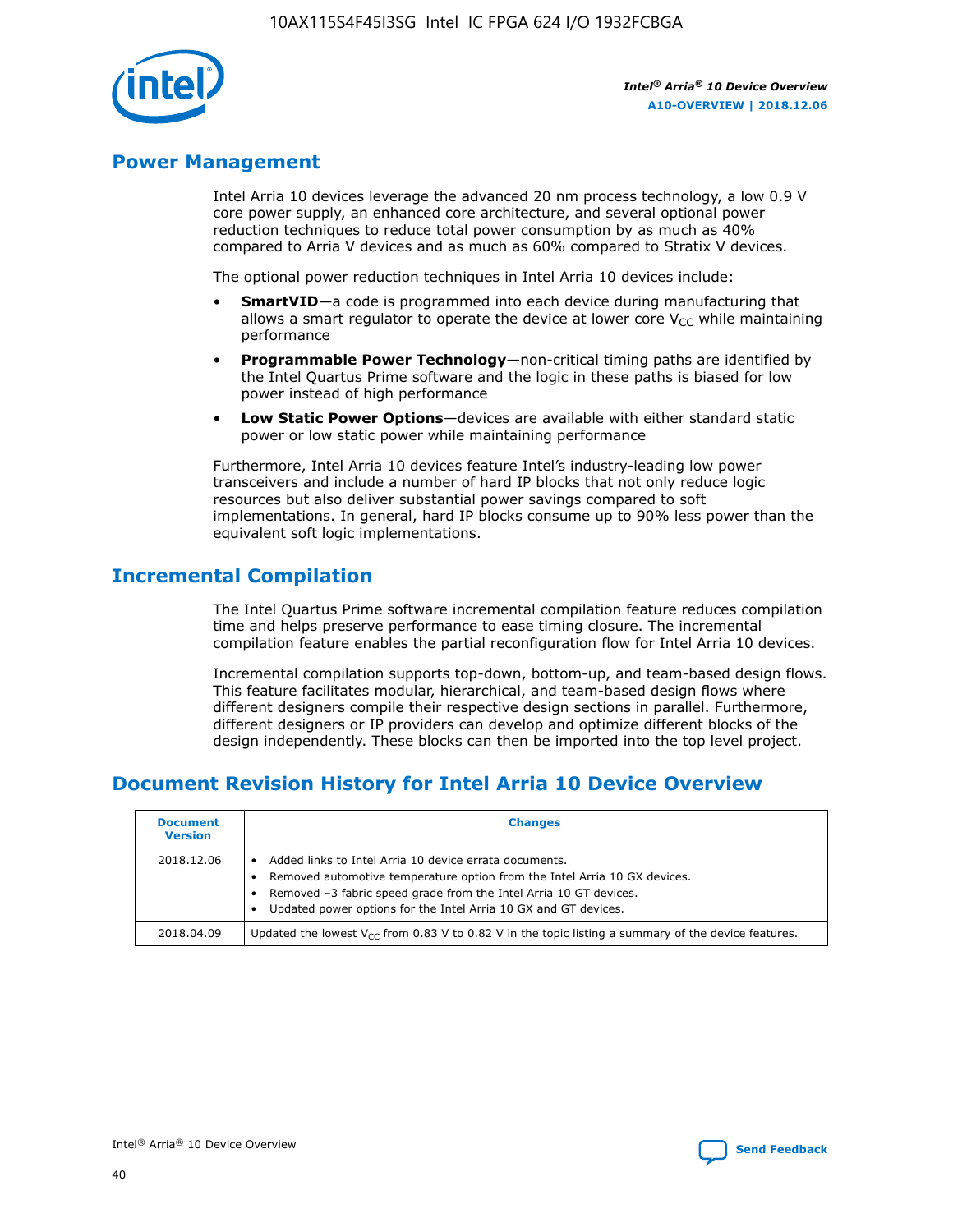*Intel® Arria® 10 Device Overview* **A10-OVERVIEW | 2018.12.06**



| <b>Date</b>    | <b>Version</b> | <b>Changes</b>                                                                                                                                                                                                                                                                                                                                                                                                                                                                                                                                                                                                                                                                                                                                                                                                                                                                                                                                                            |
|----------------|----------------|---------------------------------------------------------------------------------------------------------------------------------------------------------------------------------------------------------------------------------------------------------------------------------------------------------------------------------------------------------------------------------------------------------------------------------------------------------------------------------------------------------------------------------------------------------------------------------------------------------------------------------------------------------------------------------------------------------------------------------------------------------------------------------------------------------------------------------------------------------------------------------------------------------------------------------------------------------------------------|
| January 2018   | 2018.01.17     | Updated the maximum data rate for HPS (Intel Arria 10 SX devices<br>external memory interface DDR3 controller from 2,166 Mbps to 2,133<br>Mbps.<br>Updated maximum frequency supported for half rate QDRII and QDRII<br>+ SRAM to 633 MHz in Memory Standards Supported by the Soft<br>Memory Controller table.<br>Updated transceiver backplane capability to 12.5 Gbps.<br>$\bullet$<br>Removed transceiver speed grade 5 in Sample Ordering Core and<br>Available Options for Intel Arria 10 GX Devices figure.<br>Removed package code 40, low static power, SmartVID, industrial, and<br>military operating temperature support from Sample Ordering Core and<br>Available Options for Intel Arria 10 GT Devices figure.<br>Updated short reach transceiver rate for Intel Arria 10 GT devices to<br>25.8 Gbps.<br>Removed On-Die Instrumentation - EyeQ and Jitter Margin Tool<br>support from PMA Features of the Transceivers in Intel Arria 10 Devices<br>table. |
| September 2017 | 2017.09.20     | Updated the maximum speed of the DDR4 external memory interface from<br>1,333 MHz/2,666 Mbps to 1,200 MHz/2,400 Mbps.                                                                                                                                                                                                                                                                                                                                                                                                                                                                                                                                                                                                                                                                                                                                                                                                                                                     |
| July 2017      | 2017.07.13     | Corrected the automotive temperature range in the figure showing the<br>available options for the Intel Arria 10 GX devices from "-40°C to 100°C"<br>to "-40°C to 125°C".                                                                                                                                                                                                                                                                                                                                                                                                                                                                                                                                                                                                                                                                                                                                                                                                 |
| July 2017      | 2017.07.06     | Added automotive temperature option to Intel Arria 10 GX device family.                                                                                                                                                                                                                                                                                                                                                                                                                                                                                                                                                                                                                                                                                                                                                                                                                                                                                                   |
| May 2017       | 2017.05.08     | Corrected protocol names with "1588" to "IEEE 1588v2".<br>Updated the vertical migration table to remove vertical migration<br>between Intel Arria 10 GX and Intel Arria 10 SX device variants.<br>Removed all "Preliminary" marks.                                                                                                                                                                                                                                                                                                                                                                                                                                                                                                                                                                                                                                                                                                                                       |
| March 2017     | 2017.03.15     | Removed the topic about migration from Intel Arria 10 to Intel Stratix<br>10 devices.<br>Rebranded as Intel.<br>$\bullet$                                                                                                                                                                                                                                                                                                                                                                                                                                                                                                                                                                                                                                                                                                                                                                                                                                                 |
| October 2016   | 2016.10.31     | Removed package F36 from Intel Arria 10 GX devices.<br>Updated Intel Arria 10 GT sample ordering code and maximum GX<br>$\bullet$<br>transceiver count. Intel Arria 10 GT devices are available only in the<br>SF45 package option with a maximum of 72 transceivers.                                                                                                                                                                                                                                                                                                                                                                                                                                                                                                                                                                                                                                                                                                     |
| May 2016       | 2016.05.02     | Updated the FPGA Configuration and HPS Booting topic.<br>Remove V <sub>CC</sub> PowerManager from the Summary of Features, Power<br>Management and Arria 10 Device Variants and packages topics. This<br>feature is no longer supported in Arria 10 devices.<br>Removed LPDDR3 from the Memory Standards Supported by the HPS<br>Hard Memory Controller table in the Memory Standards Supported by<br>Intel Arria 10 Devices topic. This standard is only supported by the<br>FPGA.<br>Removed transceiver speed grade 5 from the Device Variants and<br>Packages topic for Arria 10 GX and SX devices.                                                                                                                                                                                                                                                                                                                                                                   |
| February 2016  | 2016.02.11     | Changed the maximum Arria 10 GT datarate to 25.8 Gbps and the<br>minimum datarate to 1 Gbps globally.<br>Revised the state for Core clock networks in the Summary of Features<br>$\bullet$<br>topic.<br>Changed the transceiver parameters in the "Summary of Features for<br>Arria 10 Devices" table.<br>• Changed the transceiver parameters in the "Maximum Resource Counts<br>for Arria 10 GT Devices" table.<br>• Changed the package availability for GT devices in the "Package Plan<br>for Arria 10 GT Devices" table.<br>Changed the package configurations for GT devices in the "Migration"<br>Capability Across Arria 10 Product Lines" figure.<br>continued                                                                                                                                                                                                                                                                                                  |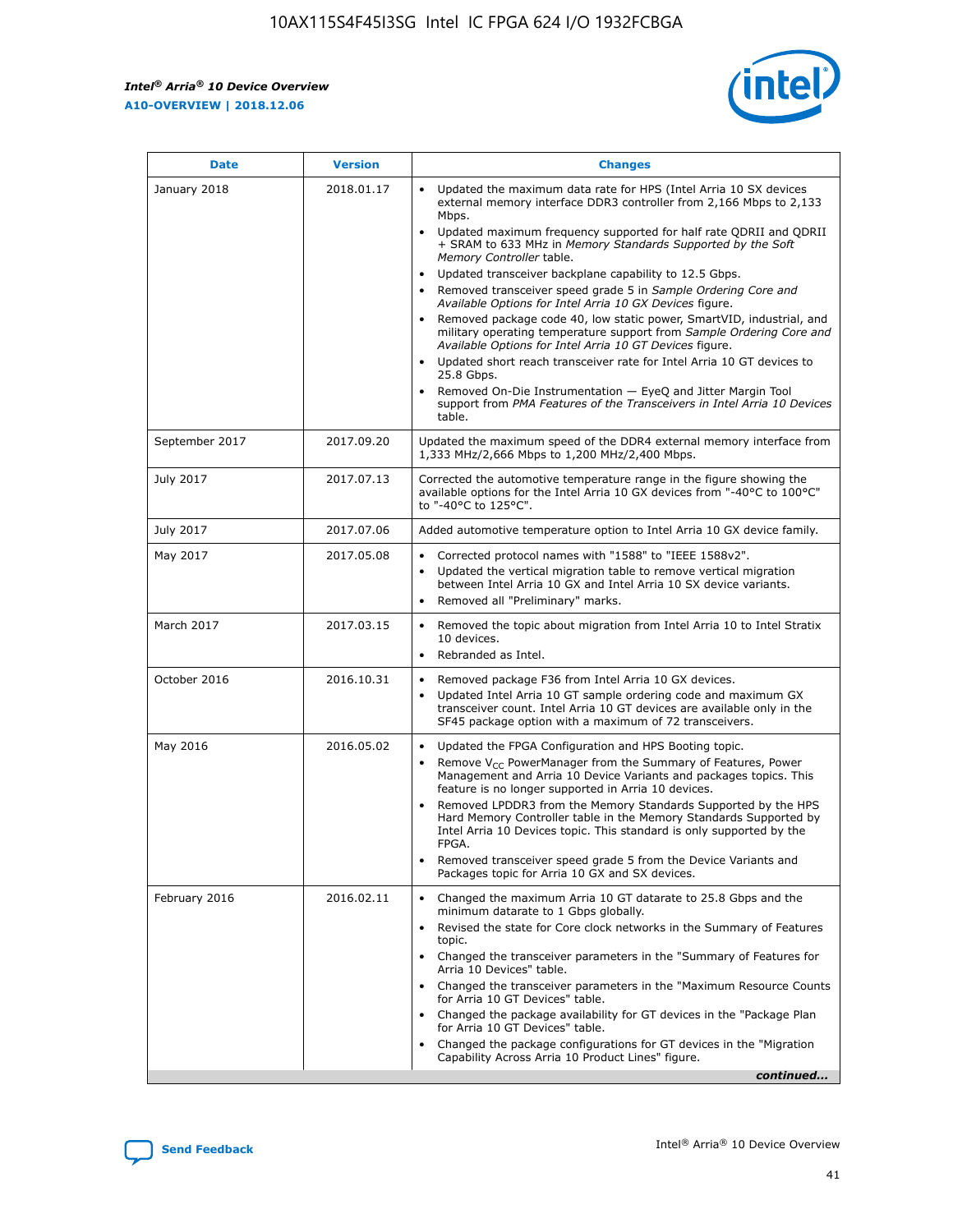

| <b>Date</b>   | <b>Version</b> | <b>Changes</b>                                                                                                                                                               |
|---------------|----------------|------------------------------------------------------------------------------------------------------------------------------------------------------------------------------|
|               |                | • Changed transceiver parameters in the "Low Power Serial Transceivers"<br>section.                                                                                          |
|               |                | • Changed the transceiver descriptions in the "Device Variants for the<br>Arria 10 Device Family" table.                                                                     |
|               |                | Changed the "Sample Ordering Code and Available Options for Arria 10<br>$\bullet$<br>GT Devices" figure.                                                                     |
|               |                | Changed the datarates for GT devices in the "PMA Features" section.                                                                                                          |
|               |                | Changed the datarates for GT devices in the "PCS Features" section.<br>$\bullet$                                                                                             |
| December 2015 | 2015.12.14     | Updated the number of M20K memory blocks for Arria 10 GX 660 from<br>2133 to 2131 and corrected the total RAM bit from 48,448 Kb to<br>48,408 Kb.                            |
|               |                | Corrected the number of DSP blocks for Arria 10 GX 660 from 1688 to<br>1687 in the table listing floating-point arithmetic resources.                                        |
| November 2015 | 2015.11.02     | Updated the maximum resources for Arria 10 GX 220, GX 320, GX 480,<br>$\bullet$<br>GX 660, SX 220, SX 320, SX 480, and SX 660.                                               |
|               |                | • Updated resource count for Arria 10 GX 320, GX 480, GX 660, SX 320,<br>SX 480, a SX 660 devices in Number of Multipliers in Intel Arria 10<br><b>Devices</b> table.        |
|               |                | Updated the available options for Arria 10 GX, GT, and SX.                                                                                                                   |
|               |                | Changed instances of Quartus II to Quartus Prime.<br>$\bullet$                                                                                                               |
| June 2015     | 2015.06.15     | Corrected label for Intel Arria 10 GT product lines in the vertical migration<br>figure.                                                                                     |
| May 2015      | 2015.05.15     | Corrected the DDR3 half rate and quarter rate maximum frequencies in the<br>table that lists the memory standards supported by the Intel Arria 10 hard<br>memory controller. |
| May 2015      | 2015.05.04     | • Added support for 13.5G JESD204b in the Summary of Features table.<br>• Added a link to Arria 10 GT Channel Usage in the Arria 10 GT Package<br>Plan topic.                |
|               |                | • Added a note to the table, Maximum Resource Counts for Arria 10 GT<br>devices.                                                                                             |
|               |                | • Updated the power requirements of the transceivers in the Low Power<br>Serial Transceivers topic.                                                                          |
| January 2015  | 2015.01.23     | • Added floating point arithmetic features in the Summary of Features<br>table.                                                                                              |
|               |                | • Updated the total embedded memory from 38.38 megabits (Mb) to<br>65.6 Mb.                                                                                                  |
|               |                | • Updated the table that lists the memory standards supported by Intel<br>Arria 10 devices.                                                                                  |
|               |                | Removed support for DDR3U, LPDDR3 SDRAM, RLDRAM 2, and DDR2.                                                                                                                 |
|               |                | Moved RLDRAM 3 support from hard memory controller to soft memory<br>controller. RLDRAM 3 support uses hard PHY with soft memory<br>controller.                              |
|               |                | Added soft memory controller support for QDR IV.<br>٠                                                                                                                        |
|               |                | Updated the maximum resource count table to include the number of<br>hard memory controllers available in each device variant.                                               |
|               |                | Updated the transceiver PCS data rate from 12.5 Gbps to 12 Gbps.<br>$\bullet$                                                                                                |
|               |                | Updated the max clock rate of PS, FPP x8, FPP x16, and Configuration<br>via HPS from 125 MHz to 100 MHz.                                                                     |
|               |                | Added a feature for fractional synthesis PLLs: PLL cascading.                                                                                                                |
|               |                | Updated the HPS programmable general-purpose I/Os from 54 to 62.<br>$\bullet$<br>continued                                                                                   |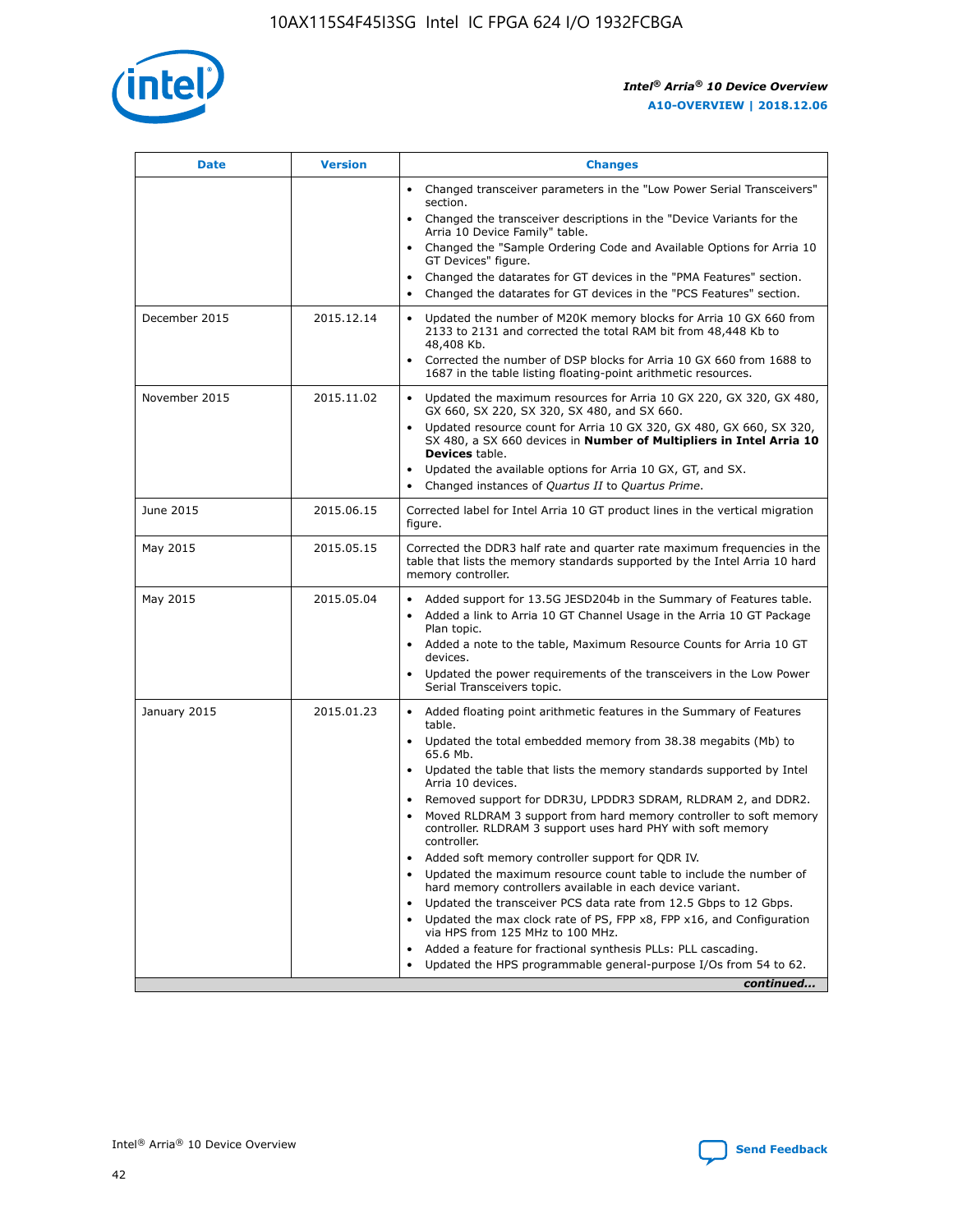r



| <b>Date</b>    | <b>Version</b> | <b>Changes</b>                                                                                                                                                                                                                                                                                                                                                                                                                                                                                                                                      |
|----------------|----------------|-----------------------------------------------------------------------------------------------------------------------------------------------------------------------------------------------------------------------------------------------------------------------------------------------------------------------------------------------------------------------------------------------------------------------------------------------------------------------------------------------------------------------------------------------------|
| September 2014 | 2014.09.30     | Corrected the 3 V I/O and LVDS I/O counts for F35 and F36 packages<br>$\bullet$<br>of Arria 10 GX.<br>Corrected the 3 V I/O, LVDS I/O, and transceiver counts for the NF40<br>$\bullet$<br>package of the Arria GX 570 and 660.<br>Removed 3 V I/O, LVDS I/O, and transceiver counts for the NF40<br>package of the Arria GX 900 and 1150. The NF40 package is not<br>available for Arria 10 GX 900 and 1150.                                                                                                                                       |
| August 2014    | 2014.08.18     | Updated Memory (Kb) M20K maximum resources for Arria 10 GX 660<br>devices from 42,660 to 42,620.<br>Added GPIO columns consisting of LVDS I/O Bank and 3V I/O Bank in<br>$\bullet$<br>the Package Plan table.<br>Added how to use memory interface clock frequency higher than 533<br>$\bullet$<br>MHz in the I/O vertical migration.<br>Added information to clarify that RLDRAM3 support uses hard PHY with<br>$\bullet$<br>soft memory controller.<br>Added variable precision DSP blocks support for floating-point<br>$\bullet$<br>arithmetic. |
| June 2014      | 2014.06.19     | Updated number of dedicated I/Os in the HPS block to 17.                                                                                                                                                                                                                                                                                                                                                                                                                                                                                            |
| February 2014  | 2014.02.21     | Updated transceiver speed grade options for GT devices in Figure 2.                                                                                                                                                                                                                                                                                                                                                                                                                                                                                 |
| February 2014  | 2014.02.06     | Updated data rate for Arria 10 GT devices from 28.1 Gbps to 28.3 Gbps.                                                                                                                                                                                                                                                                                                                                                                                                                                                                              |
| December 2013  | 2013.12.10     | Updated the HPS memory standards support from LPDDR2 to LPDDR3.<br>Updated HPS block diagram to include dedicated HPS I/O and FPGA<br>$\bullet$<br>Configuration blocks as well as repositioned SD/SDIO/MMC, DMA, SPI<br>and NAND Flash with ECC blocks.                                                                                                                                                                                                                                                                                            |
| December 2013  | 2013.12.02     | Initial release.                                                                                                                                                                                                                                                                                                                                                                                                                                                                                                                                    |